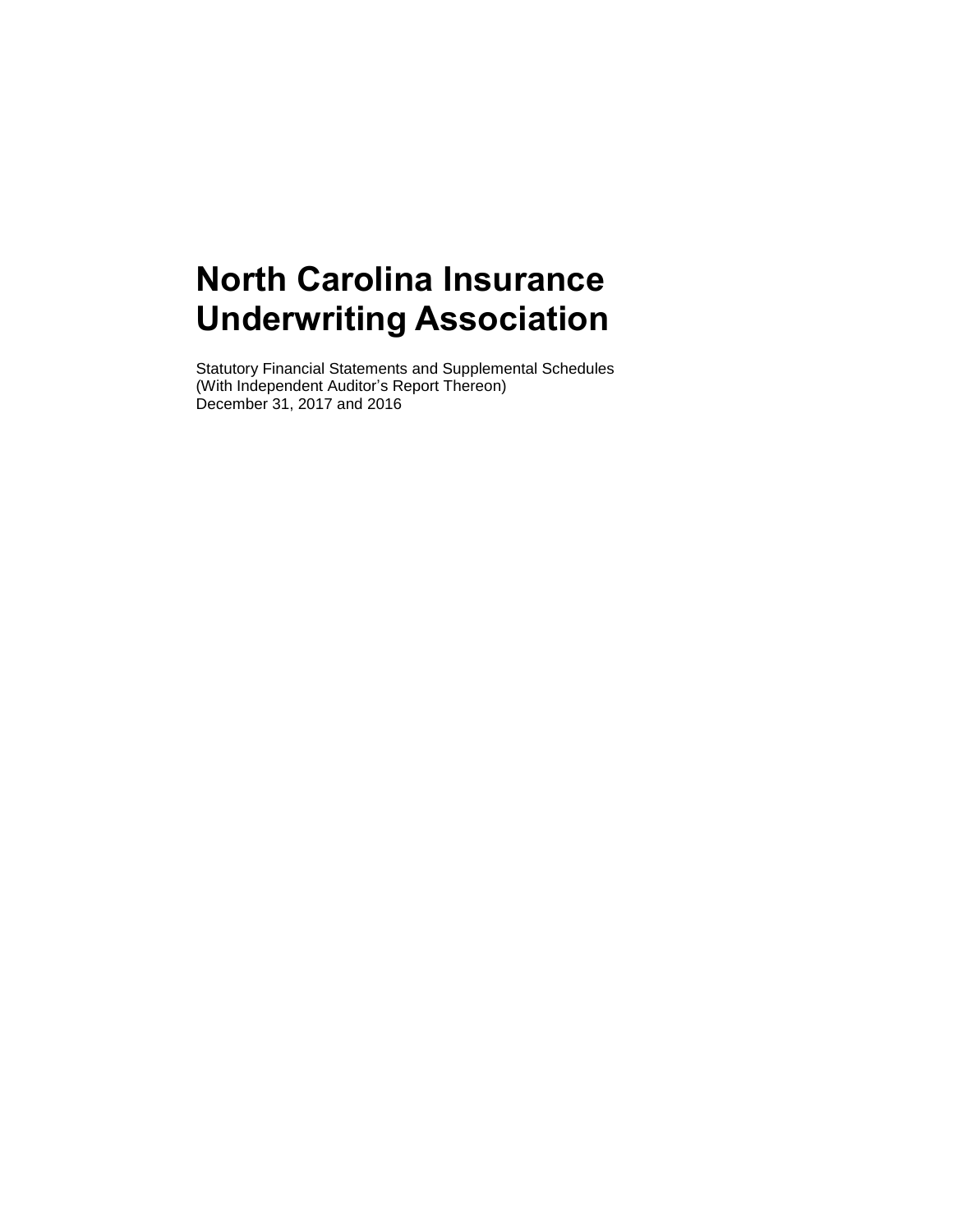## **Contents**

| Independent auditor's report                                     | $1 - 2$   |
|------------------------------------------------------------------|-----------|
| Statutory financial statements                                   |           |
| Statutory statements of admitted assets, liabilities and surplus | 3         |
| Statutory statements of income and changes in surplus            | 4         |
| Statutory statements of cash flows                               | 5         |
| Notes to statutory financial statements                          | $6 - 27$  |
| Supplementary information                                        |           |
| Supplemental summary investment schedule                         | 28        |
| Supplemental investment risks interrogatories                    | 29-32     |
| Supplemental schedule of reinsurance interrogatories             | $33 - 34$ |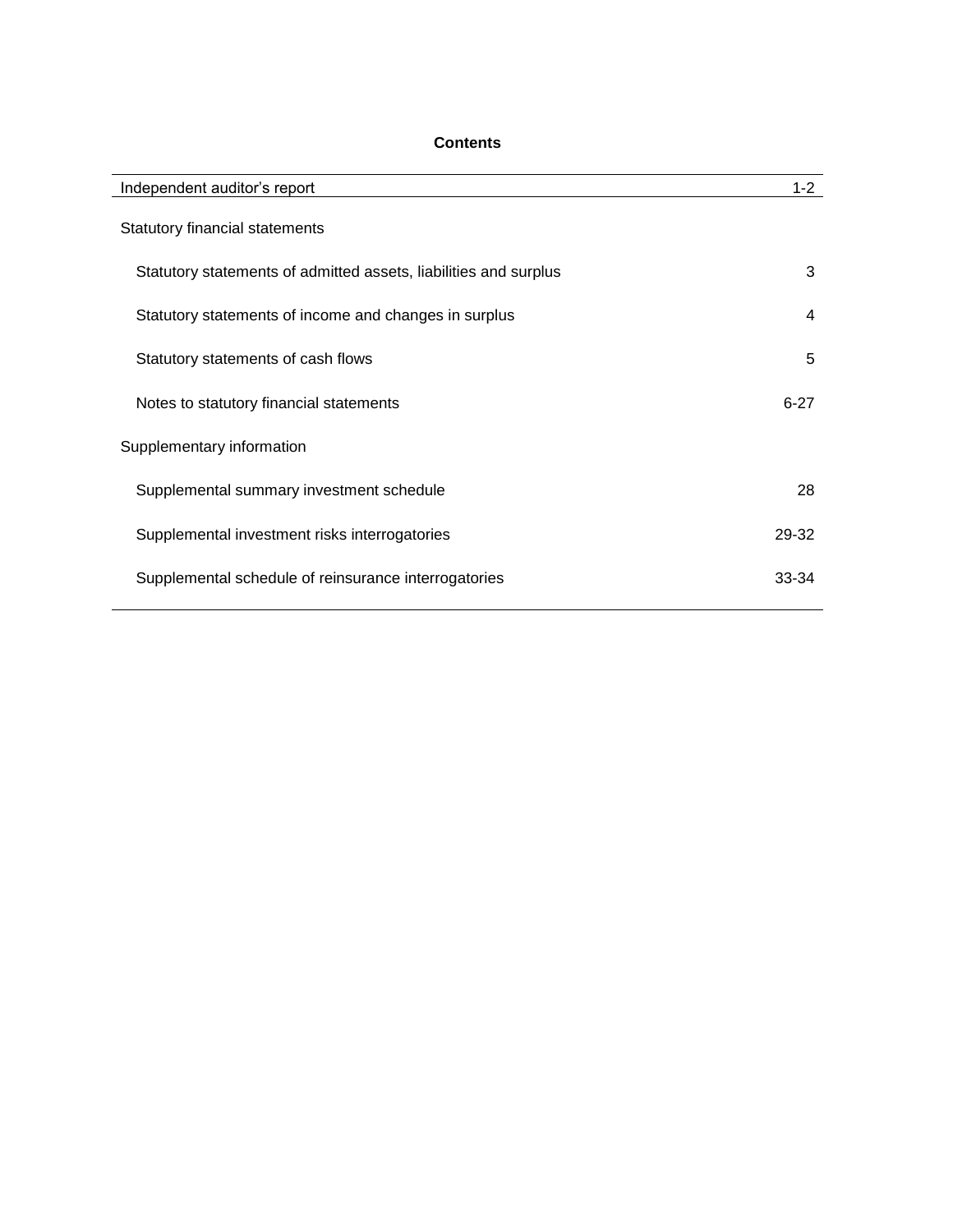

**RSM US LLP** 

#### **Independent Auditor's Report**

The Board of Directors North Carolina Insurance Underwriting Association Cary, North Carolina

#### **Report on the Financial Statements**

We have audited the accompanying statutory financial statements of North Carolina Insurance Underwriting Association (Association), which comprise the statutory statements of admitted assets, liabilities and surplus of North Carolina Insurance Underwriting Association as of December 31, 2017 and 2016, and the related statutory statements of income and changes in surplus, and cash flows for the years then ended, and the related notes to the financial statements.

#### **Management's Responsibility for the Financial Statements**

Management is responsible for the preparation and fair presentation of these financial statements in accordance with the accounting practices prescribed or permitted by the North Carolina Department of Insurance; this includes the design, implementation and maintenance of internal control relevant to the preparation and fair presentation of financial statements that are free from material misstatement, whether due to fraud or error.

#### **Auditor's Responsibility**

Our responsibility is to express an opinion on these financial statements based on our audits. We conducted our audits in accordance with auditing standards generally accepted in the United States of America. Those standards require that we plan and perform the audit to obtain reasonable assurance about whether the financial statements are free from material misstatement.

An audit involves performing procedures to obtain audit evidence about the amounts and disclosures in the financial statements. The procedures selected depend on the auditor's judgment, including the assessment of the risks of material misstatement of the financial statements, whether due to fraud or error. In making those risk assessments, the auditor considers internal control relevant to the entity's preparation and fair presentation of the financial statements in order to design audit procedures that are appropriate in the circumstances, but not for the purpose of expressing an opinion on the effectiveness of the entity's internal control. Accordingly, we express no such opinion. An audit also includes evaluating the appropriateness of accounting policies used and the reasonableness of significant accounting estimates made by management, as well as evaluating the overall presentation of the financial statements.

We believe that the audit evidence we have obtained is sufficient and appropriate to provide a basis for our audit opinion.

THE POWER OF BEING UNDERSTOOD AUDIT | TAX | CONSULTING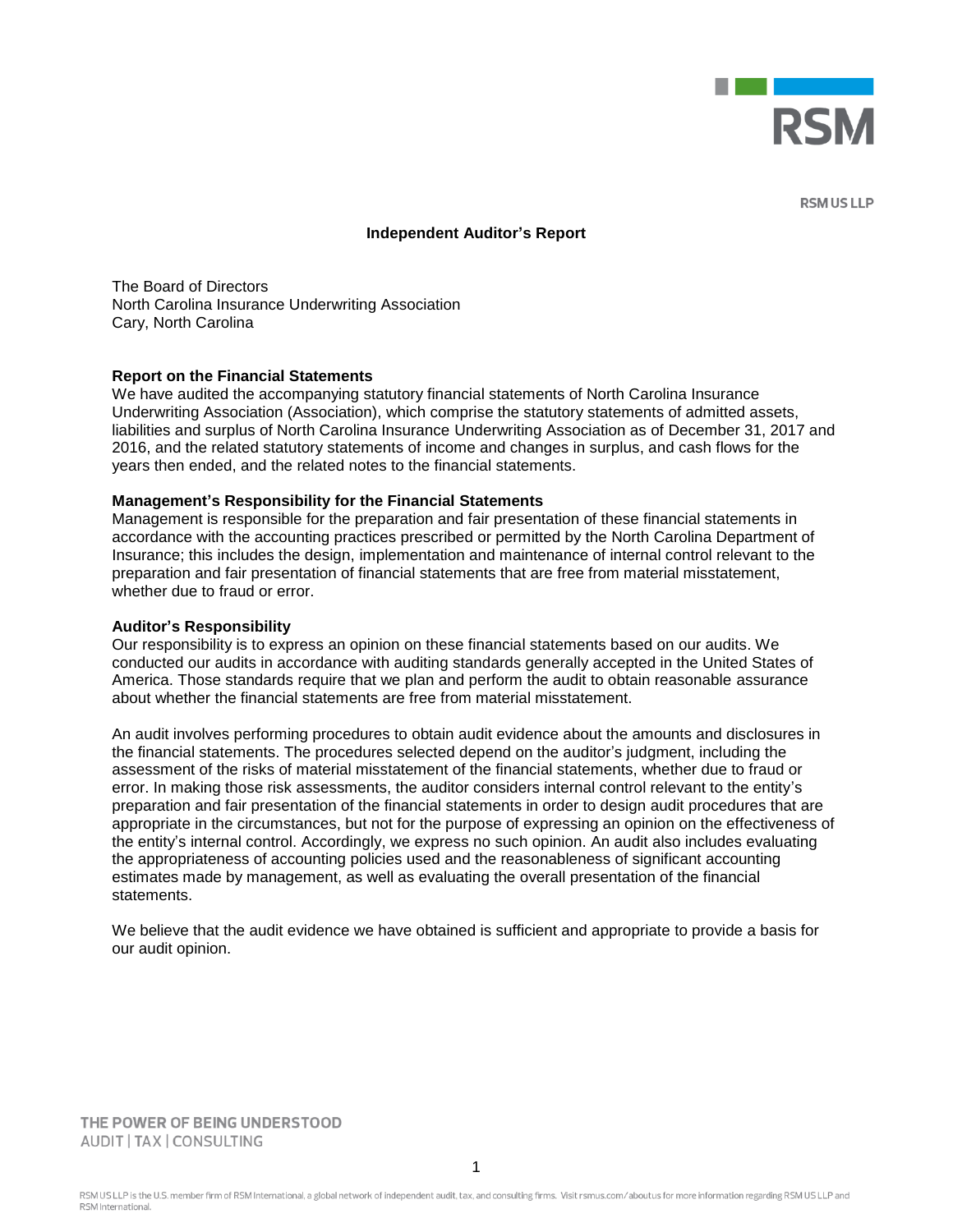#### **Basis for Adverse Opinion on U.S. Generally Accepted Accounting Principles**

As described in Note 1 to the financial statements, North Carolina Insurance Underwriting Association prepared these financial statements using accounting practices prescribed or permitted by the North Carolina Department of Insurance, which is a basis of accounting other than accounting principles generally accepted in the United States of America.

The effects on the financial statements of the variances between these statutory accounting practices and accounting principles generally accepted in the United States of America, although not reasonably determinable, are presumed to be material.

#### **Adverse Opinion on U.S. Generally Accepted Accounting Principles**

In our opinion, because of the significance of the matter discussed in the "Basis for Adverse Opinion on U.S. Generally Accepted Accounting Principles" paragraph, the financial statements referred to above do not present fairly, in accordance with accounting principles generally accepted in the United States of America, the financial position of North Carolina Insurance Underwriting Association as of December 31, 2017 and 2016, or the results of its operations or its cash flows thereof for the years then ended.

#### **Opinion on Regulatory Basis of Accounting**

In our opinion, the statutory financial statements referred to above present fairly, in all material respects, the admitted assets, liabilities and surplus of North Carolina Insurance Underwriting Association as of December 31, 2017 and 2016, and the results of its operations and its cash flows for the years then ended, on the basis of accounting described in Note 1.

#### **Report on the Supplemental Schedules**

Our audit was conducted for the purpose of forming an opinion on the basic statutory financial statements taken as a whole. The accompanying summary investment schedule as of December 31, 2017, and supplemental investment risks and reinsurance interrogatories as of December 31, 2017, and for the year then ended (Supplemental Schedules) are presented for purposes of additional analysis and are not a required part of the basic statutory financial statements. Such information is the responsibility of management and was derived from and relates directly to the underlying accounting and other records used to prepare the statutory financial statements. The effects on the Supplemental Schedules of the variances between the statutory accounting practices and accounting principles generally accepted in the United States of America, although not reasonably determinable, is presumed to be material. As a consequence, the Supplemental Schedules do not present fairly, in conformity with accounting principles generally accepted in the United States of America, such information of the Association as of December 31, 2017, and for the year then ended. The Supplemental Schedules have been subjected to the auditing procedures applied in the audit of the statutory financial statements and certain additional procedures, including comparing and reconciling such information directly to the underlying accounting and other records used to prepare the statutory financial statements or to the statutory financial statements themselves, and other additional procedures in accordance with auditing standards generally accepted in the United States of America. In our opinion, the Supplemental Schedules are fairly stated in all material respects in relation to the statutory financial statements taken as a whole.

RSM US LLP

Greensboro, North Carolina April 6, 2018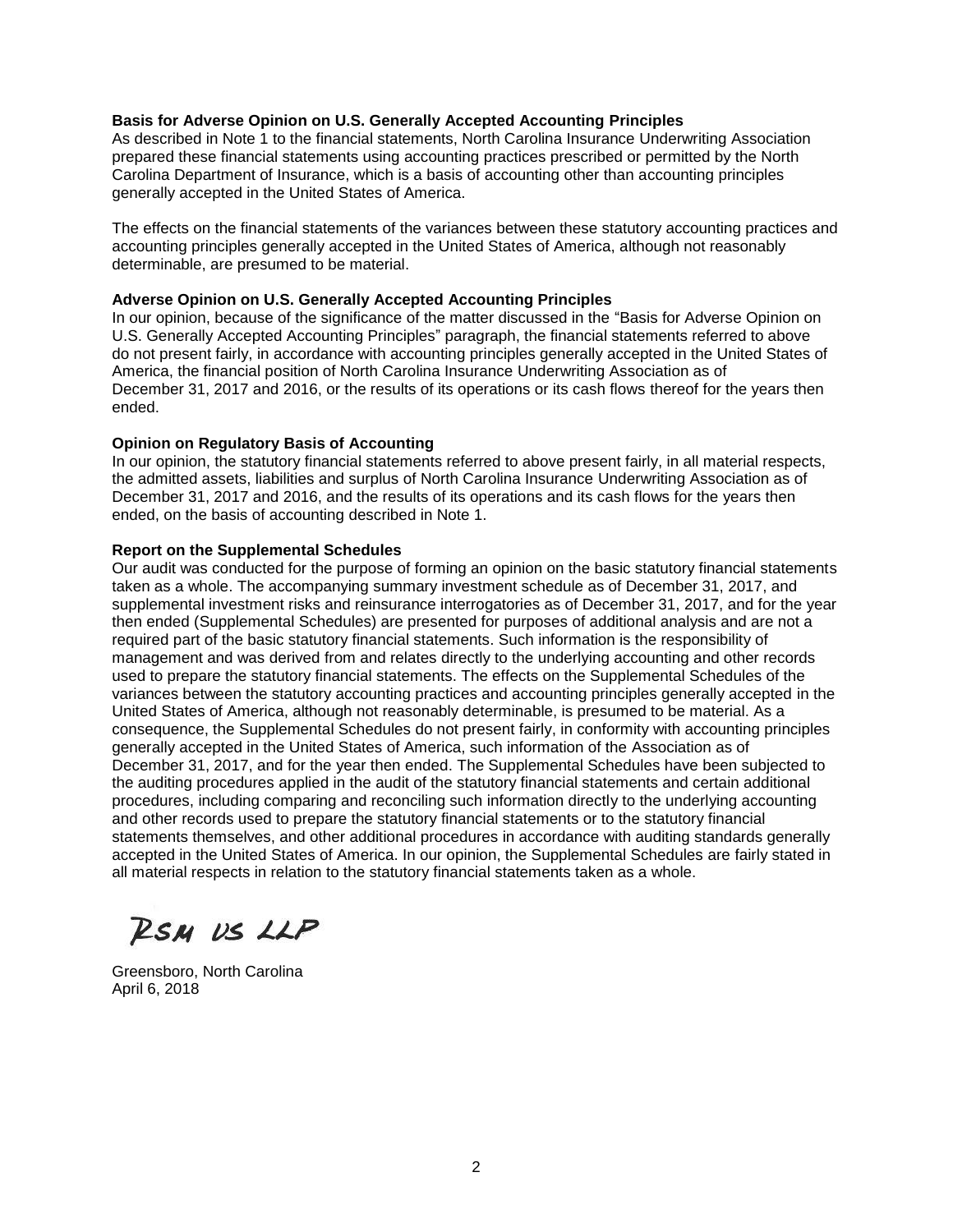## **Statutory Statements of Admitted Assets, Liabilities and Surplus December 31, 2017 and 2016**

|                                                                   | 2017            | 2016             |
|-------------------------------------------------------------------|-----------------|------------------|
| <b>Admitted Assets</b>                                            |                 |                  |
|                                                                   |                 |                  |
| Bonds and other debts instruments, at prescribed value            | \$1,601,244,736 | \$1,407,158,149  |
| Common stock                                                      |                 | 2,572,012        |
| Cash, cash equivalents, and short-term investments                | 118,749,331     | 102,028,270      |
| <b>Cash and invested assets</b>                                   | 1,719,994,067   | 1,511,758,431    |
| Investment income due and accrued                                 | 8,763,034       | 7,426,603        |
| Deferred premiums, agents' balances and installments booked but   |                 |                  |
| deferred and not yet due                                          | 22,432,460      | 23,669,431       |
| Electronic data processing equipment and software, at cost less   |                 |                  |
| accumulated depreciation (2017 - \$1,505,002; 2016 - \$1,243,570) | 270,807         | 529,156          |
| <b>Total admitted assets</b>                                      | \$1,751,460,368 | \$1,543,383,621  |
|                                                                   |                 |                  |
| <b>Liabilities and Surplus</b>                                    |                 |                  |
| Liabilities:                                                      |                 |                  |
| <b>Unpaid losses</b>                                              | \$<br>7,392,820 | \$<br>23,765,666 |
| Unpaid loss adjustment expenses                                   | 2,160,039       | 4,209,720        |
| Commissions payable                                               | 3,339,179       | 3,818,481        |
| Other expenses payable                                            | 964,199         | 889,731          |
| Taxes, licenses and fees                                          |                 | 542,941          |
| Unearned premiums                                                 | 173,750,100     | 183,489,320      |
| Advance premiums                                                  | 8,182,584       | 10,050,025       |
| Amounts withheld or retained by company for account of others     | 74,136          | 251,329          |
| Payable to affiliate                                              | 1,815,417       | 1,713,691        |
| Pension and postretirement liability                              | 8,235,952       | 6,710,084        |
| <b>Unclaimed balances</b>                                         | 2,670,283       | 2,224,983        |
| Premium suspense                                                  | 334,900         | 771,771          |
| Other written-in liabilities                                      | (585, 607)      | 81,360           |
| <b>Total liabilities</b>                                          | 208,334,002     | 238,519,102      |
| Commitments and contingencies                                     |                 |                  |
| Surplus                                                           | 1,543,126,366   | 1,304,864,519    |
| <b>Total liabilities and surplus</b>                              | \$1,751,460,368 | \$1,543,383,621  |

See notes to statutory financial statements.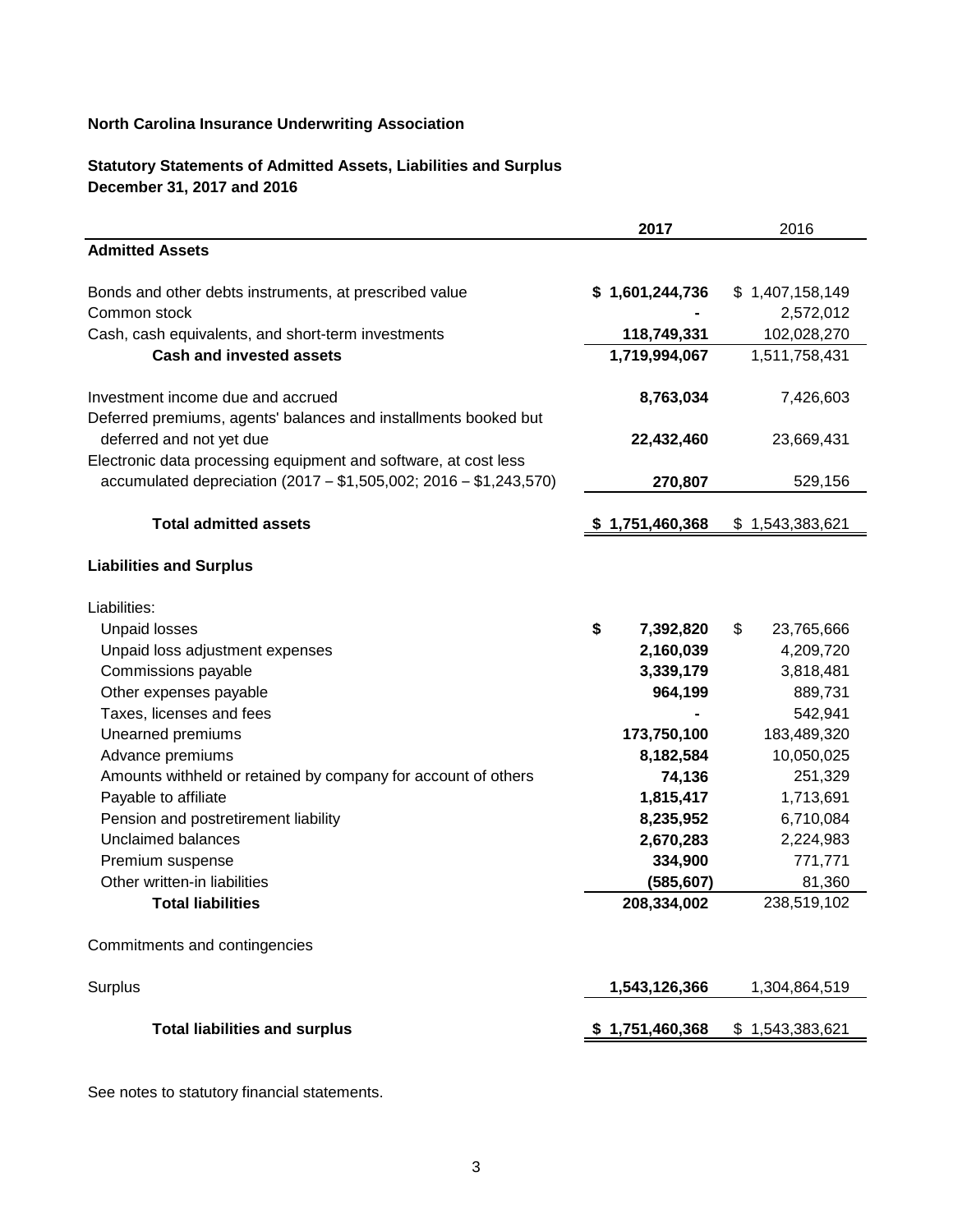## **Statutory Statements of Income and Changes in Surplus Years Ended December 31, 2017 and 2016**

|                                                                                        | 2017                | 2016                |
|----------------------------------------------------------------------------------------|---------------------|---------------------|
| Premiums earned, net                                                                   | \$<br>306,444,811   | \$<br>283,550,143   |
| Losses incurred, net                                                                   | 20,224,609          | 81,541,623          |
| Loss adjustment expenses incurred, net                                                 | 7,387,585           | 16,806,153          |
| Other underwriting expenses incurred:                                                  |                     |                     |
| Commissions                                                                            | 44,543,259          | 47,820,205          |
| Other underwriting expenses                                                            | 18,574,635          | 19,883,248          |
| Total other underwriting expenses incurred                                             | 63,117,894          | 67,703,453          |
|                                                                                        | 90,730,088          | 166,051,229         |
| Net underwriting gain                                                                  | 215,714,723         | 117,498,914         |
| Net investment income earned                                                           | 30,385,677          | 22,563,959          |
| Net realized capital (losses) gains, less capital<br>gains tax (2017 and $2016 - $0$ ) | (70, 025)           | 5,313,265           |
| Net investment gain                                                                    | 30,315,652          | 27,877,224          |
| Other income                                                                           | 303,301             | 355,497             |
| <b>Net income</b>                                                                      | 246,333,676         | 145,731,635         |
| Surplus:                                                                               |                     |                     |
| Beginning                                                                              | 1,304,864,519       | 1,164,180,092       |
| Change in nonadmitted assets                                                           | (7,753,560)         | (5,341,759)         |
| Change in minimum pension liability                                                    | (318, 269)          | 294,551             |
| Ending                                                                                 | \$<br>1,543,126,366 | \$<br>1,304,864,519 |

See notes to statutory financial statements.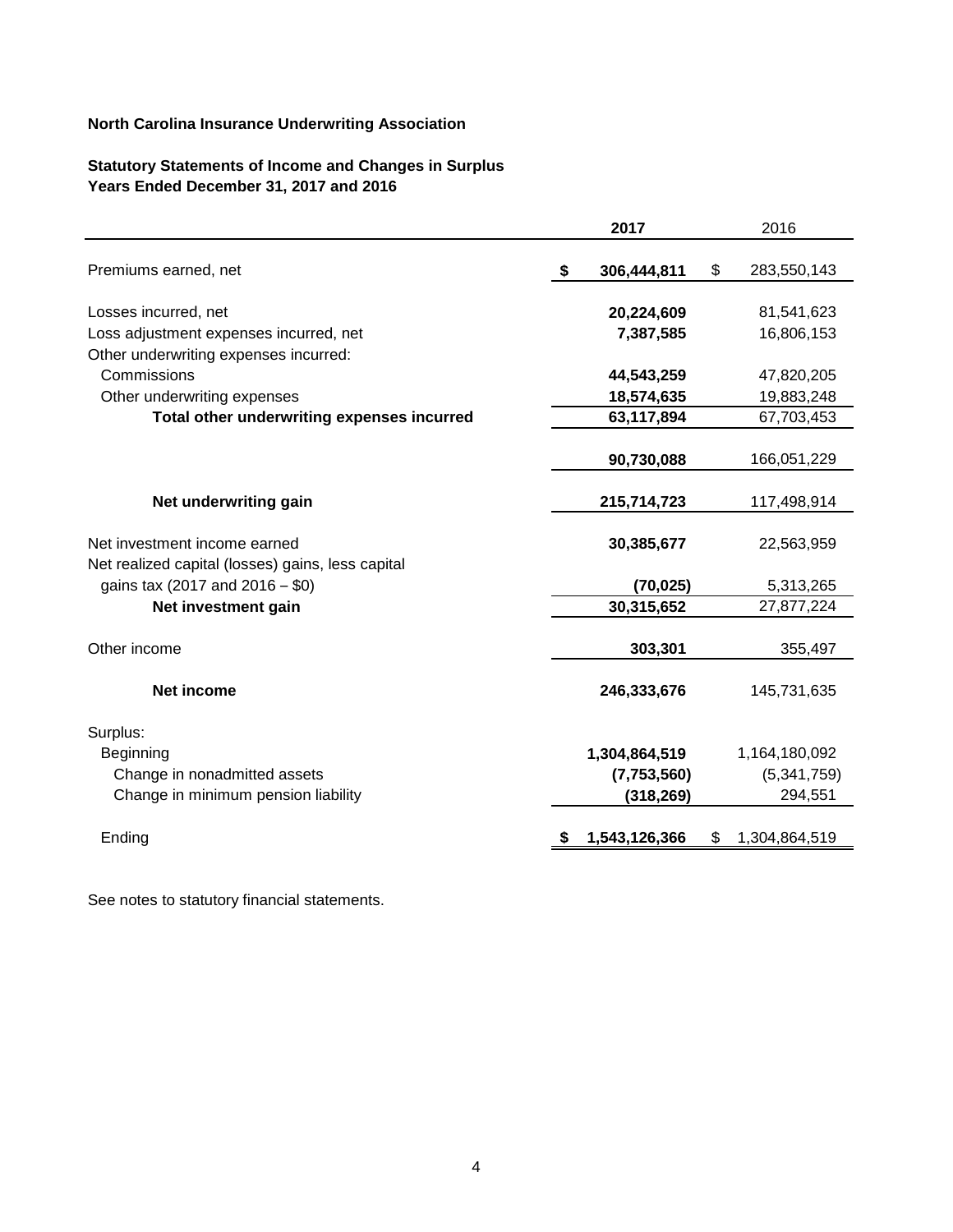## **Statutory Statements of Cash Flows Years Ended December 31, 2017 and 2016**

| Cash flows from operations:<br>Premiums collected, net of reinsurance<br>\$296,075,121<br>\$ 274,755,729<br>Net investment income received<br>35,991,299<br>27,451,541<br>303,301<br>Miscellaneous income<br>355,497<br>302,562,767<br><b>Subtotal</b><br>332,369,721<br>Benefits and loss related payments<br>36,597,455<br>61,540,599<br>Commissions, expenses paid and other<br>74,157,485<br>80,029,832<br><b>Subtotal</b><br>110,754,940<br>141,570,431<br>Net cash provided by operations<br>221,614,781<br>160,992,336<br>Cash flows from investments:<br>Proceeds from investments sold, matured or repaid:<br>Bonds and other debt instruments<br>169,807,739<br>558,694,516<br>Common stock<br>2,326,013,437<br>2,572,012<br>Net gains or (losses) on cash, cash equivalents and short-term investments<br>19,168<br><b>Total investment proceeds</b><br>172,379,751<br>2,884,727,121<br>Cost of long-term investments acquired:<br>Bonds and other debt instruments<br>944,762,898<br>370,906,404<br>Common stock<br>2,319,547,063<br>370,906,404<br><b>Total investments acquired</b><br>3,264,309,961<br>Net cash used in investments<br>(198, 526, 653)<br>(379, 582, 840)<br>Cash flows from financing and miscellaneous sources:<br>Other cash applied<br>(6, 367, 067)<br>(3, 196, 097)<br>(6, 367, 067)<br>(3, 196, 097)<br>Net cash used in financing and miscellaneous sources<br>Net increase (decrease) in cash and short-term investments<br>16,721,061<br>(221,786,601)<br>Cash and short-term investments:<br>Beginning<br>102,028,270<br>323,814,871<br>Ending<br>\$118,749,331<br>\$102,028,270 | 2017 | 2016 |
|----------------------------------------------------------------------------------------------------------------------------------------------------------------------------------------------------------------------------------------------------------------------------------------------------------------------------------------------------------------------------------------------------------------------------------------------------------------------------------------------------------------------------------------------------------------------------------------------------------------------------------------------------------------------------------------------------------------------------------------------------------------------------------------------------------------------------------------------------------------------------------------------------------------------------------------------------------------------------------------------------------------------------------------------------------------------------------------------------------------------------------------------------------------------------------------------------------------------------------------------------------------------------------------------------------------------------------------------------------------------------------------------------------------------------------------------------------------------------------------------------------------------------------------------------------------------------------------------------------------------------|------|------|
|                                                                                                                                                                                                                                                                                                                                                                                                                                                                                                                                                                                                                                                                                                                                                                                                                                                                                                                                                                                                                                                                                                                                                                                                                                                                                                                                                                                                                                                                                                                                                                                                                            |      |      |
|                                                                                                                                                                                                                                                                                                                                                                                                                                                                                                                                                                                                                                                                                                                                                                                                                                                                                                                                                                                                                                                                                                                                                                                                                                                                                                                                                                                                                                                                                                                                                                                                                            |      |      |
|                                                                                                                                                                                                                                                                                                                                                                                                                                                                                                                                                                                                                                                                                                                                                                                                                                                                                                                                                                                                                                                                                                                                                                                                                                                                                                                                                                                                                                                                                                                                                                                                                            |      |      |
|                                                                                                                                                                                                                                                                                                                                                                                                                                                                                                                                                                                                                                                                                                                                                                                                                                                                                                                                                                                                                                                                                                                                                                                                                                                                                                                                                                                                                                                                                                                                                                                                                            |      |      |
|                                                                                                                                                                                                                                                                                                                                                                                                                                                                                                                                                                                                                                                                                                                                                                                                                                                                                                                                                                                                                                                                                                                                                                                                                                                                                                                                                                                                                                                                                                                                                                                                                            |      |      |
|                                                                                                                                                                                                                                                                                                                                                                                                                                                                                                                                                                                                                                                                                                                                                                                                                                                                                                                                                                                                                                                                                                                                                                                                                                                                                                                                                                                                                                                                                                                                                                                                                            |      |      |
|                                                                                                                                                                                                                                                                                                                                                                                                                                                                                                                                                                                                                                                                                                                                                                                                                                                                                                                                                                                                                                                                                                                                                                                                                                                                                                                                                                                                                                                                                                                                                                                                                            |      |      |
|                                                                                                                                                                                                                                                                                                                                                                                                                                                                                                                                                                                                                                                                                                                                                                                                                                                                                                                                                                                                                                                                                                                                                                                                                                                                                                                                                                                                                                                                                                                                                                                                                            |      |      |
|                                                                                                                                                                                                                                                                                                                                                                                                                                                                                                                                                                                                                                                                                                                                                                                                                                                                                                                                                                                                                                                                                                                                                                                                                                                                                                                                                                                                                                                                                                                                                                                                                            |      |      |
|                                                                                                                                                                                                                                                                                                                                                                                                                                                                                                                                                                                                                                                                                                                                                                                                                                                                                                                                                                                                                                                                                                                                                                                                                                                                                                                                                                                                                                                                                                                                                                                                                            |      |      |
|                                                                                                                                                                                                                                                                                                                                                                                                                                                                                                                                                                                                                                                                                                                                                                                                                                                                                                                                                                                                                                                                                                                                                                                                                                                                                                                                                                                                                                                                                                                                                                                                                            |      |      |
|                                                                                                                                                                                                                                                                                                                                                                                                                                                                                                                                                                                                                                                                                                                                                                                                                                                                                                                                                                                                                                                                                                                                                                                                                                                                                                                                                                                                                                                                                                                                                                                                                            |      |      |
|                                                                                                                                                                                                                                                                                                                                                                                                                                                                                                                                                                                                                                                                                                                                                                                                                                                                                                                                                                                                                                                                                                                                                                                                                                                                                                                                                                                                                                                                                                                                                                                                                            |      |      |
|                                                                                                                                                                                                                                                                                                                                                                                                                                                                                                                                                                                                                                                                                                                                                                                                                                                                                                                                                                                                                                                                                                                                                                                                                                                                                                                                                                                                                                                                                                                                                                                                                            |      |      |
|                                                                                                                                                                                                                                                                                                                                                                                                                                                                                                                                                                                                                                                                                                                                                                                                                                                                                                                                                                                                                                                                                                                                                                                                                                                                                                                                                                                                                                                                                                                                                                                                                            |      |      |
|                                                                                                                                                                                                                                                                                                                                                                                                                                                                                                                                                                                                                                                                                                                                                                                                                                                                                                                                                                                                                                                                                                                                                                                                                                                                                                                                                                                                                                                                                                                                                                                                                            |      |      |
|                                                                                                                                                                                                                                                                                                                                                                                                                                                                                                                                                                                                                                                                                                                                                                                                                                                                                                                                                                                                                                                                                                                                                                                                                                                                                                                                                                                                                                                                                                                                                                                                                            |      |      |
|                                                                                                                                                                                                                                                                                                                                                                                                                                                                                                                                                                                                                                                                                                                                                                                                                                                                                                                                                                                                                                                                                                                                                                                                                                                                                                                                                                                                                                                                                                                                                                                                                            |      |      |
|                                                                                                                                                                                                                                                                                                                                                                                                                                                                                                                                                                                                                                                                                                                                                                                                                                                                                                                                                                                                                                                                                                                                                                                                                                                                                                                                                                                                                                                                                                                                                                                                                            |      |      |
|                                                                                                                                                                                                                                                                                                                                                                                                                                                                                                                                                                                                                                                                                                                                                                                                                                                                                                                                                                                                                                                                                                                                                                                                                                                                                                                                                                                                                                                                                                                                                                                                                            |      |      |
|                                                                                                                                                                                                                                                                                                                                                                                                                                                                                                                                                                                                                                                                                                                                                                                                                                                                                                                                                                                                                                                                                                                                                                                                                                                                                                                                                                                                                                                                                                                                                                                                                            |      |      |
|                                                                                                                                                                                                                                                                                                                                                                                                                                                                                                                                                                                                                                                                                                                                                                                                                                                                                                                                                                                                                                                                                                                                                                                                                                                                                                                                                                                                                                                                                                                                                                                                                            |      |      |
|                                                                                                                                                                                                                                                                                                                                                                                                                                                                                                                                                                                                                                                                                                                                                                                                                                                                                                                                                                                                                                                                                                                                                                                                                                                                                                                                                                                                                                                                                                                                                                                                                            |      |      |
|                                                                                                                                                                                                                                                                                                                                                                                                                                                                                                                                                                                                                                                                                                                                                                                                                                                                                                                                                                                                                                                                                                                                                                                                                                                                                                                                                                                                                                                                                                                                                                                                                            |      |      |
|                                                                                                                                                                                                                                                                                                                                                                                                                                                                                                                                                                                                                                                                                                                                                                                                                                                                                                                                                                                                                                                                                                                                                                                                                                                                                                                                                                                                                                                                                                                                                                                                                            |      |      |
|                                                                                                                                                                                                                                                                                                                                                                                                                                                                                                                                                                                                                                                                                                                                                                                                                                                                                                                                                                                                                                                                                                                                                                                                                                                                                                                                                                                                                                                                                                                                                                                                                            |      |      |
|                                                                                                                                                                                                                                                                                                                                                                                                                                                                                                                                                                                                                                                                                                                                                                                                                                                                                                                                                                                                                                                                                                                                                                                                                                                                                                                                                                                                                                                                                                                                                                                                                            |      |      |

See notes to statutory financial statements.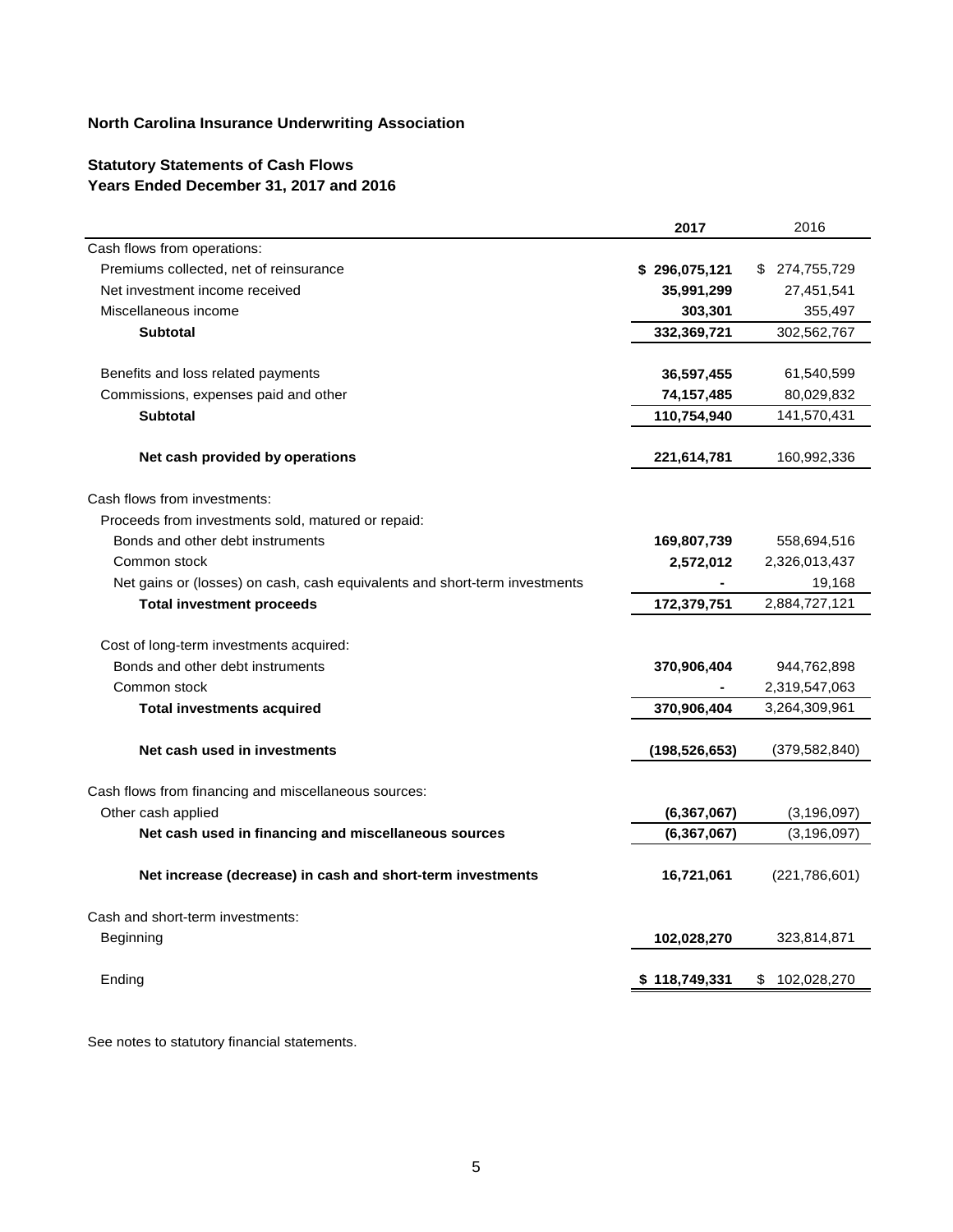#### **Notes to Statutory Financial Statements**

#### **Note 1. Nature of Organization and Significant Accounting Policies**

North Carolina Insurance Underwriting Association (the Association) was formed August 15, 1969, as an association of insurance companies (Member Insurers) mandated by North Carolina law. The Association is authorized to write fire, extended coverage and vandalism and malicious mischief coverage in the State of North Carolina. The Association, also known as the Coastal Property Insurance Pool, is a tax-exempt insurer of last resort created by law to provide adequate essential property insurance to property owners having insurable property in the beach and coastal areas of North Carolina. The Association is an association of insurance companies authorized to write essential property insurance coverage in North Carolina. The majority of the Association's policies are submitted by North Carolina licensed agents.

Because the Association only writes business in beach and coastal areas in the State of North Carolina, it has a geographic concentration of policies written, which results in increased loss exposure for severe storms. Under North Carolina law, all insurers who are authorized to write and engage in writing essential property insurance in North Carolina on a direct basis, except town and county mutual insurance associations, certain assessable mutual companies and certain insurers who only write insurance on property exempted from taxation under the North Carolina General Statutes, are required to participate in the Association. In the event that losses and expenses of the Association exceed available surplus, the Association is authorized to issue a non-recoupable assessment upon its Member Insurers not to exceed one billion dollars (\$1,000,000,000) for losses incurred from any event or series of events that occur in a given calendar year, regardless of when such assessments are actually levied on or collected from Member Insurers. Each Member Insurer of the Association must participate in non-recoupable assessments levied by the Association in the proportion that its net direct premium written in North Carolina during the preceding calendar year for residential and commercial properties outside of the beach and coastal areas bears to the aggregate net direct premiums written in North Carolina during the preceding calendar year for residential and commercial properties outside of the beach and coastal areas by all Member Insurers. Any assessment levied on Member Insurers by the Association (as ordered by the Association's Board of Directors) generally is due from the Member Insurers within 30 days of assessment.

The Association is administered by a Board of Directors and is subject to the regulation of the Commissioner of Insurance of the State of North Carolina. The Board of Directors consists of representatives of the Member Insurers, insurance agents appointed by the Commissioner and public members also appointed by the Commissioner. The general manager of the Association is appointed by the Board of Directors.

A summary of the Association's significant accounting policies is as follows:

**Risk and uncertainties:** Certain risks and uncertainties are inherent in the Association's day to day operations and to the process of preparing its statutory financial statements. The more significant of those risks and uncertainties are presented below and throughout the notes to the statutory financial statements.

**Estimates:** The preparation of the statutory financial statements requires management to make estimates and assumptions that affect the reported amounts of assets and liabilities and disclosure of contingent assets and liabilities at the date of the statutory financial statements and the reported amounts of revenues and expenses during the reporting period. Actual results could differ from those estimates.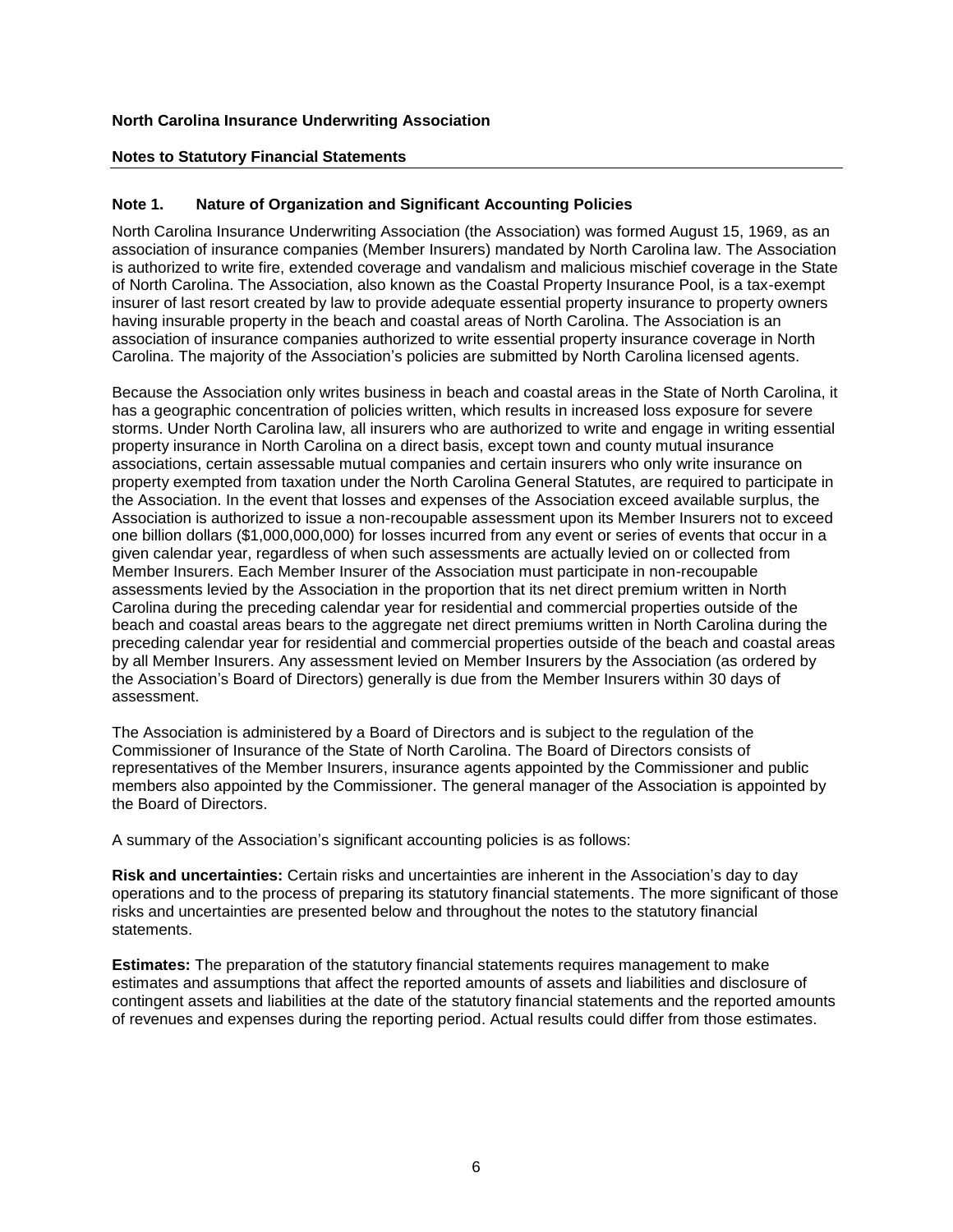#### **Notes to Statutory Financial Statements**

#### **Note 1. Nature of Organization and Significant Accounting Policies (Continued)**

**Risk-based capital:** The National Association of Insurance Commissioners (NAIC) has developed property-casualty risk-based capital (RBC) standards that relate an insurer's reported statutory surplus to the risks inherent in its overall operations. The RBC formula uses the statutory annual statement to calculate the minimum indicated capital level to protect the Association from the various risks that it faces. The NAIC model law calls for various levels of regulatory action based on the magnitude of an indicated RBC capital deficiency, if any. The Association continues to monitor its internal capital requirements and the NAIC's RBC requirements. The Association has determined that its capital levels are in excess of the minimum capital requirements for all RBC action levels. Management believes that the Association's capital levels are sufficient to support the level of risk inherent in its operations.

**Basis of presentation:** At the direction of the Commissioner of Insurance of the State of North Carolina, the Association presents its financial statements on the basis of accounting practices prescribed or permitted by the North Carolina Department of Insurance. The State of North Carolina has adopted the SAP as the basis of its statutory accounting practices. There are no state prescribed or permitted practices that differ from NAIC's statutory accounting practices (SAP) that affect items in these financial statements.

Accounting practices and procedures of the NAIC as prescribed or permitted by the insurance department of the applicable state of an insurance company's domicile comprise a financial reporting framework other than accounting principles generally accepted in the United States of America (GAAP). The more significant differences between NAIC SAP and GAAP are as follows:

- Investments in bonds and other debt instruments are generally reported at amortized cost, unless required to be reported at fair value by NAIC regulations. Under GAAP, investments in debt securities are designated at purchase as held-to-maturity, trading securities or available-for-sale. Held-tomaturity debt securities are reported at amortized cost, less applicable valuation allowances, and other debt securities are reported at fair value under GAAP. For debt securities designated as trading, unrealized holding gains and losses are reported in operations and for those designated as availablefor-sale, unrealized holding gains and losses are reported as a separate component of equity under GAAP.
- For loan-backed and structured securities, if the Association determines that it intends to sell a security or no longer has the ability and intent to retain the investment for a period of time sufficient to recover the amortized cost, that security shall be written down to fair value. For statutory purposes, if the Association subsequently changes its assertion, and now believes it does not intend to sell the security and has the ability and intent to retain the investment for a period of time sufficient to recover the amortized cost, that security will continue to be carried at the lower of cost or market with any future decreases in fair value charged through operations until the security is disposed. For GAAP purposes, once the Association alters its assertion, the securities' amortized cost basis will not be decreased for future reductions in fair value unless an other-than-temporary impairment is determined to have occurred.
- For GAAP purposes, other-than-temporary impairment losses (related to non loan-backed and structured securities) related to debt securities are bifurcated between credit and non-credit with credit losses reported in operations and non-credit reported as a component of equity, whereas for statutory purposes the total other-than-temporary impairment loss is reported in operations.
- Commissions, premium taxes and other costs relating to the acquisition, issuance and renewal of policies are charged to operations as incurred. Under GAAP, such costs, to the extent recoverable, are deferred and amortized over the term of the policy.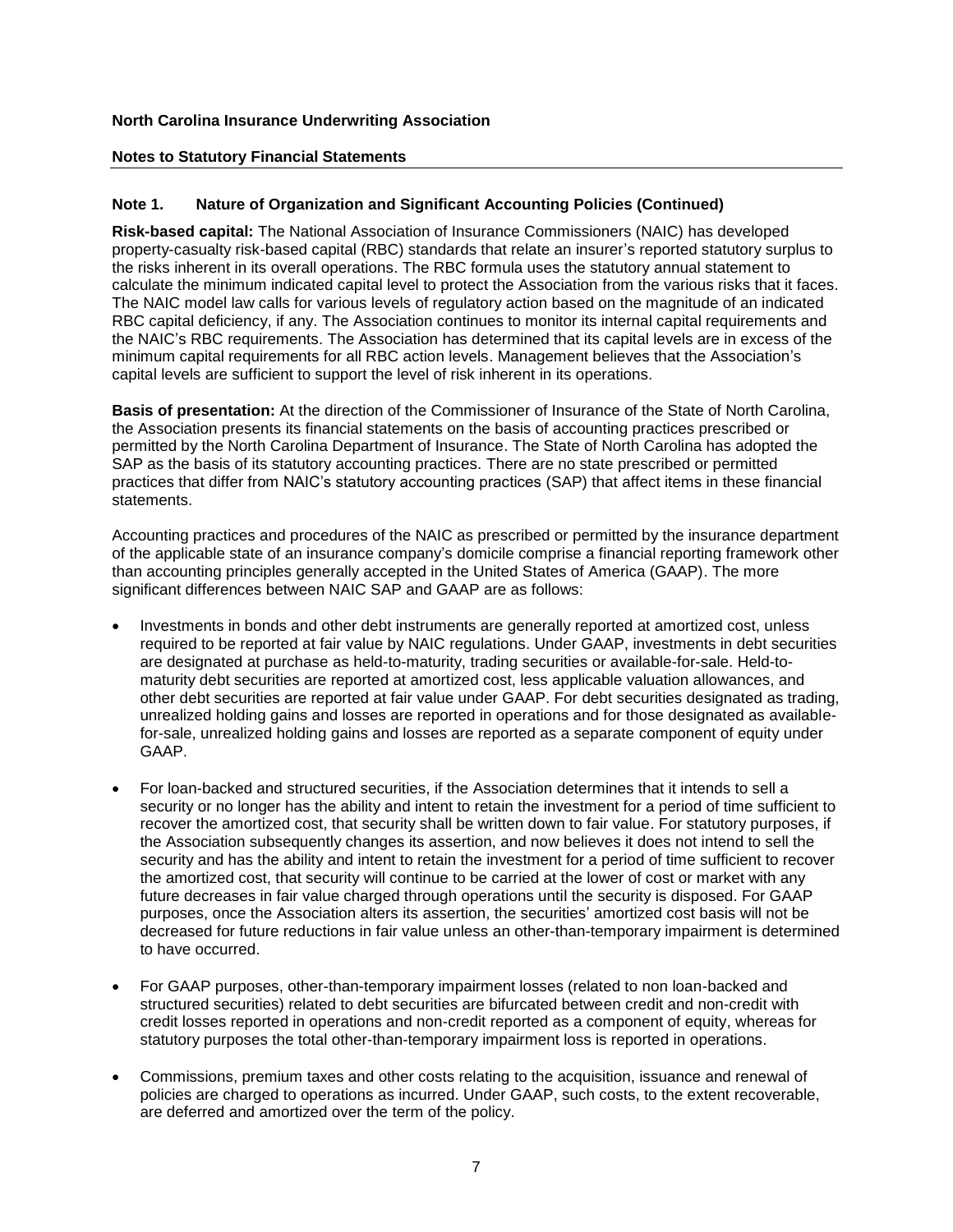#### **Notes to Statutory Financial Statements**

#### **Note 1. Nature of Organization and Significant Accounting Policies (Continued)**

- Certain assets, described as nonadmitted, are excluded by direct charges to surplus. In accordance with GAAP, such assets are recorded on the balance sheet, net of valuation allowances.
- Comprehensive income is not determined for SAP; whereas for GAAP, such income is determined.
- Assets and liabilities related to insurance and reinsurance activities are netted in financial statements prepared on the basis of SAP. Under GAAP, those assets and liabilities would be reported at their gross amounts.
- Under SAP, cash, cash equivalents and short-term investments represent cash balances and investments with an initial maturity of one year or less. Under GAAP, the corresponding caption of cash and cash equivalents include cash balances and investments with an initial maturity of three months or less. Further, under GAAP, the statement of cash flows requires a reconciliation of net income to net cash from operations.
- Under GAAP, certain additional information is required to be disclosed related to the liability for unpaid claims and claims adjustment expenses.

**Cash, cash equivalents and short-term investments:** Cash constitutes a medium of exchange that a bank will accept for deposit and allow an immediate credit to the depositor's account. Cash equivalents are also classified as cash for financial statement purposes, although they do not fall within the above description of cash. Examples include savings accounts and certificates of deposit in banks and other similar institutions with maturity dates of three months or less from the date of acquisition. At times cash deposits with a financial institution may exceed federally insured limits. The Association has not experienced any credit losses related to such deposits, and its management is not aware of any events or circumstances which would raise doubt about the ongoing solvency of the institution.

Investments with remaining maturities of one year or less at the time of acquisition (excluding those investments defined as cash equivalents above) are considered short-term investments.

**Investment risks:** The Association is exposed to risks that issuers of securities owned by the Association will default or that interest rates will change and cause a decrease in the value of the Association's investments. With Federal mortgage-backed securities, the Association is exposed to prepayment risk. As interest rates decline, the rate at which these securities pay down principal will generally increase.

Management mitigates these risks by conservatively investing in high-grade securities and by matching estimated maturities of its investments with the anticipated payouts of its liabilities.

**Investments:** Bonds are reported at amortized cost in the accompanying statutory financial statements. Amortization is computed using the scientific (interest) method. Prepayment assumptions for assetbacked securities were obtained from broker dealer survey values or internal estimates. Realized gains and losses on sales of investments are recognized in the statutory statements of income on a specificidentification basis. Declines in fair value that are considered other-than-temporary are charged to realized losses, and the cost of the investment is adjusted to estimated fair value in the period when the determination is made. In determining whether these losses are expected to be temporary, the Association considers severity of impairment, duration of impairment, forecasted market price recovery and the intent and ability of the Association to hold the investment until the market price has recovered.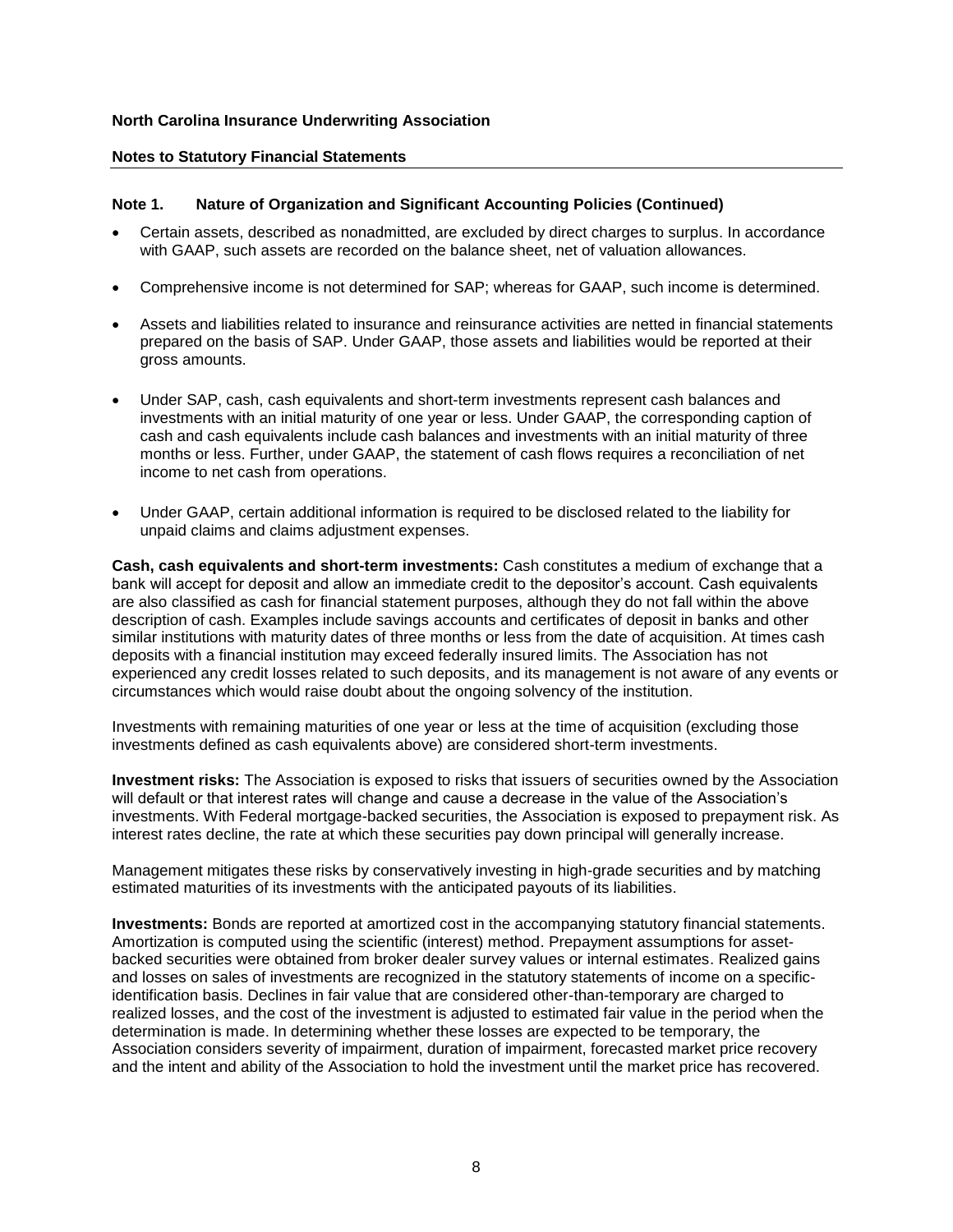#### **Notes to Statutory Financial Statements**

#### **Note 1. Nature of Organization and Significant Accounting Policies (Continued)**

For loan-backed or structured securities, factors considered by management in determining whether an other-than-temporary impairment exists include the Association's stated intent to not sell, the Association's ability to hold such investments until the fair value recovers, and the discounted cash flows of the security based on the yield at the date of acquisition. If the Association intends to sell or if the Association does not have the ability and intent to hold the security for a period of time sufficient to recover its amortized cost basis, an other-than-temporary impairment exists, and the security is written down to fair value with the amount of the write-down recorded as a realized loss. If the Association does not intend to sell the security and has the ability and intent to hold the security for a period of time sufficient to recover the amortized cost basis, the Association calculates the cash flows expected to be collected. In this calculation, the Association compares the present value of cash flows expected to be collected, discounted at the security's effective interest rate at date of purchase, to the amortized cost basis. If the present value of cash flows is less than the amortized cost basis, a realized loss is recorded for the difference. The present value of cash flows then becomes the new cost basis.

**Accrued investment income:** The Association nonadmits investment income due and accrued if amounts are over 90 days past due. As of December 31, 2017 and 2016, the Association had no income due or accrued over 90 days past due.

**Premiums in course of collection:** The Association records premiums in course of collection at total unpaid balance, which approximates estimated fair value, net of any non-admitted receivables. The Association determines past due status of individual accounts receivable based on the effective date of the policy and generally does not charge interest on past due amounts. Premiums that management believes to be ultimately not collectible are written off upon such determination. Any premiums considered to be past due 90 days or more are non-admitted.

**Data processing equipment:** Data processing equipment is carried at cost less accumulated depreciation. The Association provides for depreciation on these assets using the straight-line method over three to five years. Depreciation expense was \$261,433 and \$246,972 for the years ended December 31, 2017 and 2016, respectively. Maintenance and repairs are charged to expense as incurred.

**Non-admitted assets:** Certain assets designated as non-admitted assets have been charged directly to surplus. Amounts related to non-admitted assets for the years ended December 31, 2017 and 2016, are as follows:

|                                                               | 2017          |    | 2016       |
|---------------------------------------------------------------|---------------|----|------------|
| Furniture and equipment, less accumulated depreciation        |               |    |            |
| of \$1,110,644 and \$1,041,920 in 2017 and 2016, respectively | \$<br>137.353 | S. | 256.189    |
| Prepaid expenses                                              | 34.872        |    | 29.650     |
| Prepaid assets                                                | 19.242.909    |    | 11,375,735 |
|                                                               | 19.415.134    |    | 11,661,574 |

Depreciation on nonadmitted assets (furniture and equipment) is computed by applying the straight-line method over the estimated useful lives of the related assets. Estimated lives are three to five years for furniture and equipment. This depreciation expense of \$133,446 and \$140,359 for the years ended December 31, 2017 and 2016, respectively, is reflected in the statutory statements of income and changes in surplus.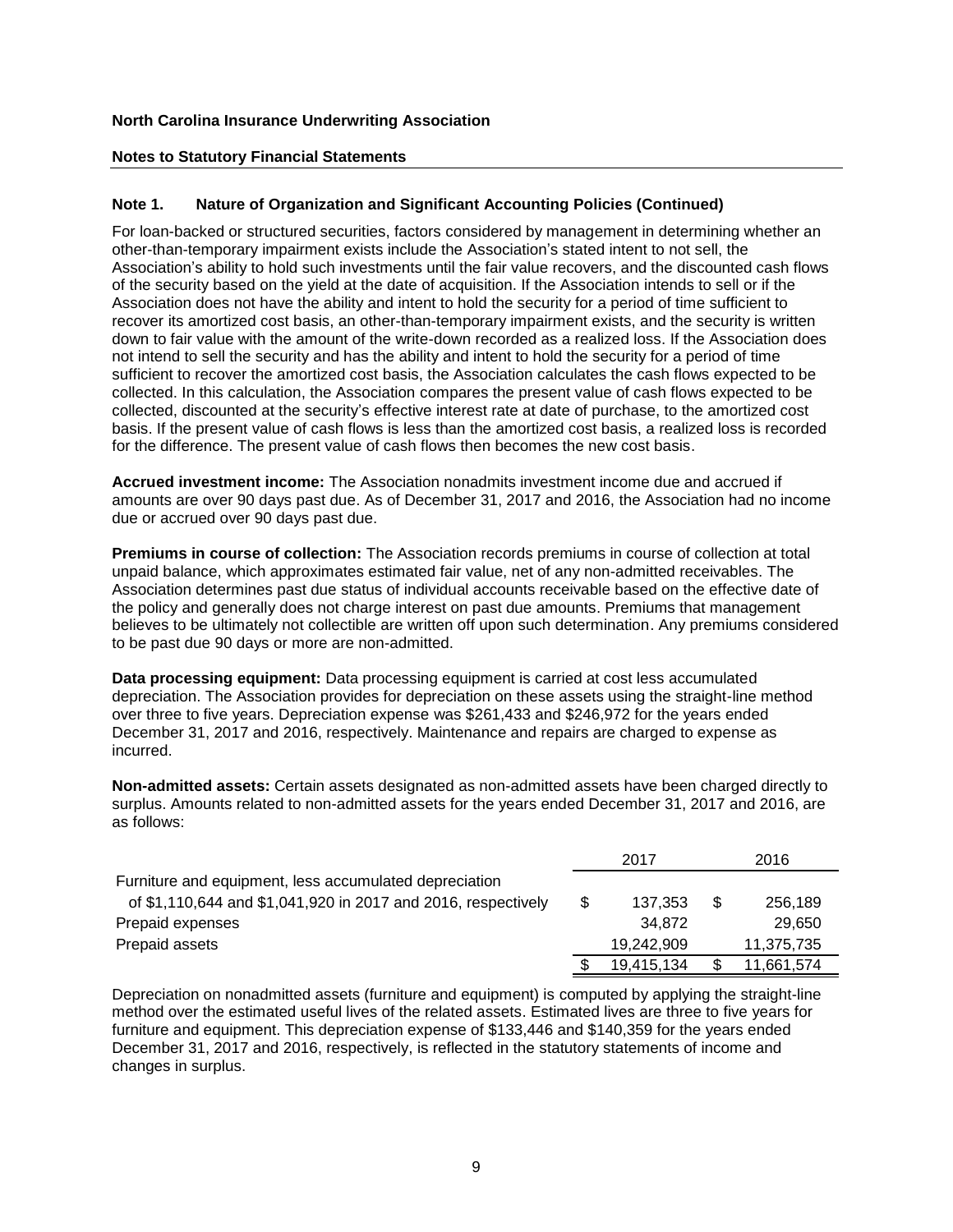#### **Notes to Statutory Financial Statements**

#### **Note 1. Nature of Organization and Significant Accounting Policies (Continued)**

**Reserves for losses and loss adjustment expenses:** The Association estimates loss and loss adjustment expenses after consultation with the Association's independent actuary. These amounts are recorded net of estimated recoveries for reinsurance ceded. Actual results could differ from these estimates.

Unpaid losses and loss adjustment expenses include an amount determined from individual case estimates and loss reports and an amount, based on past experience, for losses incurred but not reported. Such liabilities are necessarily based on assumptions and estimates and, while management believes the amount is adequate, the ultimate liability may be in excess of or less than the amount provided. The methods for making such estimates and for establishing the resulting liability are continually reviewed, and any adjustments are reflected in the period determined.

Establishing liabilities for claims is subject to significant uncertainties that make reserve estimation difficult. In establishing liabilities for claims, the Association considers all pertinent information as it becomes available and establishes incurred but not reported reserves where appropriate. Although the reserves are deemed adequate to cover all probable claims, there is a possibility that adverse development from prior accident years could occur in the future.

Estimates for catastrophic events are inherently more uncertain than those for non-catastrophic losses due to the unique circumstances involving a catastrophe. Due to the low frequency of historical catastrophic events, standard actuarial loss development methods are difficult to apply and may result in a wider range of estimates of ultimate catastrophic losses. Therefore, material changes to estimates related to these events are reasonably possible in the near term after these events occur and are reflected in operations as more information becomes available.

**Reinsurance:** Reinsurance contracts do not relieve the Association from its obligations to policyholders. Failure of reinsurers to honor their obligations could result in losses to the Association; consequently, allowances are established for amounts deemed to be uncollectible, when necessary. The Association evaluates the financial condition of its reinsurers to minimize exposure to significant losses from reinsurer insolvencies. Management believes that any liabilities arising from this contingency would not be material to the Association's financial position.

Reinsurance premiums and liabilities related to reinsurance ceded are accounted for on a basis consistent with that used in accounting for the original policies issued by the Association and the terms of the reinsurance contracts. Premiums and losses on reinsurance ceded are reported as reductions of premiums earned and losses and loss adjustment expenses incurred, respectively, in the statutory statements of income and changes in surplus.

**Member participation:** Each Member Insurer's participation in the Association's operations is in proportion to its member's North Carolina insurance writings for the affected lines of business in the preceding calendar year. Participation percentages vary from year to year. Assessments of members related to each fiscal year are based on their participation. Since the Association has the authority to assess its members to cover members' deficits, members can be assessed annually to meet the liquidity requirements of the Association. Special assessments are also permitted for large unanticipated losses.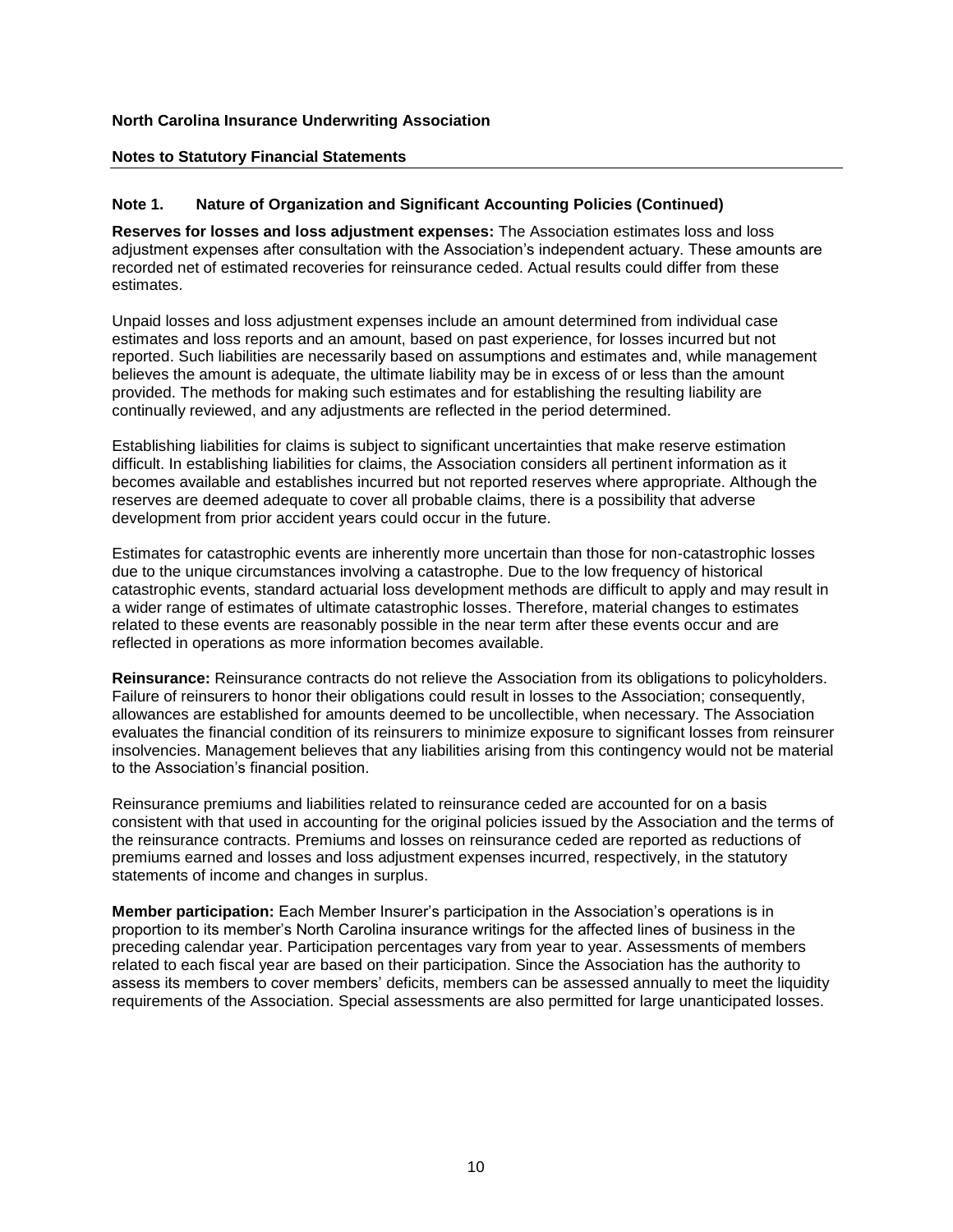#### **Notes to Statutory Financial Statements**

#### **Note 1. Nature of Organization and Significant Accounting Policies (Continued)**

**Premiums and related commissions:** Premiums are earned over the periods covered by the policies on a daily pro-rata basis. Unearned premium reserves are established to cover the unexpired portion of premiums written. Expenses incurred related to the acquisition of new insurance business, including such acquisition costs as commissions, premium taxes and other underwriting expenses, are charged to expense when incurred. When the Association receives premium payments from policyholders prior to the effective date of the related policy, the Association records an advance premium liability. On the policy effective date, the Association reduces the advance premium liability and records written premium. The Association does not utilize anticipated investment income as a factor in determining if there is a premium deficiency.

**Income taxes:** In 1992, the Association received correspondence from the Internal Revenue Service (IRS) indicating that it is tax-exempt under Section 501(c)(6) of the Internal Revenue Code. The Association's tax-exempt status was examined by the IRS in 2011, and the Association's exemption was reaffirmed.

**Reclassifications:** Certain prior year amounts have been reclassified for consistency with the current year presentation. These reclassifications had no effect on the reported results of net income or total surplus.

#### **Note 2. Exposure to Coastal Properties**

Although the Association has experienced a decrease in both policy count and exposure in the current year, the Association has significant exposure to coastal properties which have a higher risk of catastrophic events. During 2017, both policy count and aggregate exposure decreased 5.8% to 205,958 and \$76.7 billion, respectively. During 2016, both policy count and aggregate exposure decreased 5.9% to 216,641 and \$81.5 billion, respectively.

In the event of losses and expenses to the Association exceeding available surplus, the Association is authorized to issue a non-recoupable assessment upon its members in accordance with its Plan of Operation. Member Insurer assessments shall not exceed one billion dollars (\$1,000,000,000) for losses incurred from any event or series of events that occur in a given calendar year, regardless of when such assessments are actually levied on or collected from member companies. Any assessment levied on Member Insurers by the Association (as ordered by the Association's Board of Directors) generally is due from the Member Insurers within 30 days of assessment.

When the Association knows that it has incurred losses and loss expenses in a particular calendar year that will exceed the combination of available surplus, reinsurance and other sources of funding, including permissible member company assessments, then the Association shall immediately give notice to the Commissioner that a deficit event has occurred. The Association can enter into any financing arrangements for the purpose of financing a deficit, provided that the pledge of catastrophe recovery charge amounts under such financing agreements shall not result in the actual levying of any catastrophe recovery charge until after the Association has incurred a deficit and until after the Commissioner has approved implementation of the Association's catastrophe recovery charge plan.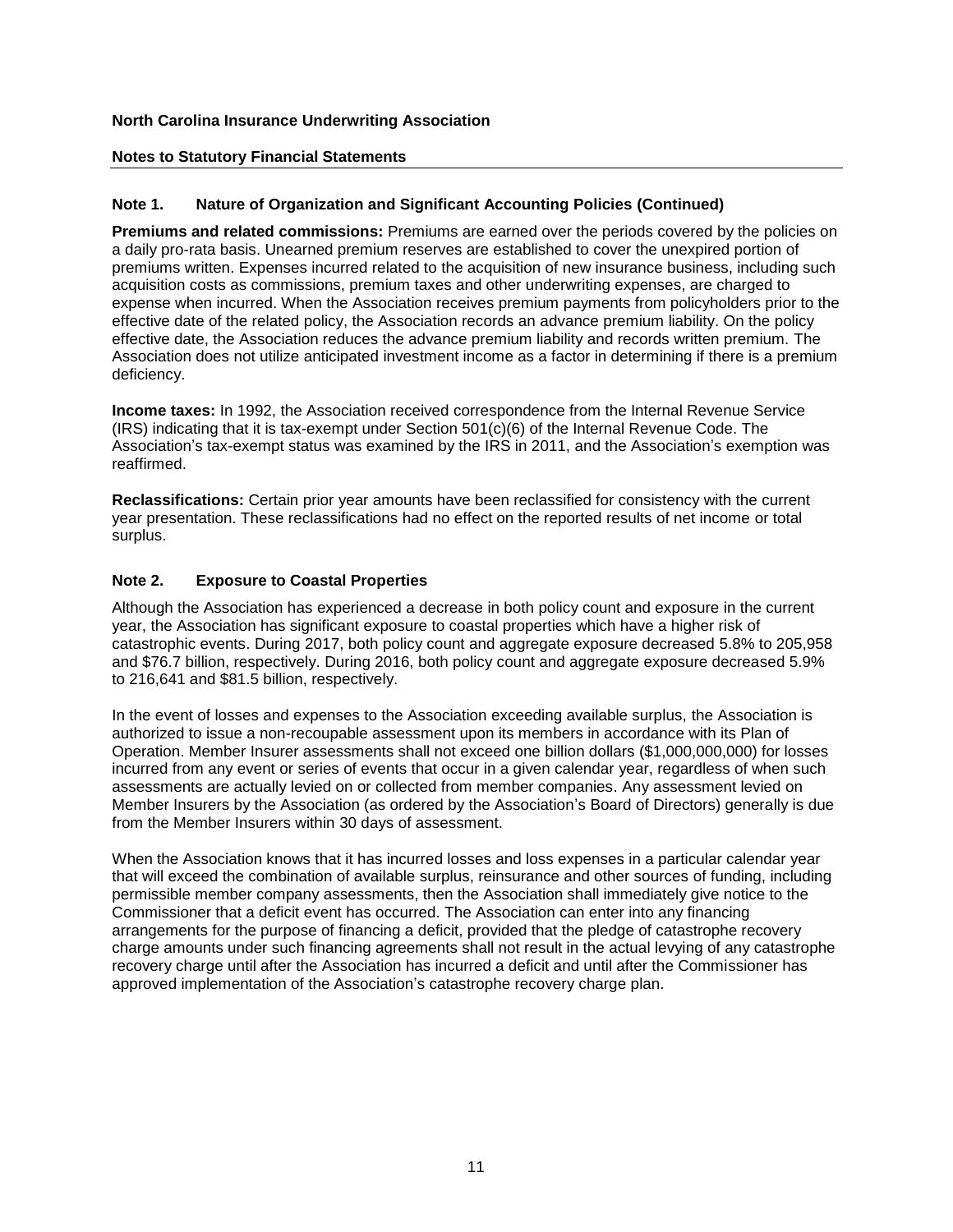## **Notes to Statutory Financial Statements**

#### **Note 3. Investments**

Amortized cost (admitted amount), aggregate fair value and gross unrealized gains and losses pertaining to the portfolio of bonds and other debt instruments as of December 31, 2017 and 2016, are as follows:

|                              |                     |                 | 2017 |                |                     |
|------------------------------|---------------------|-----------------|------|----------------|---------------------|
|                              |                     | Gross           |      | Gross          |                     |
|                              | Amortized           | Unrealized      |      | Unrealized     | Fair                |
|                              | Cost                | Gains           |      | (Losses)       | Value               |
|                              |                     |                 |      |                |                     |
| U.S. Treasury obligations    | \$<br>355,911,140   | \$<br>3,937,992 | \$   | (4,248,952)    | \$<br>355,600,180   |
| Federal agency obligations   | 117,761,501         | 3,468,223       |      | (315, 379)     | 120,914,345         |
| Federal agency mortgage-     |                     |                 |      |                |                     |
| backed securities            | 54,023,818          | 398,973         |      | (1, 101, 566)  | 53,321,225          |
| Commercial mortgage-backed   |                     |                 |      |                |                     |
| securities                   | 94,731,405          |                 |      | (2,596,114)    | 92,135,291          |
| Other loan-backed securities | 177,843,064         | 23,571          |      | (1, 284, 565)  | 176,582,070         |
| Corporate debt               | 797,973,808         | 829,315         |      | (7,951,829)    | 790,851,294         |
| Special revenue obligation   | 3,000,000           |                 |      | (21, 840)      | 2,978,160           |
|                              | \$<br>1,601,244,736 | \$<br>8,658,074 | \$   | (17, 520, 245) | \$<br>1,592,382,565 |

|                              | 2016                |    |            |    |               |    |               |  |  |
|------------------------------|---------------------|----|------------|----|---------------|----|---------------|--|--|
|                              |                     |    | Gross      |    | Gross         |    |               |  |  |
|                              | Amortized           |    | Unrealized |    | Unrealized    |    | Fair          |  |  |
|                              | Cost                |    | Gains      |    | (Losses)      |    | Value         |  |  |
|                              |                     |    |            |    |               |    |               |  |  |
| U.S. Treasury obligations    | \$<br>437,008,438   | \$ | 6,067,426  | \$ | (3,807,964)   | \$ | 439,267,900   |  |  |
| Federal agency obligations   | 162,781,622         |    | 5,412,605  |    | (660, 087)    |    | 167,534,140   |  |  |
| Federal agency mortgage-     |                     |    |            |    |               |    |               |  |  |
| backed securities            | 68,710,472          |    | 635,096    |    | (1, 156, 807) |    | 68,188,761    |  |  |
| Commercial mortgage-backed   |                     |    |            |    |               |    |               |  |  |
| securities                   | 77,264,805          |    |            |    | (1,846,862)   |    | 75,417,943    |  |  |
| Other loan-backed securities | 121,761,290         |    |            |    | (1,060,760)   |    | 120,700,530   |  |  |
| Corporate debt               | 539,631,522         |    | 74,522     |    | (10,932,191)  |    | 528,773,853   |  |  |
|                              | \$<br>1,407,158,149 | \$ | 12,189,649 | \$ | (19,464,671)  | S  | 1,399,883,127 |  |  |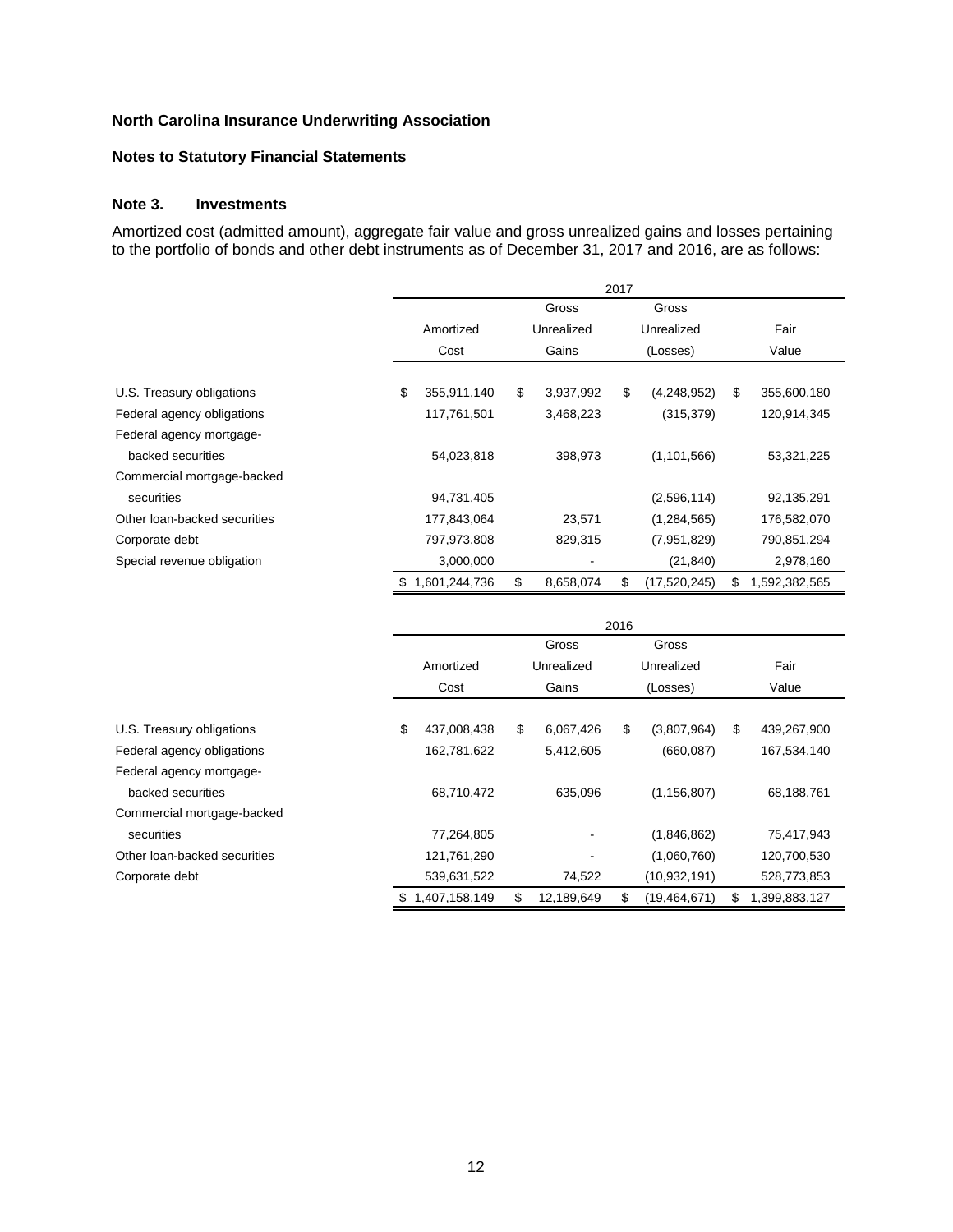#### **Notes to Statutory Financial Statements**

#### **Note 3. Investments (Continued)**

Amortized cost and aggregate fair value of bonds and other debt instruments held as of December 31, 2017 and 2016, according to final contractual maturity dates, are as indicated below. Actual future maturities will differ from the maturities shown because certain issuers have the right to call or prepay obligations.

|                                                |                  | 2017            |                   | 2016 |               |
|------------------------------------------------|------------------|-----------------|-------------------|------|---------------|
|                                                | Amortized        | Fair            | Amortized         |      | Fair          |
|                                                | Cost             | Value           | Cost              |      | Value         |
| Amounts due in less than one year              | 146,505,774<br>S | \$146.488.228   | 120.167.475<br>\$ | S    | 120,526,600   |
| Amounts due after one year through five years  | 1,133,253,321    | 1,130,550,912   | 972,808,832       |      | 970,619,368   |
| Amounts due after five years through ten years | 126,991,241      | 125,004,789     | 150,697,307       |      | 149,079,101   |
| Amounts due after ten years                    | 194,494,400      | 190,338,636     | 163,484,535       |      | 159,658,058   |
|                                                | 1,601,244,736    | \$1,592,382,565 | \$1,407,158,149   | S    | 1,399,883,127 |

The following table shows unrealized gross losses and fair value, for the Association's investments, aggregated by individual category and length of time that individual securities have been in a continuous unrealized loss position, at December 31, 2017 and 2016:

|                            | 2017              |                   |            |    |                     |    |            |    |                 |            |              |
|----------------------------|-------------------|-------------------|------------|----|---------------------|----|------------|----|-----------------|------------|--------------|
|                            |                   | 12 Months or Less |            |    | More Than 12 Months |    |            |    | Total           |            |              |
|                            | Fair              |                   | Unrealized |    | Fair                |    | Unrealized |    | Fair            | Unrealized |              |
|                            | Value             |                   | Losses     |    | Value               |    | Losses     |    | Value           |            | Losses       |
| U.S. Treasury              |                   |                   |            |    |                     |    |            |    |                 |            |              |
| obligations                | 89,878,125<br>\$  | \$                | 289,470    | \$ | 203,016,805         | \$ | 3,959,482  | \$ | 292,894,930     | \$         | 4,248,952    |
| Federal agency             |                   |                   |            |    |                     |    |            |    |                 |            |              |
| obligations                | 9,984,220         |                   | 11,632     |    | 9,854,410           |    | 303,747    |    | 19,838,630      |            | 315,379      |
| Federal agency             |                   |                   |            |    |                     |    |            |    |                 |            |              |
| mortgage-backed            |                   |                   |            |    |                     |    |            |    |                 |            |              |
| securities                 |                   |                   |            |    | 40,299,674          |    | 1,101,566  |    | 40,299,674      |            | 1,101,566    |
| Commercial                 |                   |                   |            |    |                     |    |            |    |                 |            |              |
| mortgage-backed            |                   |                   |            |    |                     |    |            |    |                 |            |              |
| securities                 | 25,692,669        |                   | 276,670    |    | 66,442,621          |    | 2,319,444  |    | 92,135,290      |            | 2,596,114    |
| Other                      |                   |                   |            |    |                     |    |            |    |                 |            |              |
| loan-backed                |                   |                   |            |    |                     |    |            |    |                 |            |              |
| securities                 | 43,125,713        |                   | 230,685    |    | 117,740,321         |    | 1,053,880  |    | 160,866,034     |            | 1,284,565    |
| Corporate debt             | 194,008,629       |                   | 1,367,924  |    | 443,662,690         |    | 6,583,905  |    | 637,671,319     |            | 7,951,829    |
| Special revenue obligation | 2,978,160         |                   | 21,840     |    |                     |    |            |    | 2,978,160       |            | 21,840       |
|                            | 365,667,516<br>\$ | \$                | 2,198,221  | \$ | 881,016,521         | \$ | 15,322,024 |    | \$1,246,684,037 |            | \$17,520,245 |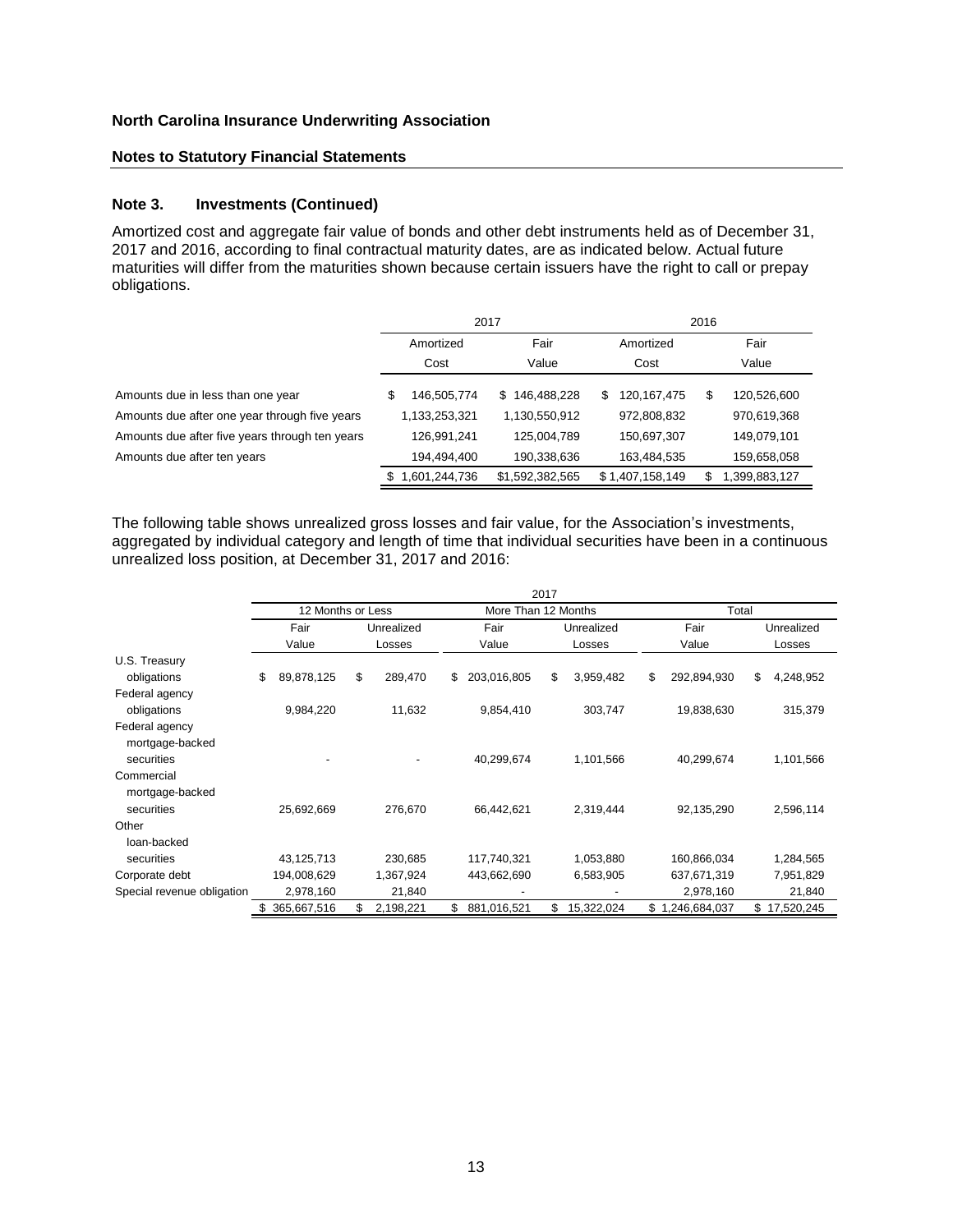#### **Notes to Statutory Financial Statements**

|                 | 2016 |                   |    |            |    |                     |            |         |      |             |            |            |
|-----------------|------|-------------------|----|------------|----|---------------------|------------|---------|------|-------------|------------|------------|
|                 |      | 12 Months or Less |    |            |    | More Than 12 Months |            |         |      | Total       |            |            |
|                 |      | Fair              |    | Unrealized |    | Fair                | Unrealized |         | Fair |             | Unrealized |            |
|                 |      | Value             |    | Losses     |    | Value               |            | Losses  |      | Value       |            | Losses     |
| U.S. Treasury   |      |                   |    |            |    |                     |            |         |      |             |            |            |
| obligations     | \$   | 93,561,000        | \$ | 3,110,805  | \$ | 109,914,300         | \$         | 697,159 | \$   | 203,475,300 | \$         | 3,807,964  |
| Federal agency  |      |                   |    |            |    |                     |            |         |      |             |            |            |
| obligations     |      | 9,415,000         |    | 640,783    |    | 24,796,640          |            | 19,304  |      | 34,211,640  |            | 660,087    |
| Federal agency  |      |                   |    |            |    |                     |            |         |      |             |            |            |
| mortgage-backed |      |                   |    |            |    |                     |            |         |      |             |            |            |
| securities      |      | 49,266,982        |    | 1,127,524  |    | 1,010,091           |            | 29,283  |      | 50,277,073  |            | 1,156,807  |
| Commercial      |      |                   |    |            |    |                     |            |         |      |             |            |            |
| mortgage-backed |      |                   |    |            |    |                     |            |         |      |             |            |            |
| securities      |      | 75,417,943        |    | 1,846,862  |    |                     |            |         |      | 75,417,943  |            | 1,846,862  |
| Other           |      |                   |    |            |    |                     |            |         |      |             |            |            |
| loan-backed     |      |                   |    |            |    |                     |            |         |      |             |            |            |
| securities      |      | 120,700,530       |    | 1,060,760  |    |                     |            |         |      | 120,700,530 |            | 1,060,760  |
| Corporate debt  |      | 487,223,642       |    | 10,932,191 |    | -                   |            |         |      | 487,223,642 |            | 10,932,191 |
|                 | \$   | 835,585,097       | \$ | 18,718,925 | \$ | 135,721,031         | \$         | 745,746 | \$   | 971,306,128 | \$         | 19,464,671 |

#### **Note 3. Investments (Continued)**

The Association evaluates impairment at each reporting period for each security (other than loan-backed or structured securities) where the fair value of the investment is less than its amortized cost. It is expected that the securities would not be settled at a price less than the amortized cost of the investment, as the Association has the ability and intent to hold the investment until recovery. The Association evaluated the credit ratings of these holdings, noting neither a significant deterioration since purchase nor other factors which may indicate an other-than-temporary impairment, such as the length of time and extent to which fair value has been less than cost, the financial condition and near-term prospects of the issuer as well as specific events or circumstances that may influence the operations of the issuer, and the Association's intent and ability to hold the investment for a sufficient time in order to enable recovery of its cost.

The Association evaluated each loan-backed and structured security for impairment where the fair value of the investment was less than its amortized cost. For those securities that the Association intends to sell or does not have the ability to hold until recovery, an impairment is recorded equal to the difference of amortized cost and fair value. For all other loan-backed and structured securities, the Association developed assumptions around prepayment speeds, expected default rates and the value of the underlying collateral. These assumptions were used to develop expected cash flows which were discounted at the effective yield at the date of acquisition (or most recent impairment). These modeled cash flows were compared against the current amortized cost basis. If the expected discounted cash flows were less than the amortized cost basis, the security was written down to the discounted cash flow amount, with the difference recorded as a realized loss.

Proceeds from sales of investments in bonds and other debt instruments totaled \$21,933,362 and \$443,694,516 in 2017 and 2016, respectively. Net realized losses of \$70,025 and net realized gains of \$5,313,265 are reflected in the statutory statements of income and changes in surplus for the years ended December 31, 2017 and 2016, respectively.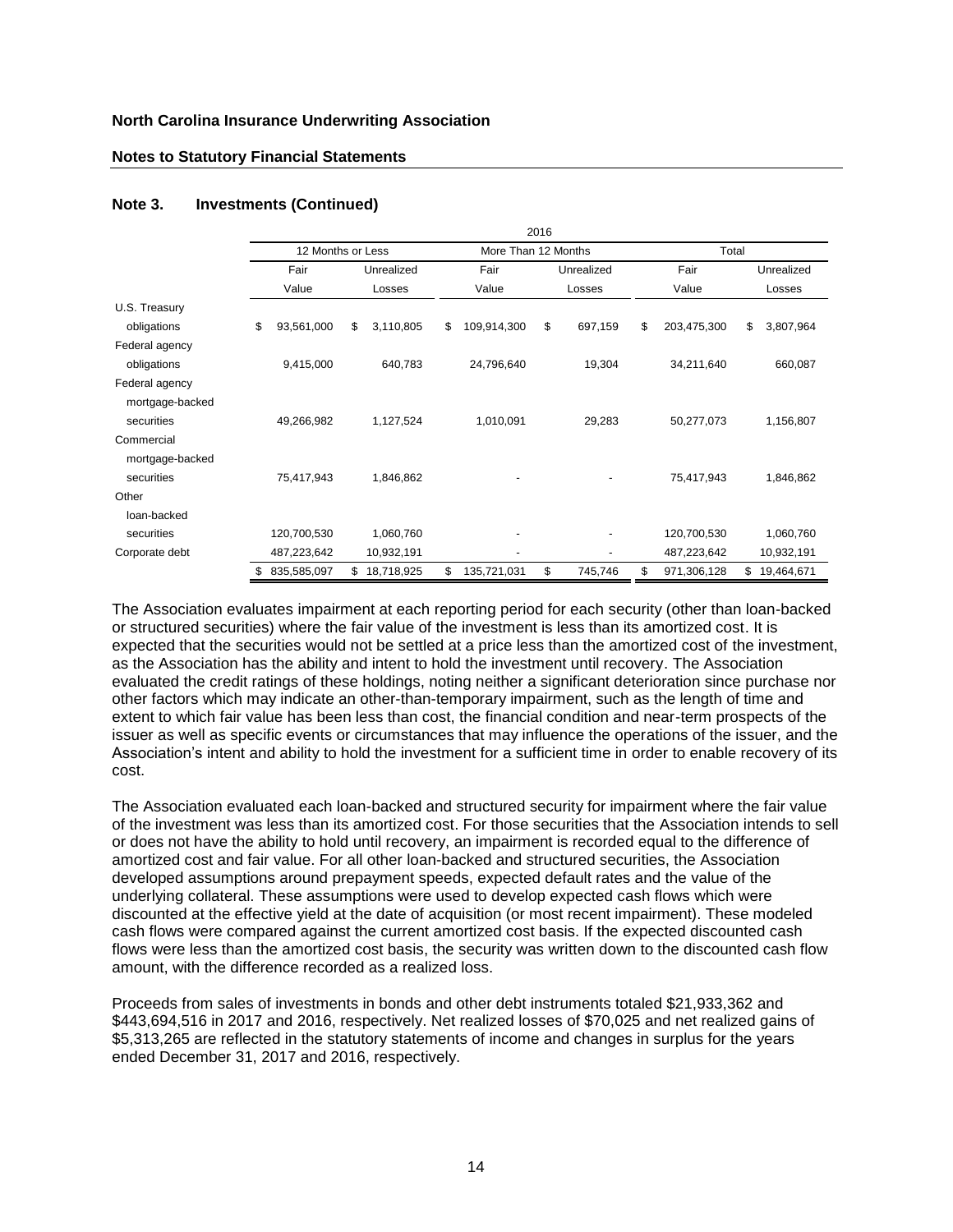#### **Notes to Statutory Financial Statements**

#### **Note 3. Investments (Continued)**

Common stock held by the Association in 2016 is made up of money market funds recorded at reported net asset value.

In accordance with SAP, these investments are reclassified to cash equivalents on a prospective basis beginning in 2017, and are reported as disposition of common stock in the 2017 statutory statement of cash flows.

For the years ended December 31, 2017 and 2016, no securities were determined to be other than temporarily impaired.

Investment income, net of investment expenses, for the years ended December 31, 2017 and 2016, is comprised of primarily interest on bonds and other debt instruments, cash equivalents and short-term investments.

#### **Note 4. Reserve for Losses and Loss Adjustment Expenses**

Activity in the reserve for losses and loss adjustment expenses for the years ended December 31, 2017 and 2016, is summarized as follows:

| \$<br>27,975,386<br>\$<br>4,722,735<br>Balance at January 1<br>Incurred related to:<br>23,281,807<br>90,002,485<br>Current year<br>Prior years<br>4,330,387<br>8,345,291<br>27,612,194<br>98,347,776<br><b>Total incurred</b><br>Paid related to:<br>(18, 254, 022)<br>(67, 343, 201)<br>Current year<br>(27,780,699)<br>(7, 751, 924)<br>Prior years<br>(75,095,125)<br>(46, 034, 721)<br>Total paid |                        | 2016<br>2017                  |  |
|-------------------------------------------------------------------------------------------------------------------------------------------------------------------------------------------------------------------------------------------------------------------------------------------------------------------------------------------------------------------------------------------------------|------------------------|-------------------------------|--|
|                                                                                                                                                                                                                                                                                                                                                                                                       |                        |                               |  |
|                                                                                                                                                                                                                                                                                                                                                                                                       |                        |                               |  |
|                                                                                                                                                                                                                                                                                                                                                                                                       |                        |                               |  |
|                                                                                                                                                                                                                                                                                                                                                                                                       |                        |                               |  |
|                                                                                                                                                                                                                                                                                                                                                                                                       |                        |                               |  |
|                                                                                                                                                                                                                                                                                                                                                                                                       |                        |                               |  |
|                                                                                                                                                                                                                                                                                                                                                                                                       |                        |                               |  |
|                                                                                                                                                                                                                                                                                                                                                                                                       |                        |                               |  |
|                                                                                                                                                                                                                                                                                                                                                                                                       |                        |                               |  |
|                                                                                                                                                                                                                                                                                                                                                                                                       | Balance at December 31 | 27,975,386<br>9,552,859<br>\$ |  |

As a result of changes in estimates related to insured events of prior years, the provision for losses and loss adjustment expenses was adjusted as indicated in the table above. The increase in prior year incurred losses and loss adjustment reserves of \$4,330,387 and \$8,345,291 in 2017 and 2016, respectively, resulted from claim settlements during the year as well as additional information received regarding unpaid individual claims.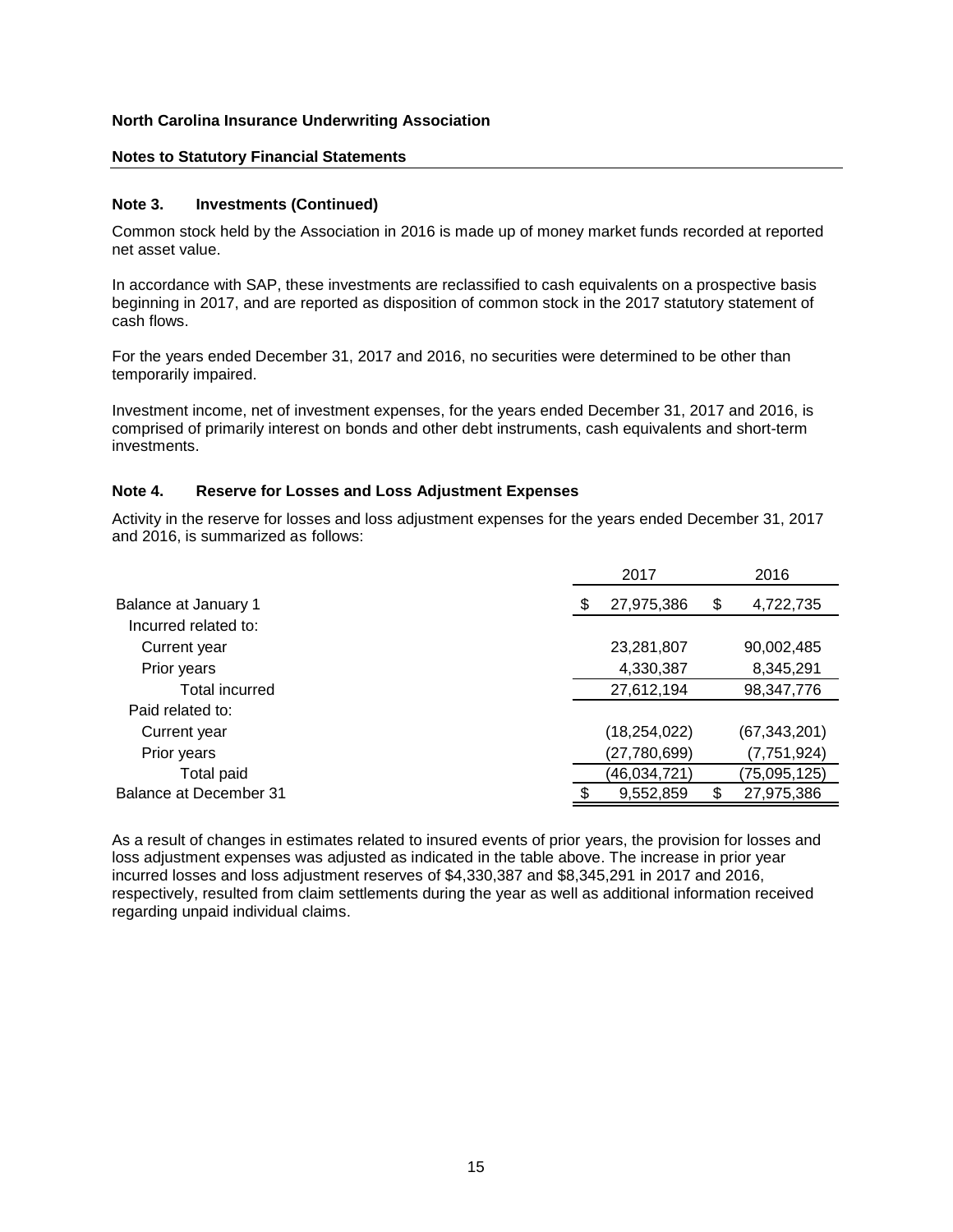#### **Notes to Statutory Financial Statements**

#### **Note 4. Reserve for Losses and Loss Adjustment Expenses (Continued)**

The components of unpaid losses and loss adjustment expenses as of December 31, 2017 and 2016, are as follows:

|                                  | 2017            | 2016            |
|----------------------------------|-----------------|-----------------|
| Unpaid losses:                   |                 |                 |
| Case basis                       | \$<br>1,238,327 | \$<br>8,929,580 |
| Incurred but not reported        | 6,154,493       | 14,836,086      |
|                                  | 7,392,820       | 23,765,666      |
| Unpaid loss adjustment expenses: |                 |                 |
| Case basis                       | 351,432         | 1,367,861       |
| Incurred but not reported        | 1,808,607       | 2,841,859       |
|                                  | 2,160,039       | 4,209,720       |
|                                  | 9,552,859       | 27,975,386      |

#### **Note 5. Related-Party Transactions**

A related organization, North Carolina Joint Underwriting Association (NCJUA), shares the same headquartered facility and is operated by the same personnel as the Association. This arrangement periodically results in receivables or payables between the Association and NCJUA. Most expenses are allocated between the two parties with 59% allocated to the Association and the remainder to NCJUA for the year ended December 31, 2017, and 61% allocated to the Association and remainder to NCJUA for the year ended December 31, 2016, except for certain expenses (furniture, computer hardware, board fees, programming, etc.) which are shared equally. If this cost sharing arrangement was not in place, the actual expense amounts for the Association would vary from the amounts reported in the statutory financial statements. At December 31, 2017 and 2016, the Association had a net payable to NCJUA of \$1,815,417 and \$1,713,691, respectively.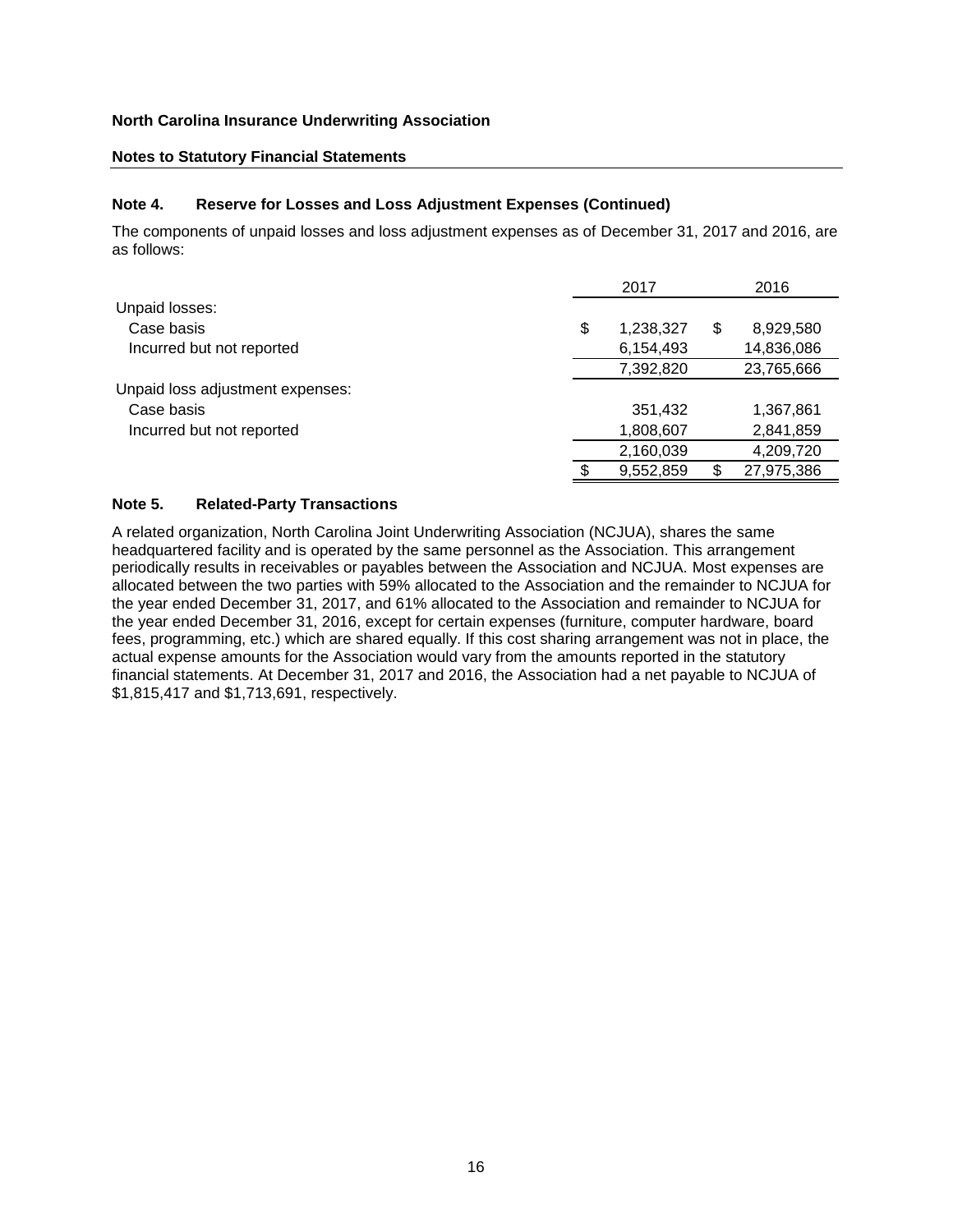#### **Notes to Statutory Financial Statements**

#### **Note 6. Lease Commitments**

The Association and NCJUA jointly rent home office facilities under an operating lease agreement, which expires in calendar year 2025. The Association was allocated 59% and 61% of the costs under this lease agreement during the years ended December 31, 2017 and 2016, respectively. The Association's allocated share of rent expense was \$464,468 and \$424,348 in the years ended December 31, 2017 and 2016, respectively. The Association also leases certain equipment jointly with NCJUA.

The Association's share of the future lease payments, based on current cost sharing provisions with NCJUA, under the terms of operating lease agreements at December 31, 2017, is as follows:

|                                    |    | Amount    |
|------------------------------------|----|-----------|
| Calendar years ending December 31: |    |           |
| 2018                               | \$ | 445,866   |
| 2019                               |    | 428,174   |
| 2020                               |    | 395,969   |
| 2021                               |    | 323,862   |
| 2022                               |    | 333,577   |
| Thereafter                         |    | 1,246,934 |
|                                    | S  | 3,174,382 |

The Association is also required to pay a proportionate share of operating expense increases during the lease term for the building.

#### **Note 7. Litigation**

In the ordinary course of business, the Association from time to time is involved in litigation. Management does not believe the ultimate disposition of any current litigation in which the Association is involved will have a material effect on the Association's financial condition.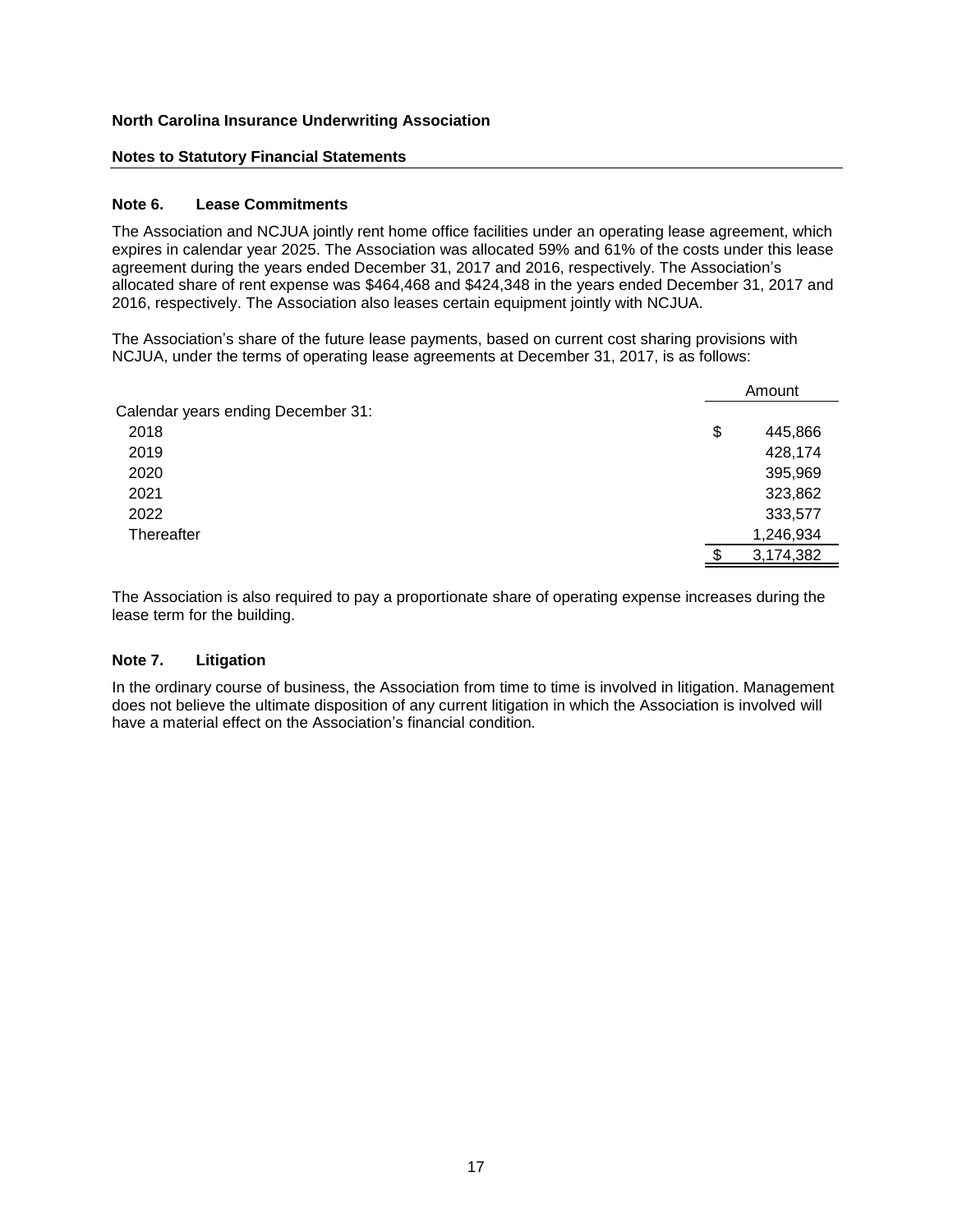#### **Notes to Statutory Financial Statements**

#### **Note 8. Employee Benefit Plans**

**Pension benefits:** The Association and NCJUA participate in a multiple-employer pension plan called the Insurance Organizations' Pension Trust (the Plan). Employees automatically participate in the Plan on the first day of the month on or after the date they complete a year of eligible service and are at least age 21. A year of eligible service for determining plan participation is the 12-month period beginning on their date of hire and each anniversary of that date during which the employee completes at least 1,000 hours of service. The Association's funding policy is to make the minimum annual contributions required by applicable regulations, which are based on recommendations from the Plan's actuary. For the years ended December 31, 2017 and 2016, the Association is allocated 59% and 61%, respectively, of the costs associated with their participation in the plan under the current cost-sharing arrangement with NCJUA.

**Postretirement benefits:** In addition to pension benefits, the Association and NCJUA provide certain health care and life insurance (postretirement) benefits for retired employees. The costs and accrued liabilities associated with these benefits are allocated between the two entities in the same proportions as for the pension plan. Based on the number of years of service and retirement age, retirees are eligible to continue medical coverage on a contributory basis or noncontributory basis. Medical benefit eligibility requirements include that employees: (1) meet normal or early retirement requirements, as defined by the pension plan; (2) must have been a full time employee five years or more immediately preceding retirement; and (3) must meet group coverage eligibility immediately preceding retirement. Spouses of retirees may also be eligible to participate.

For measurement purposes, the discount rate used in 2017 in determining the accumulated postretirement benefit obligation was 3.75%. The health care cost-trend rate was 6.50%, decreasing to an ultimate rate of 4.50% in 2023. The discount rate used in 2016 in determining the accumulated postretirement benefit obligation was 4.25%. The health care cost-trend rate was 7.00%, decreasing to an ultimate rate of 4.50% in 2023.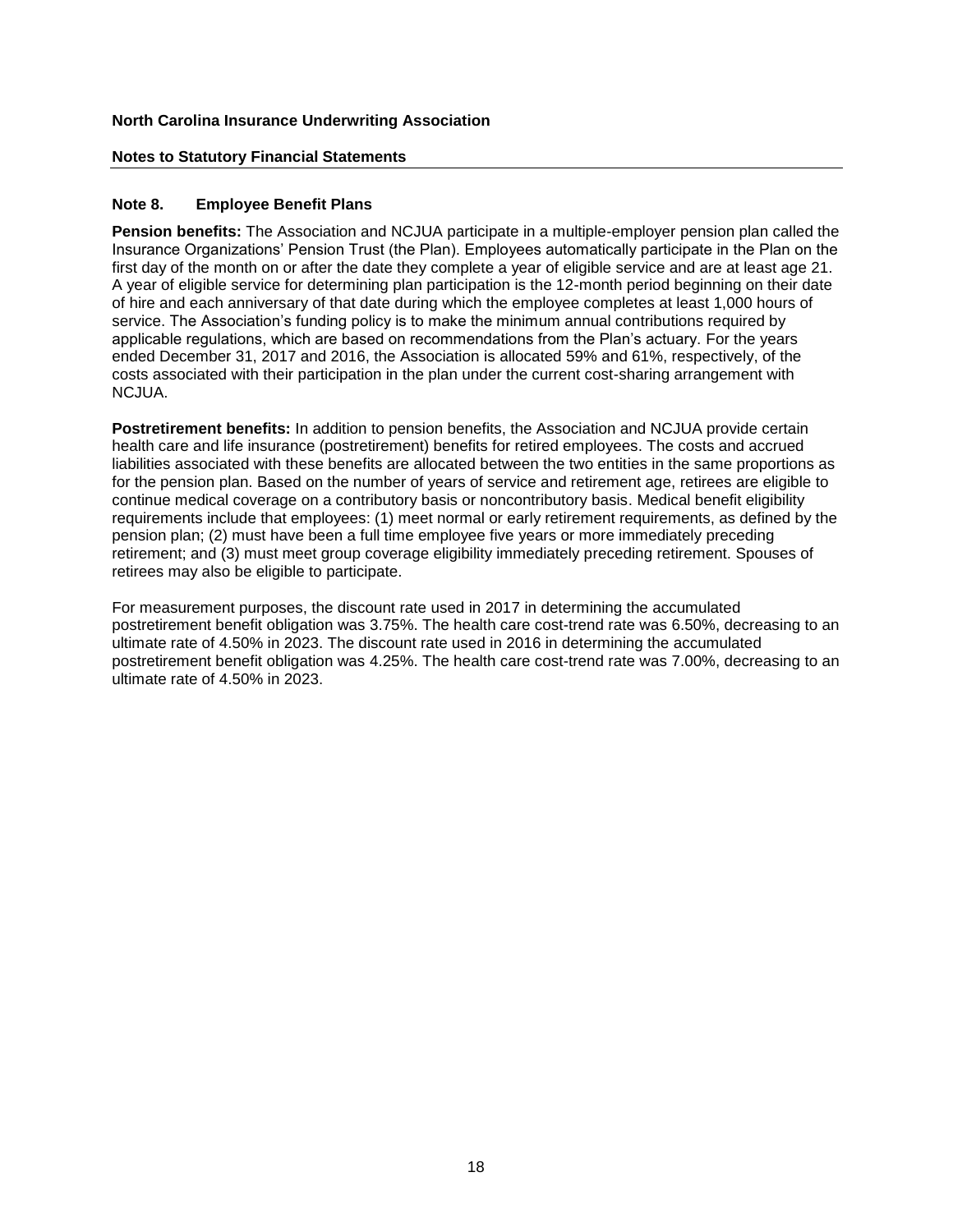#### **Notes to Statutory Financial Statements**

#### **Note 8. Employee Benefit Plans (Continued)**

The Medicare Prescription Drug Improvement and Modernization Act of 2003 was enacted during 2003 (the Act). The Act creates Medicare Part D, which could have some effect on the Association's obligations under the postretirement health plan. Measures of the accumulated postretirement benefit obligation and the net periodic benefit cost recorded in these financial statements do not reflect any changes brought about by the Act because the employer is unable to conclude whether the benefits provided by the plan are actuarially equivalent to Medicare Part D under the Act.

The reconciliations of the benefit obligations as of December 31, 2017 and 2016, for pension and postretirement are as follows:

|                                             | Underfunded     |     |            |  |  |  |
|---------------------------------------------|-----------------|-----|------------|--|--|--|
|                                             | 2017            |     | 2016       |  |  |  |
| Pension benefits                            |                 |     |            |  |  |  |
| Benefit obligation at beginning of year     | \$<br>6,323,288 | \$  | 5,681,073  |  |  |  |
| Service cost                                | 388.431         |     | 346,365    |  |  |  |
| Interest cost                               | 259,575         |     | 253,321    |  |  |  |
| <b>Actuarial loss</b>                       | 857,497         |     | 229,685    |  |  |  |
| Benefits paid                               | (172,371)       |     | (187, 156) |  |  |  |
| Benefit obligation at end of year           | 7,656,420       | \$  | 6,323,288  |  |  |  |
|                                             |                 |     |            |  |  |  |
| Accumulated benefit obligation, end of year | 6,091,722       | \$  | 5,145,834  |  |  |  |
|                                             |                 |     |            |  |  |  |
|                                             | Underfunded     |     |            |  |  |  |
|                                             | 2017            |     | 2016       |  |  |  |
| Postretirement benefits:                    |                 |     |            |  |  |  |
| Benefit obligation at beginning of year     | \$<br>4,243,833 | \$. | 3,771,667  |  |  |  |
| Service cost                                | 312,414         |     | 286,478    |  |  |  |
| Interest cost                               | 177,029         |     | 171,406    |  |  |  |

Contributions by plan participants 29,983 16,041

Actuarial loss 604,421 75,675 Benefits paid (111,049) (77,434) Benefit obligation at end of year  $\overline{\phantom{1}}$   $\overline{\phantom{1}}$   $\overline{\phantom{1}}$   $\overline{\phantom{1}}$   $\overline{\phantom{1}}$   $\overline{\phantom{1}}$   $\overline{\phantom{1}}$   $\overline{\phantom{1}}$   $\overline{\phantom{1}}$   $\overline{\phantom{1}}$   $\overline{\phantom{1}}$   $\overline{\phantom{1}}$   $\overline{\phantom{1}}$   $\overline{\phantom{1}}$   $\overline{\phantom{1}}$   $\overline{\phantom$ 

The changes in plan assets at December 31, 2017 and 2016, are as follows:

|                                              | <b>Pension Benefits</b> |           |  |            |    | <b>Postretirement Benefits</b> |    |                          |  |
|----------------------------------------------|-------------------------|-----------|--|------------|----|--------------------------------|----|--------------------------|--|
|                                              |                         | 2017      |  | 2016       |    | 2017                           |    | 2016                     |  |
| Changes in plan assets:                      |                         |           |  |            |    |                                |    |                          |  |
| Fair value of plan assets, beginning of year | S                       | 3,857,038 |  | 3,394,167  | \$ |                                | \$ | $\overline{\phantom{0}}$ |  |
| Actual return on plan assets                 |                         | 649.441   |  | 317,016    |    |                                |    |                          |  |
| Contributions by reporting entity            |                         | 342.991   |  | 333.011    |    | 81.066                         |    | 61,393                   |  |
| Contributions by participants                |                         |           |  |            |    | 29,983                         |    | 16.041                   |  |
| Benefits paid                                |                         | (172,371) |  | (187, 156) |    | (111, 049)                     |    | (77, 434)                |  |
| Fair value of plan assets, end of year       |                         | 4,677,099 |  | 3,857,038  | S  |                                |    |                          |  |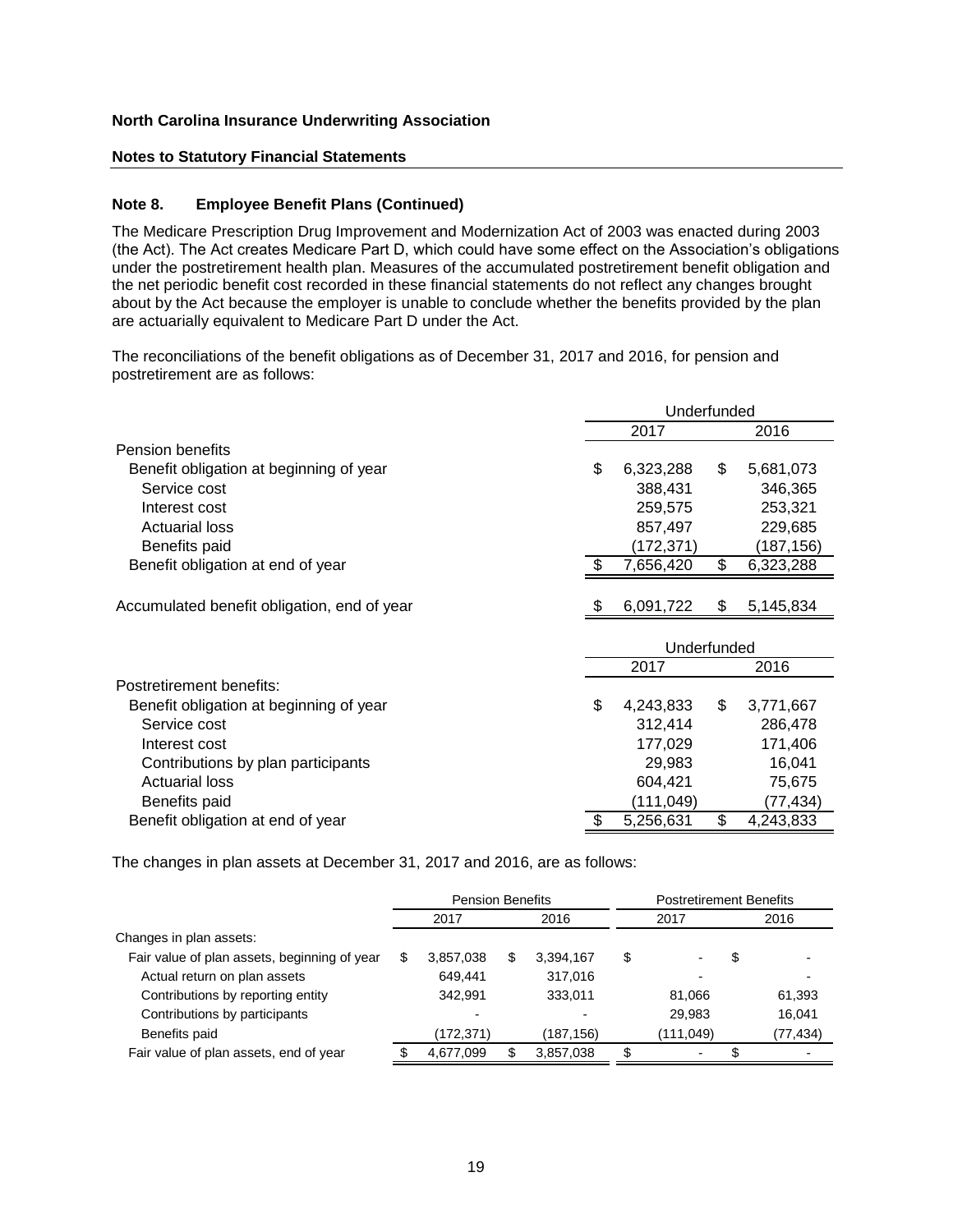#### **Notes to Statutory Financial Statements**

#### **Note 8. Employee Benefit Plans (Continued)**

The reconciliation of the funded status to the net amount recognized at December 31, 2017 and 2016, is as follows:

|                                   | <b>Pension Benefits</b> |               |    |             | <b>Postretirement Benefits</b> |               |   |             |
|-----------------------------------|-------------------------|---------------|----|-------------|--------------------------------|---------------|---|-------------|
|                                   |                         | 2017          |    | 2016        |                                | 2017          |   | 2016        |
| Funded status:                    |                         |               |    |             |                                |               |   |             |
| Components:                       |                         |               |    |             |                                |               |   |             |
| Accrued benefit costs             | \$                      | (682, 166)    | \$ | (523, 677)  | \$.                            | (4,045,883)   | S | (3,587,592) |
| Liability for benefits            |                         | (2, 297, 155) |    | (1,942,573) |                                | (1,210,748)   |   | (656, 241)  |
| Assets and liabilities recognized |                         |               |    |             |                                |               |   |             |
| Liabilities recognized            | S                       | (2,979,321)   | \$ | (2,466,250) |                                | (5, 256, 631) | S | (4,243,833) |

The liability for the underfunded status for the pension and postretirement benefits is included in pension and postretirement liability on the statutory statements of admitted assets, liabilities and surplus as of December 31, 2017 and 2016, respectively.

The components of net periodic benefit costs at December 31, 2017 and 2016, are as follows:

|                                           | <b>Pension Benefits</b> |           |   |            |   | <b>Postretirement Benefits</b> |    |                          |  |
|-------------------------------------------|-------------------------|-----------|---|------------|---|--------------------------------|----|--------------------------|--|
|                                           |                         | 2017      |   | 2016       |   | 2017                           |    | 2016                     |  |
| Components of net periodic benefit costs: |                         |           |   |            |   |                                |    |                          |  |
| Service cost                              | \$                      | 388.431   | S | 346.365    | S | 312.413                        | \$ | 286,478                  |  |
| Interest cost                             |                         | 259,575   |   | 253,321    |   | 177,029                        |    | 171,406                  |  |
| Expected return on plan assets            |                         | (249,125) |   | (234, 485) |   | $\blacksquare$                 |    | $\overline{\phantom{0}}$ |  |
| Amount of recognized gains and losses     |                         | 119.810   |   | 125,270    |   |                                |    |                          |  |
| Amount of prior service cost              |                         | (42)      |   | (44)       |   | 167,541                        |    | 173,220                  |  |
| Net periodic benefit cost                 |                         | 518.649   |   | 490.427    |   | 656,983                        | S  | 631,104                  |  |

The amounts in unassigned funds (surplus) related to actuarial (gains) and losses total \$2,100,533 and \$604,640 at December 31, 2017 for pension and postretirement benefits, respectively. The amounts in unassigned funds (surplus) related to prior service costs total (\$84) and \$255,365 at December 31, 2017 for pension and postretirement benefits, respectively.

The amounts in unassigned funds (surplus) related to actuarial (gains) and losses total \$1,822,930 and \$226 at December 31, 2016 for pension and postretirement benefits, respectively. The amounts in unassigned funds (surplus) related to prior service costs total (\$131) and \$437,242 at December 31, 2016 for pension and postretirement benefits, respectively.

The amounts in unassigned funds (surplus) arising during the years ended December 31, 2017 and 2016, are as follows:

|                                           | <b>Pension Benefits</b> |         |   | <b>Postretirement Benefits</b> |      |         |      |        |
|-------------------------------------------|-------------------------|---------|---|--------------------------------|------|---------|------|--------|
|                                           | 2016<br>2017            |         |   |                                | 2017 |         | 2016 |        |
|                                           |                         |         |   |                                |      |         |      |        |
| Net (gain) loss arising during the period | \$                      | 337.371 | S | 21.884                         |      | 604.421 |      | 75.675 |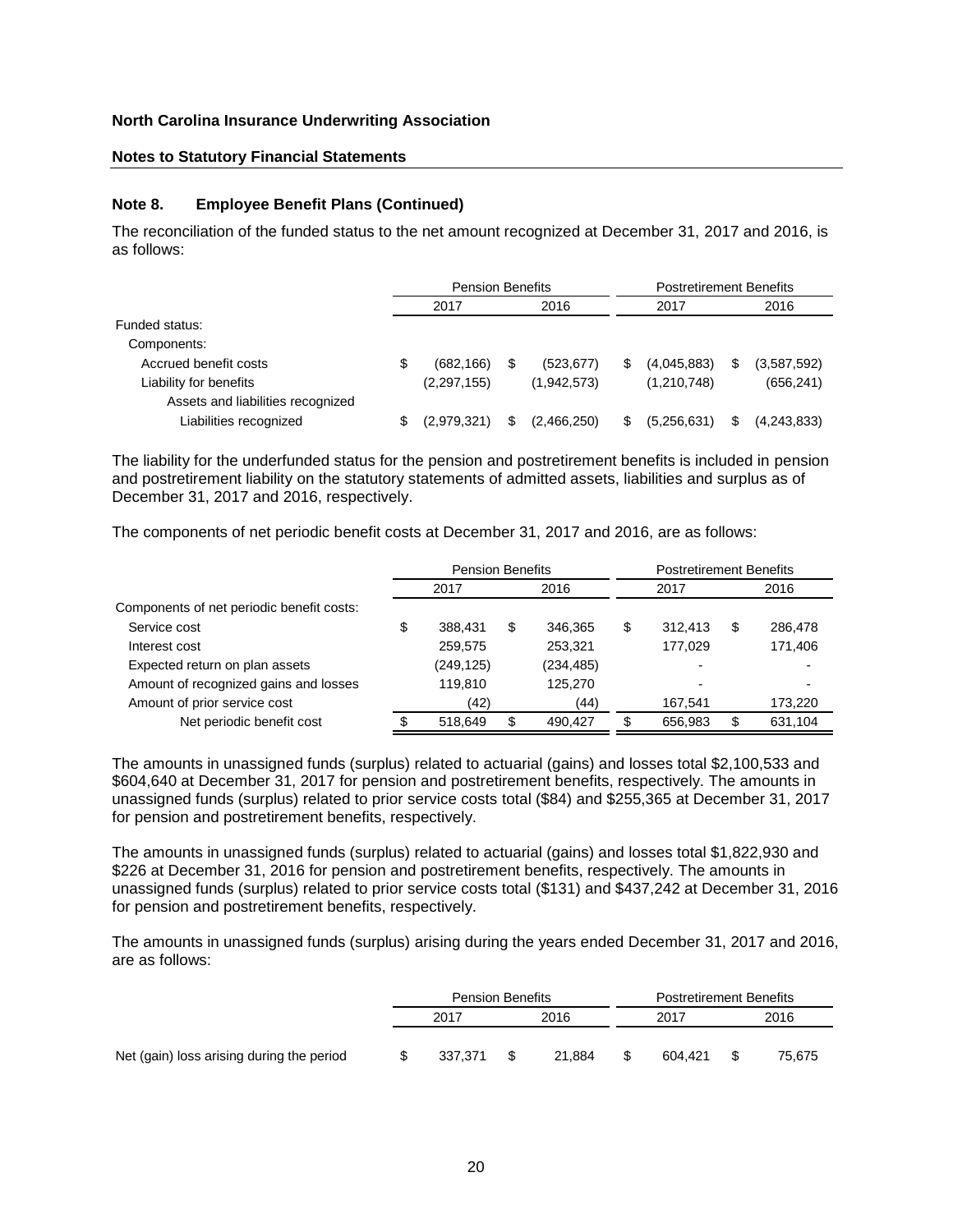#### **Notes to Statutory Financial Statements**

#### **Note 8. Employee Benefit Plans (Continued)**

The amounts of unassigned funds (surplus) expected to be recognized in the fiscal year as components of net periodic benefit cost for 2018 is as follows:

|                                    | <b>Pension Benefits</b> |         |      | <b>Postretirement Benefits</b> |
|------------------------------------|-------------------------|---------|------|--------------------------------|
| Net prior service cost or (credit) | S                       | (42)    | - \$ | 167.541                        |
|                                    |                         |         |      |                                |
| Net recognized (gains) losses      |                         | 144.552 |      | 10.509                         |

The following table presents the assumptions used in determining present value of the benefit obligation for the pension plan and the accumulated postretirement benefit obligation as of December 31, 2017 and 2016:

|                                                    | <b>Pension Benefits</b> |       | <b>Postretirement Benefits</b> |       |  |
|----------------------------------------------------|-------------------------|-------|--------------------------------|-------|--|
|                                                    | 2017                    | 2016  | 2017                           | 2016  |  |
| Weighted-average assumptions used in               |                         |       |                                |       |  |
| computing ending obligations:                      |                         |       |                                |       |  |
| Discount rate                                      | 3.75%                   | 4.25% | 3.75%                          | 4.25% |  |
| Rate of compensation increase                      | 3.50%                   | 3.50% | N/A                            | N/A   |  |
| Weighted-average assumptions used in               |                         |       |                                |       |  |
| computing net cost:                                |                         |       |                                |       |  |
| Discount rate                                      | 4.25%                   | 4.50% | 4.25%                          | 4.50% |  |
| Rate of compensation increase                      | 3.50%                   | 4.00% | N/A                            | N/A   |  |
| Expected return on plan assets                     | 6.75%                   | 7.00% | N/A                            | N/A   |  |
| Assumed health care cost trends rate:              |                         |       |                                |       |  |
| Health care cost trend rate assumed for next year  | N/A                     | N/A   | 6.50%                          | 7.00% |  |
| Rate to which the cost trend rate is assumed to    |                         |       |                                |       |  |
| decline (the ultimate trend rate)                  | N/A                     | N/A   | 4.50%                          | 4.50% |  |
| Year that the rate reached the ultimate trend rate | N/A                     | N/A   | 2023                           | 2023  |  |

Assumed health care cost trend rates could have a significant effect on the amounts reported for the postretirement benefit plan. The following table summarizes the effects of a 1% increase and a 1% decrease in assumed health care cost trend rates at December 31:

|                                                                                                                                                                                                    |                      | 1% Increase         | 1% Decrease               |                          |  |
|----------------------------------------------------------------------------------------------------------------------------------------------------------------------------------------------------|----------------------|---------------------|---------------------------|--------------------------|--|
|                                                                                                                                                                                                    | 2017<br>2016         |                     | 2017                      | 2016                     |  |
| Effect on total service and interest cost components<br>of net periodic postretirement benefit cost<br>Effect on the health care component of the<br>accumulated postretirement benefit obligation | \$103.136<br>959,062 | \$99.793<br>770,759 | \$ (80,380)<br>(754, 845) | \$(77,342)<br>(608, 887) |  |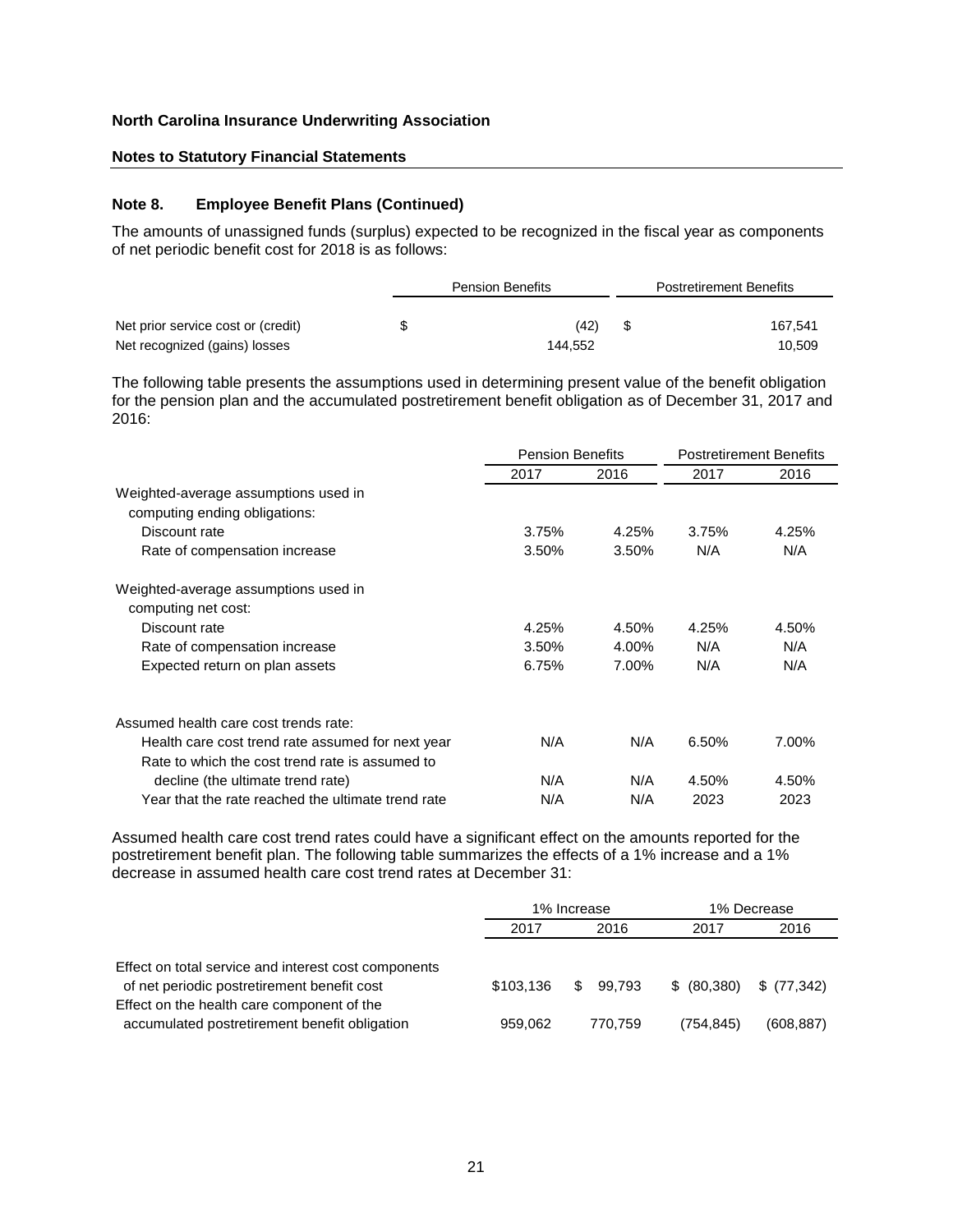#### **Notes to Statutory Financial Statements**

#### **Note 8. Employee Benefit Plans (Continued)**

Increase or decrease in the projected benefit obligation (PBO) resulting from a plan amendment is amortized on a straight-line basis over the average expected remaining service of active participants expected to benefit under the Plan. Reduction in PBO first reduces any unrecognized prior service cost; any remaining amount is amortized on a straight-line basis described above. Net loss (gain) in excess of 10% of the greater of PBO or the fair value of assets is amortized on a straight-line basis over the average expected remaining service of active participants expected to benefit under the Plan.

Increase in the accumulated postretirement benefit obligation (APBO) resulting from a plan amendment is amortized on a straight-line basis over the average expected remaining service of active participants expected to benefit under the plan. Amortization of net prior service costs (credit) resulting from a plan change is included as a component of Net Periodic Postretirement Benefit Cost (Income) in the year first recognized and every year thereafter until such time as it is fully amortized. The annual amortization payment is determined in the first year as the increase in APBO due to the plan change divided by the average remaining service period to full eligibility for participating employees expected to receive benefits under the Plan. Reductions in APBO first reduce any unrecognized prior service cost; any remaining amount is amortized on a straight-line basis as described above.

Non-vested APBO was recognized under SSAP 92 effective January 1, 2013, and is amortized over the period to full vesting for the non-vested group.

Amortization of the net gain or loss resulting from experience different from that assumed and from changes in assumptions is included as a component of Net Periodic Postretirement Benefit Cost (Income) for a year.

Net loss (gain) in excess of 10% of the APBO is amortized on a straight-line basis over the average expected remaining service of active participants expected to benefit under the Plan.

**Plan assets:** The members of the pension plan participate in a multiple-employer pension trust. Plan assets are held in a single trust for all employers who participate in the Plan. Each year, assets are allocated to the Association based on its historical contributions, benefit disbursements and share of investment return.

| <u>ano odnom, sy associ odnogom, isnom si</u> |                |                   |        |                   |
|-----------------------------------------------|----------------|-------------------|--------|-------------------|
|                                               |                | As of             |        | As of             |
|                                               | Target         | December 31, 2017 | Target | December 31, 2016 |
| Asset category:                               |                |                   |        |                   |
| Equity securities                             | 50.0%          | 49.5%             | 55.0%  | 56.1%             |
| Debt securities                               | 50.0           | 48.9              | 45.0   | 42.8              |
| Cash                                          | $\blacksquare$ | 1.6               | ۰      | 1.1               |
| Total                                         | 100.0%         | 100.0%            | 100.0% | 100.0%            |

The asset allocation for the Plan at the end of the Association's fiscal year, and the on-going target allocation, by asset category, follows:

The Plan's investment policy is set by the Trustees of the Insurance Organizations' Pension Trust (IOPT). The expected rate of return on plan assets was determined based on the average rate of earnings expected to be earned on the current and target asset categories.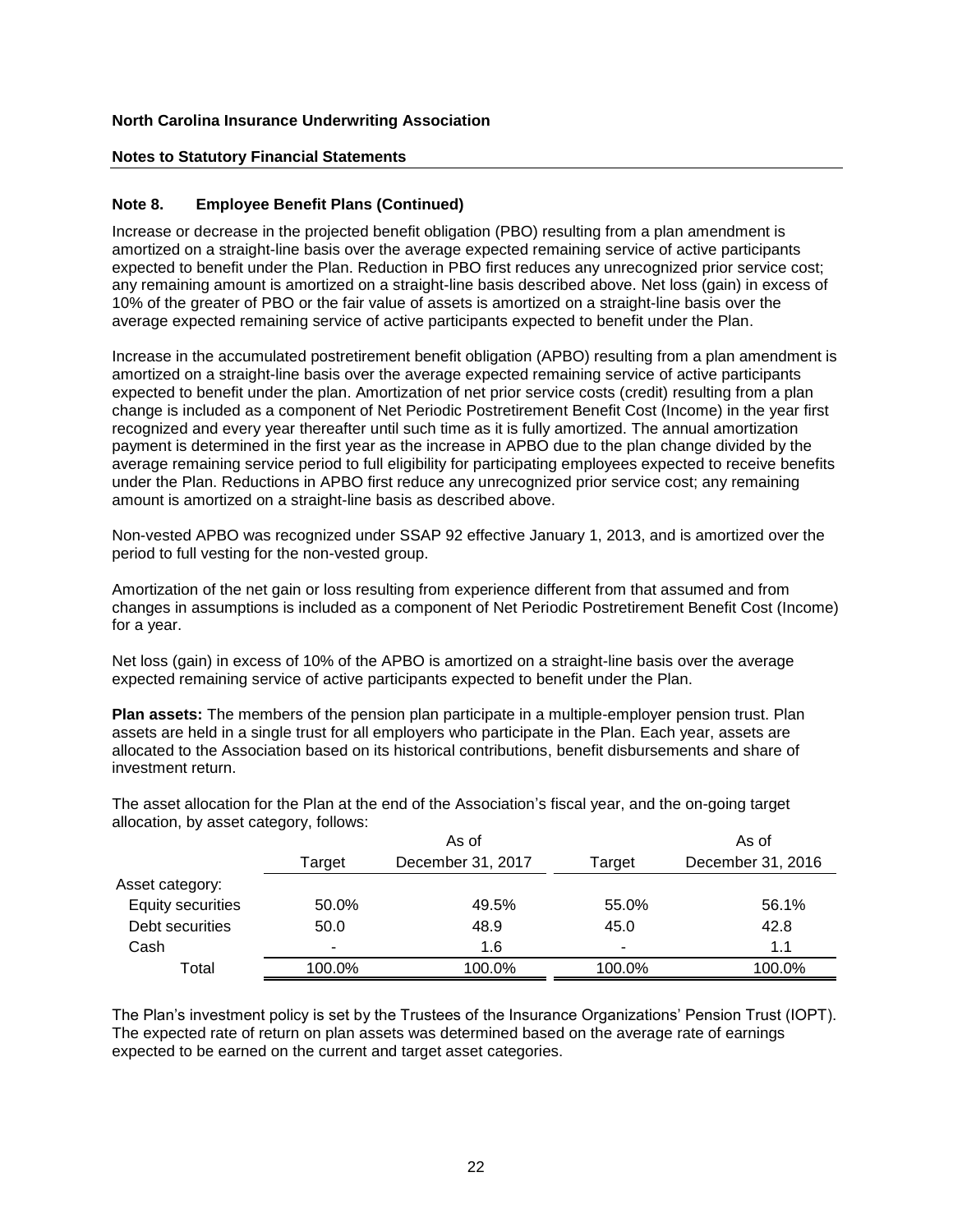#### **Notes to Statutory Financial Statements**

#### **Note 8. Employee Benefit Plans (Continued)**

The following table summarizes the plan assets' fair value measurements at December 31, 2017 and 2016:

|                       | 2017 |                       |       |                    |                 |              |       |            |  |  |  |  |
|-----------------------|------|-----------------------|-------|--------------------|-----------------|--------------|-------|------------|--|--|--|--|
|                       |      | Quoted Prices in      |       | Significant        |                 |              |       |            |  |  |  |  |
|                       |      | <b>Active Markets</b> | Other |                    |                 | Significant  |       |            |  |  |  |  |
|                       |      | for Identical         |       | Observable         |                 | Unobservable |       |            |  |  |  |  |
|                       |      | Assets                |       | Inputs             |                 | Inputs       | Total |            |  |  |  |  |
|                       |      | Level 1               |       | Level <sub>2</sub> |                 | Level 3      |       | Fair Value |  |  |  |  |
| Equity securities (a) | \$   |                       | \$    | 2,315,164          | \$              |              | \$    | 2,315,164  |  |  |  |  |
|                       |      |                       |       |                    |                 |              |       |            |  |  |  |  |
| Debt securities (a)   |      |                       |       | 2,287,101          |                 |              |       | 2,287,101  |  |  |  |  |
| Cash (b)              |      | 74,834                |       |                    |                 |              |       | 74,834     |  |  |  |  |
|                       | \$   | 74,834                | \$    | 4,602,265          | \$              |              | \$    | 4,677,099  |  |  |  |  |
|                       |      |                       |       |                    |                 |              |       |            |  |  |  |  |
|                       |      |                       |       | 2016               |                 |              |       |            |  |  |  |  |
|                       |      | Quoted Prices in      |       | Significant        |                 |              |       |            |  |  |  |  |
|                       |      | <b>Active Markets</b> |       | Other              |                 | Significant  |       |            |  |  |  |  |
|                       |      | for Identical         |       | Observable         |                 | Unobservable |       |            |  |  |  |  |
|                       |      | Assets                |       | Inputs             |                 | Inputs       |       | Total      |  |  |  |  |
|                       |      | Level 1               |       | Level <sub>2</sub> |                 | Level 3      |       | Fair Value |  |  |  |  |
|                       |      |                       |       |                    |                 |              |       |            |  |  |  |  |
| Equity securities (a) | \$   |                       | \$    | 2,163,799          | \$              |              | \$    | 2,163,799  |  |  |  |  |
| Debt securities (a)   |      |                       |       | 1,650,812          |                 |              |       | 1,650,812  |  |  |  |  |
| Cash (b)              |      | 42,427                |       |                    |                 |              |       | 42,427     |  |  |  |  |
|                       | \$   | 42,427                | \$    | 3,814,611          | $\overline{\$}$ |              | \$    | 3,857,038  |  |  |  |  |

(a) Equity and debt securities consist of common collective funds which are valued at the net asset value (NAV), as a practical expedient to measure fair value, based on the fair value of the underlying investments.

(b) Cash consists of money market funds which are valued at NAV of shares held by the Plan at year end.

To assess the appropriate classification of instruments within the fair value hierarchy, the availability of market data is monitored. Changes in economic conditions or valuation techniques may require the transfer of instruments from one fair value level to another. In such instances, the transfer is reported as if it occurred at the beginning of the reporting period.

The Association evaluates the significance of transfers between levels based upon the nature of the instrument and size of the transfer. For the years ended December 31, 2017 and 2016, there were no significant transfers in or out of Levels 1, 2 or 3.

**Cash flows:** The Association expects to contribute approximately \$387,000 to its pension plan and approximately \$92,000 to its other postretirement benefit plan in 2018.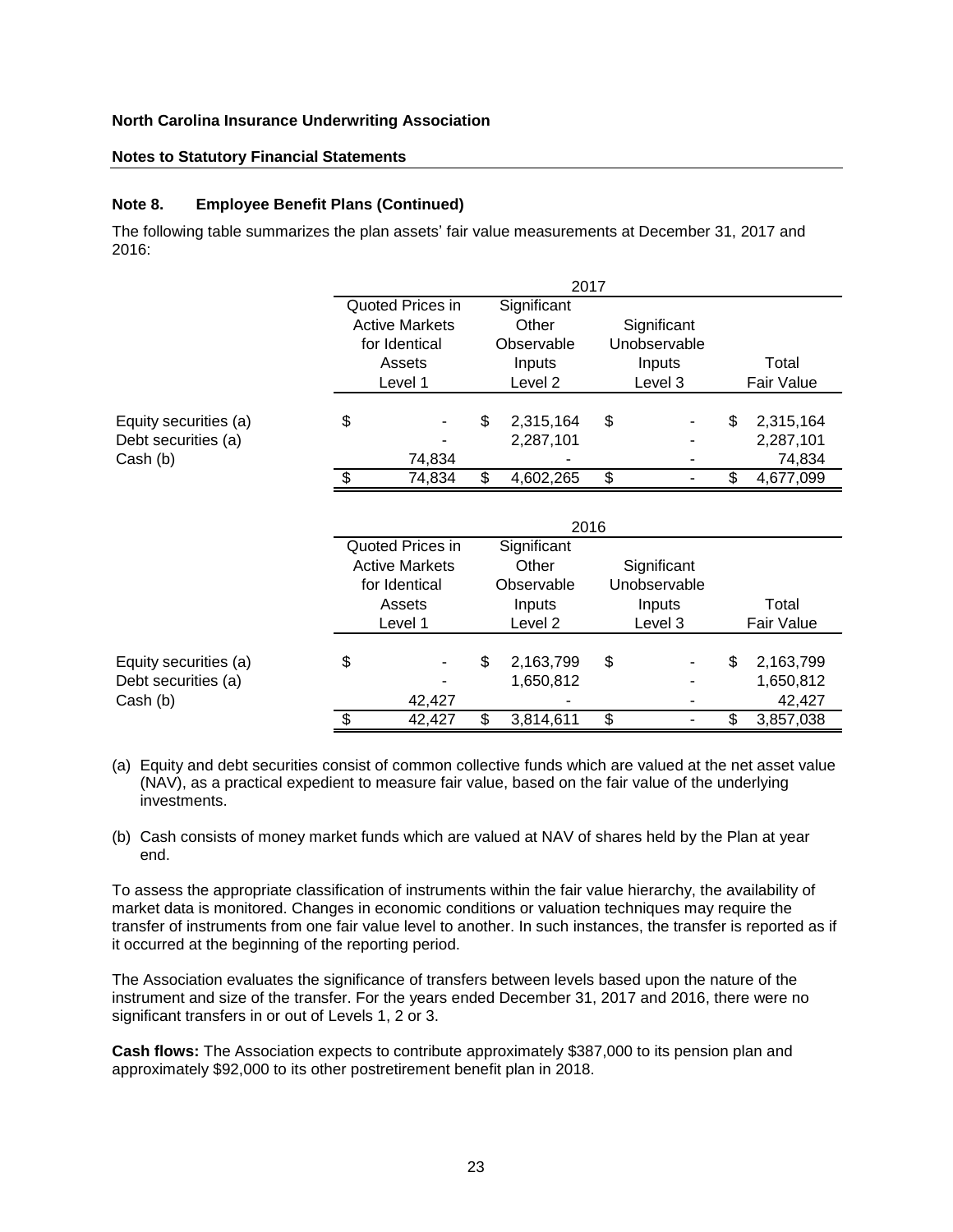#### **Notes to Statutory Financial Statements**

#### **Note 8. Employee Benefit Plans (Continued)**

The following benefit payments, which reflect expected future service, as appropriate, are expected to be paid in fiscal years:

|           | Pension<br><b>Plan</b> | Postretirement<br>Plan |
|-----------|------------------------|------------------------|
| Years:    |                        |                        |
| 2018      | \$<br>160.910          | \$<br>92,232           |
| 2019      | 185,354                | 123,871                |
| 2020      | 210,084                | 154,435                |
| 2021      | 239,659                | 181,706                |
| 2022      | 272,759                | 212,497                |
| 2023-2027 | 1,784,167              | 1,388,689              |

**Defined contribution plan:** The Association also offers an Employee Savings Plan to employees working at least 1,000 hours in a year. This plan is offered through a single employer arrangement with the Association matching 100% of employee contributions up to 6% of the employees' earnings. The employee is 100% vested in his or her contributions and earnings. The employee is 100% vested in the Association's contributions after completing three years of service. The Association's expense for the years ended December 31, 2017 and 2016, was \$134,974 and \$127,763, respectively.

#### **Note 9. Fair Values of Financial Instruments**

Due to their short-term maturity or settlement, the fair values of cash, cash equivalents and short-term investments, balances due on account from insureds and others, payables and remittances and items not allocated approximate their carrying amounts as reflected in the statutory statements of admitted assets, liabilities and surplus. The fair value and amortized cost of bonds and other debt instruments are estimated based on quoted market prices if available, and if not, fair values are estimated using present value or other valuation techniques. These techniques are significantly affected by our assumptions, including discount rates and estimates of future cash flows. Potential taxes and other transactions costs have not been considered in estimating fair values. The fair value and amortized cost of bonds and other debt instruments were approximately \$1,592,383,000 and \$1,601,245,000, respectively, at December 31, 2017, and approximately \$1,399,883,000 and \$1,407,158,000, respectively, at December 31, 2016.

The Association has not historically maintained financial instruments for trading purposes.

Fair value is based on an exit price, which is the price that would be received to sell an asset or paid to transfer a liability in an orderly transaction between market participants at the measurement date. The Association employs a hierarchal disclosure framework which prioritizes and ranks the level of market price observability used in measuring financial instruments at fair value. Market price observability is affected by a number of factors, including the type of instrument and the characteristics specific to the instrument. Financial instruments with readily available active quoted prices or for which fair value can be measured from actively quoted prices generally will have a higher degree of market price observability and a lesser degree of judgment in measuring fair value.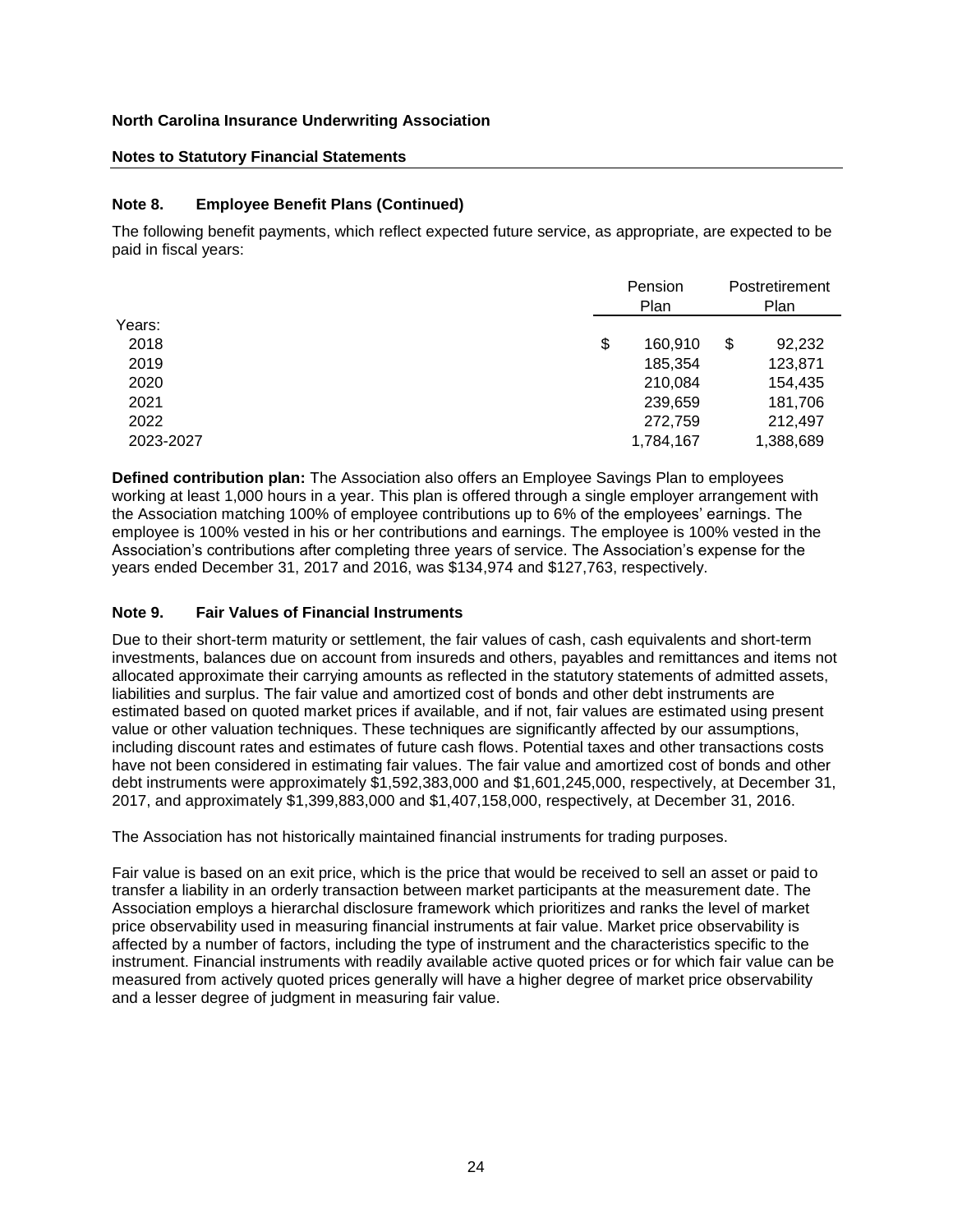#### **Notes to Statutory Financial Statements**

#### **Note 9. Fair Values of Financial Instruments (Continued)**

The fair value hierarchy gives the highest priority to unadjusted quoted prices in active markets for identical assets or liabilities (Level 1 measurements) and the lowest priority to measurements involving significant unobservable inputs (Level 3 measurements). The three levels of fair value hierarchy are as follows:

- **Level 1:** Unadjusted quoted prices in active markets for identical assets or liabilities that the Association has the ability to access at the measurement date.
- **Level 2:** Valuations derived from inputs other than quoted market prices included within Level 1 that are observable for the asset or liability, either directly or indirectly, such as:
	- Quoted prices for similar assets or liabilities in active markets
	- Quoted prices for identical or similar assets or liabilities in markets that are not active
	- Inputs other than quoted prices that are observable for the asset or liability
	- Inputs that are derived principally from or corroborated by observable market data by correlation or other means
- **Level 3:** Valuations are derived from techniques that require significant unobservable inputs. The unobservable inputs reflect the Association's own assumptions about the assumptions that market participants would use in pricing the asset or liability.

The following tables summarize the aggregate fair value and admitted values for long-term financial instruments held by the Association as of December 31, 2017 and 2016:

|                                     |                        |                        |                    |    | December 31, 2017 |    |         |                     |
|-------------------------------------|------------------------|------------------------|--------------------|----|-------------------|----|---------|---------------------|
|                                     | <b>Admitted Assets</b> |                        | Level 1<br>Level 2 |    | Level 3           |    | Total   |                     |
| Bonds and other debt<br>instruments | \$                     | 1,601,244,736          | \$                 | \$ | 1,592,382,565     | \$ |         | \$<br>1,592,382,565 |
| Total investments                   |                        | 1,601,244,736          | \$                 |    | 1,592,382,565     | \$ |         | \$<br>1,592,382,565 |
|                                     |                        |                        |                    |    | December 31, 2016 |    |         |                     |
|                                     |                        | <b>Admitted Assets</b> | Level 1            |    | Level 2           |    | Level 3 | Total               |
| Bonds and other debt<br>instruments | \$                     | 1,407,158,149          | \$                 | \$ | 1,399,883,127     | \$ |         | \$<br>1,399,883,127 |
| Common stock                        |                        | 2,572,012              |                    |    | 2,572,012         |    |         | 2,572,012           |
| Total investments                   |                        | 1,409,730,161          | \$                 | S  | 1,402,455,139     | \$ |         | \$<br>1,402,455,139 |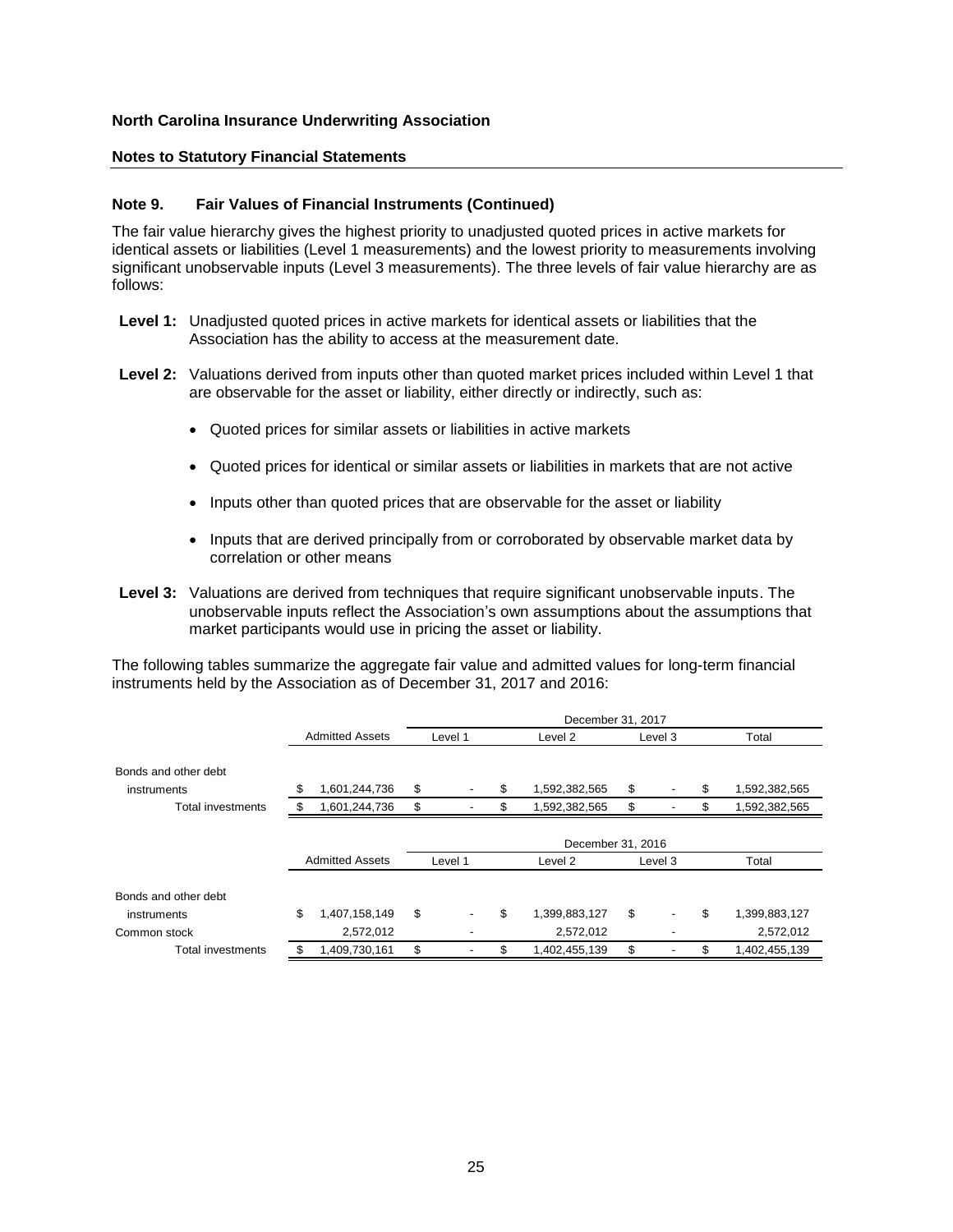#### **Notes to Statutory Financial Statements**

#### **Note 10. Reinsurance Agreements**

The claims paying capacity of the Association is composed of premiums received from policies issued, surplus, investment income on surplus, any payments received under the Association's risk financing program, any assessments levied on the Association's Member Insurers and other statutorily-prescribed mechanisms for financing a deficit event affecting the Association. The Association's risk financing program, effective May 1, 2017, for potential claims obligations that arise from May 1, 2017, to May 1, 2018, provides protection from \$2.30 billion to \$3.06 billion. Potential losses above \$3.06 billion could be covered by issuing post-event bonds, which would be funded by a catastrophe recovery charge.

There were no reimbursed losses and loss adjustment expenses for the years ended December 31, 2017 and 2016.

For the excess of loss coverages described above, the Association is charged a provisional premium, which may be adjusted in accordance with a formula included in the reinsurance agreement for each excess layer if the limits of insurance in force (total insured value) increases by an average of greater than 10% or decreases by an average of greater than 5%. The effect of reinsurance on the Association premiums written and earned during the years ended December 31, 2017 and 2016, is as follows:

|              |               | 2017          |               | 2016          |
|--------------|---------------|---------------|---------------|---------------|
|              | Written       | Earned        | Written       | Earned        |
| Direct       | \$345,308,919 | \$355,048,139 | \$368,595,534 | \$376,159,502 |
| Ceded        | (48,603,328)  | (48,603,328)  | (92,609,359)  | (92,609,359)  |
| Net premiums | \$296,705,591 | \$306.444.811 | \$275,986,175 | \$283,550,143 |

Reinsurance contracts do not relieve the Association of its primary obligation to policyholders, and failure of the reinsurers to discharge their obligations could result in losses to the Association. The Association, with the assistance of its reinsurance intermediary, regularly evaluates the financial condition of its reinsurers and monitors concentrations of credit risk related to its reinsurance activities.

No credit losses resulted from ceded reinsurance activities during the years ended December 31, 2017 and 2016.

There is no unsecured reinsurance recoverable on paid and unpaid losses and loss adjustment expenses for individual reinsurers whose balances exceeded 3% of the Association's surplus as of December 31, 2017 and 2016.

The Association has not received a ceding commission as part of its reinsurance arrangements. Therefore, upon cancellation, no return commission will be due.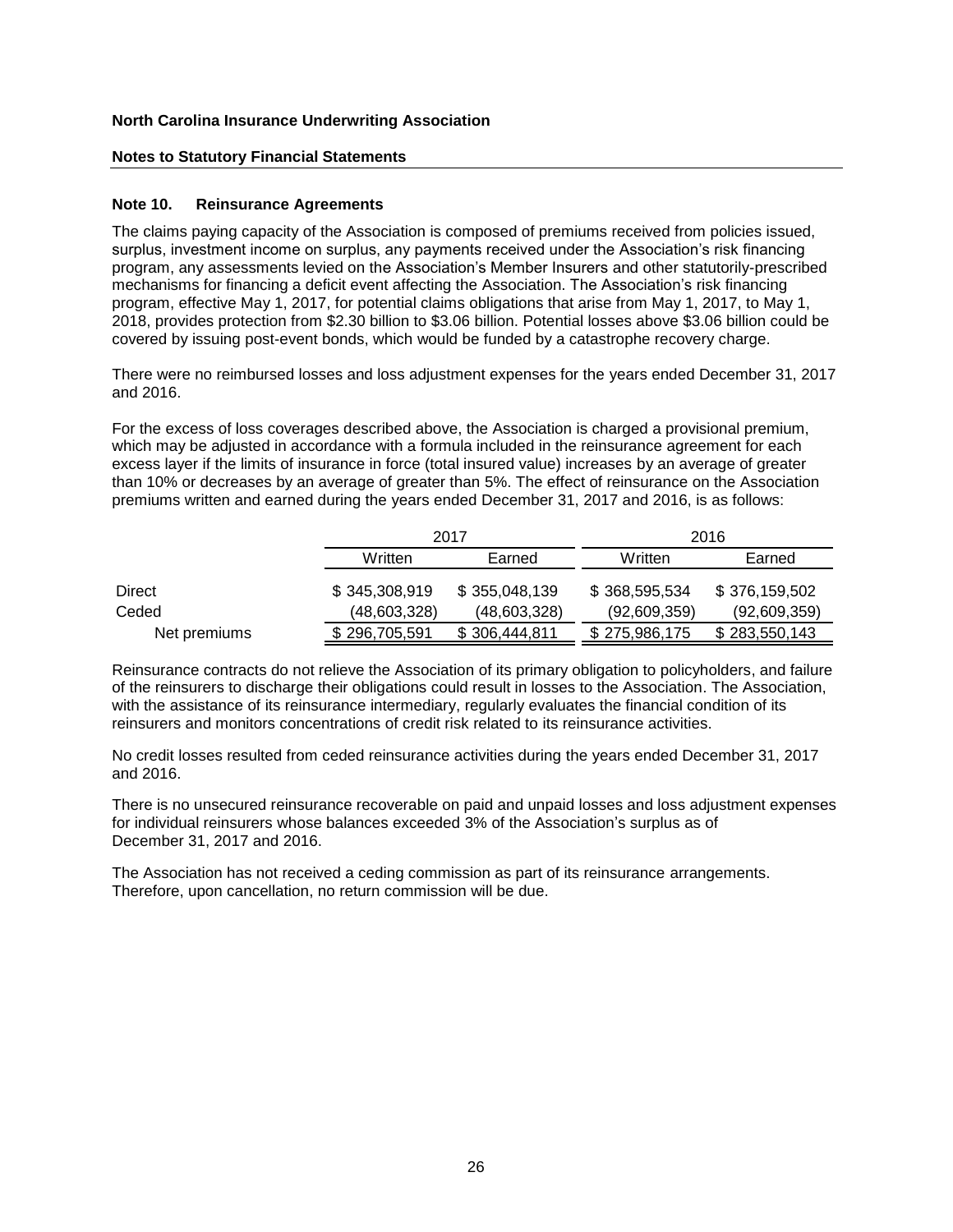#### **Notes to Statutory Financial Statements**

#### **Note 11. Subsequent Events**

Events or transactions that occur after the statutory statements of admitted assets, liabilities and surplus date, but before statutory financial statements are complete and available to be issued, are reviewed by the Association to determine if they are to be recognized.

All of the effects of subsequent events that provide additional evidence about conditions that existed at the statutory statements of admitted assets, liabilities and surplus date, including the estimates inherent in the process of preparing the statutory financial statements, are recognized in the statutory financial statements. The Association does not recognize subsequent events that provide evidence about conditions that did not exist at the statements of admitted assets, liabilities and surplus date but arose after, but before the statutory financial statements are available to be issued. In some cases, nonrecognized subsequent events are disclosed to keep the statutory financial statements from being misleading.

The Association has evaluated subsequent events through April 6, 2018, which is the date the statutory financial statements were available to be issued.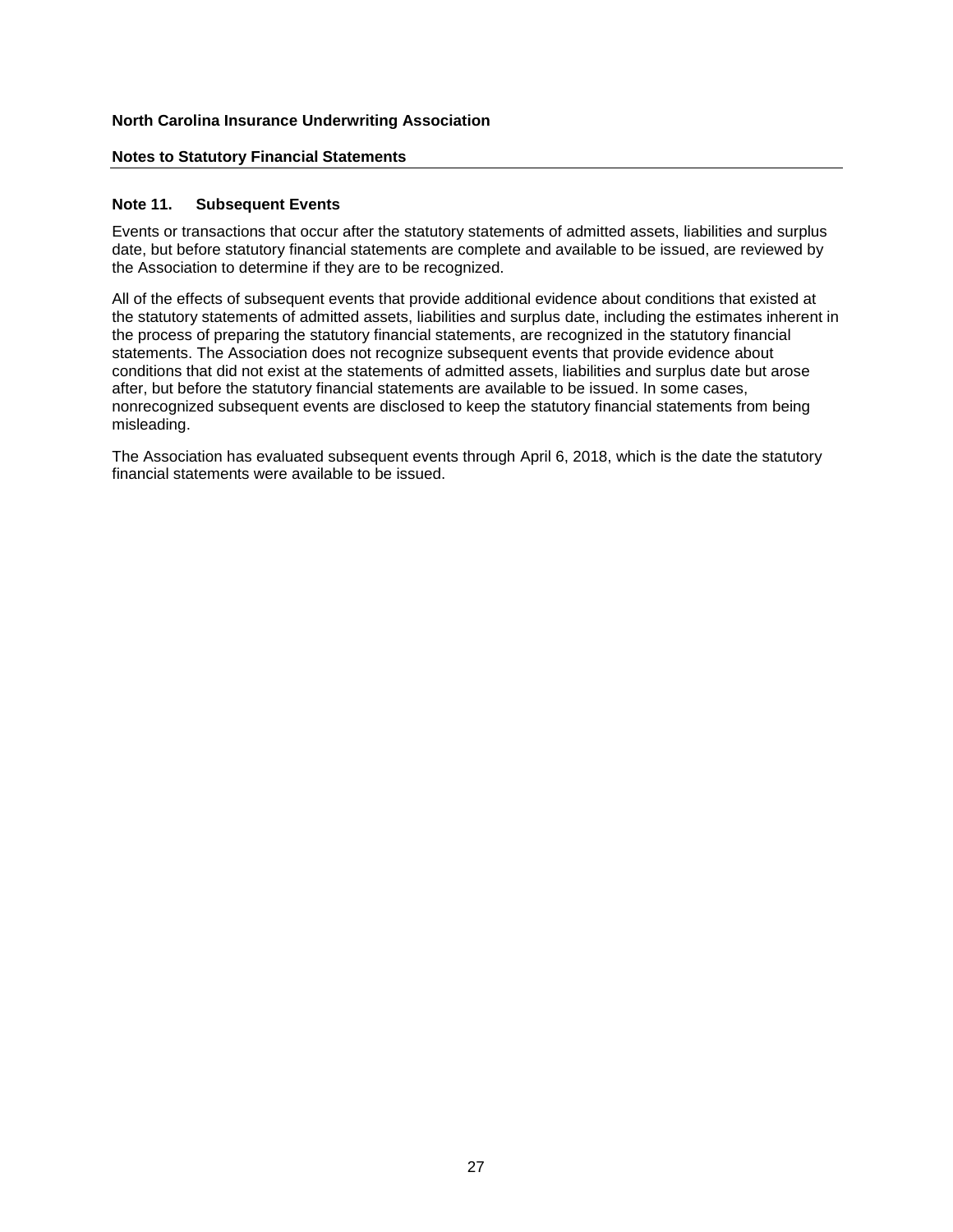#### **Supplemental Summary Investment Schedule December 31, 2017**

|                                                   | Gross<br><b>Investment Holdings</b> |            |                | Admitted Assets as Reported<br>in the Annual Statement              |                  |            |
|---------------------------------------------------|-------------------------------------|------------|----------------|---------------------------------------------------------------------|------------------|------------|
|                                                   | Amount                              | Percentage | Amount         | <b>Securities Lending</b><br>Reinvested<br><b>Collateral Amount</b> | Amount           | Percentage |
| Bonds:                                            |                                     |            |                |                                                                     |                  |            |
| U.S. treasury securities                          | 355,911,140<br>\$                   | 20.7% \$   | 355,911,140 \$ |                                                                     | 355,911,140<br>S | 20.7%      |
| U.S. government agency obligations                |                                     |            |                |                                                                     |                  |            |
| (excluding mortgage-backed securities)            |                                     |            |                |                                                                     |                  |            |
| issued by U.S. government sponsored agencies      | 117,761,501                         | 6.8%       | 117,761,501    |                                                                     | 117,761,501      | 6.8%       |
| Securities issued by states, territories and      |                                     |            |                |                                                                     |                  |            |
| possessions and political subdivisions            |                                     |            |                |                                                                     |                  |            |
| in the $U.S.$ :                                   |                                     |            |                |                                                                     |                  |            |
| Revenue and assessment obligations                | 3,000,000                           | 0.2%       | 3,000,000      |                                                                     | 3,000,000        | 0.2%       |
| Mortgage-backed securities                        |                                     |            |                |                                                                     |                  |            |
| (includes residential and commercial MBS):        |                                     |            |                |                                                                     |                  |            |
| Pass-through securities:                          |                                     |            |                |                                                                     |                  |            |
| Issued or guaranteed by GNMA                      | 5,766,940                           | 0.3%       | 5,766,940      |                                                                     | 5,766,940        | 0.3%       |
| Issued or guaranteed by FNMA and FHLMC            | 48,256,879                          | 2.8%       | 48,256,879     |                                                                     | 48,256,879       | 2.8%       |
| CMOs and REMICs:                                  |                                     |            |                |                                                                     |                  |            |
| All other                                         | 94,731,404                          | 5.5%       | 94,731,404     |                                                                     | 94,731,404       | 5.5%       |
| Other debt and other fixed income securities      |                                     |            |                |                                                                     |                  |            |
| (excluding short term):                           |                                     |            |                |                                                                     |                  |            |
| Unaffiliated domestic securities                  | 950,130,711                         | 55.3%      | 950,130,711    |                                                                     | 950,130,711      | 55.3%      |
| Unaffiliated non-U.S. securities                  | 25,686,161                          | 1.5%       | 25,686,161     |                                                                     | 25,686,161       | 1.5%       |
| Cash, cash equivalents and short-term investments | 118,749,331                         | 6.9%       | 118,749,331    |                                                                     | 118,749,331      | 6.9%       |
| <b>Total invested assets</b>                      | \$1,719,994,067                     | 100.0% \$  | 1,719,994,067  | \$                                                                  | 1,719,994,067    | 100.0%     |

See accompanying independent auditor's report.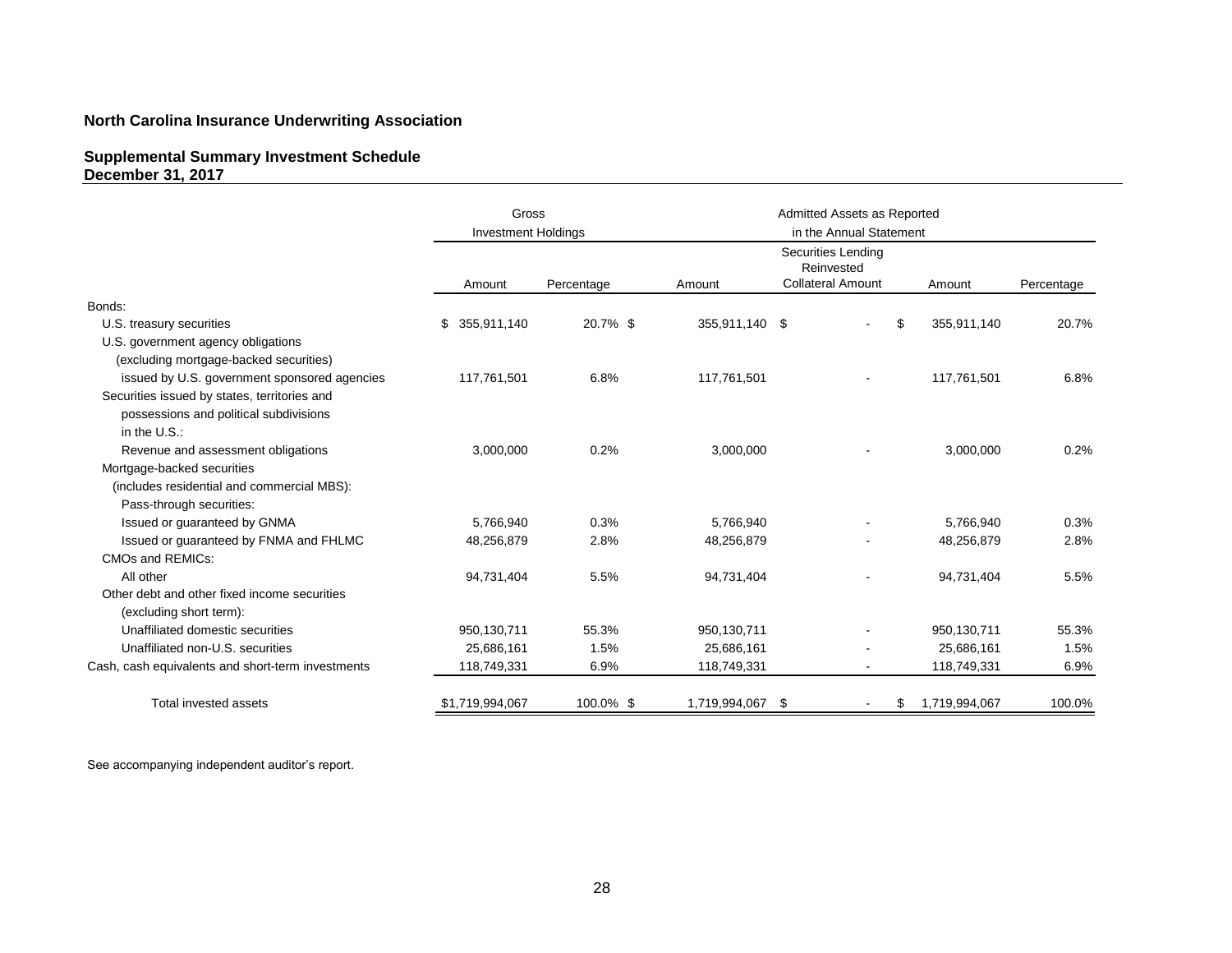

 $\overline{a}$ 

## SUPPLEMENTAL INVESTMENT RISKS INTERROGATORIES

For the year ended December 31, 2017

(To be filed by April 1)

Of North Carolina Insurance Underwriting Association

Address (City, State, Zip Code): Cary NC 27518

NAIC Group Code.....0

NAIC Company Code.....00000 Employer's ID Number.....23-7102759

The Investment Risks Interrogatories are to be filed by April 1. They are also to be included with the Audited Statutory Financial Statements. Answer the following interrogatories by reporting the applicable U.S. dollar amounts and percentages of the reporting entity's total admitted assets held in that category of investments.

 $\overline{2}$ 

1. Reporting entity's total admitted assets as reported on Page 2 of this annual statement.

 $$...1.751.460.368$ 

 $Yes[X] No[]$ 

2. Ten largest exposures to a single issuer/borrower/investment.  $\overline{1}$ 

|              |                                                                       |                         |        | Percentage of Tota     |
|--------------|-----------------------------------------------------------------------|-------------------------|--------|------------------------|
|              | <b>Issuer</b>                                                         | Description of Exposure | Amount | <b>Admitted Assets</b> |
| 2.01         |                                                                       |                         |        |                        |
| 2.02<br>2.03 | Federal National Mortgage Association<br>Fannie Mae                   |                         |        |                        |
| 2.04         |                                                                       |                         |        |                        |
| 2.05         | Farm Credit Banks Consolidated<br>Systemwide Bonds and Discount Notes |                         |        |                        |
| 2.06         |                                                                       |                         |        |                        |
| 2.07         |                                                                       |                         |        |                        |
| 2.08         |                                                                       |                         |        |                        |
| 2.09         |                                                                       |                         |        |                        |
| 2.10         |                                                                       |                         |        |                        |
|              |                                                                       |                         |        |                        |

 $3.$ Amounts and percentages of the reporting entity's total admitted assets held in bonds and preferred stocks by NAIC designation.

|      | NAIC <sub>1</sub>       |         |
|------|-------------------------|---------|
| 3.02 |                         |         |
| 3.03 |                         | $0.0\%$ |
| 3.04 |                         | $00\%$  |
| 3.05 |                         | $0.0\%$ |
| 3.06 |                         | $0.0\%$ |
|      |                         |         |
|      | <b>Preferred Stocks</b> |         |
| 3.07 |                         | $00\%$  |
| 3.08 | $P/RP-1\hspace*{20pt}$  | 00%     |
| 3.09 |                         | 00%     |
| 3.10 |                         | በ በ %   |
|      |                         | በ በ %   |

4. Assets held in foreign investments:

4.01 Are assets held in foreign investments less than 2.5% of the reporting entity's total admitted assets?If response to 4.01 above is yes, responses are not required for interrogatories 5-10. 4.02 Total admitted assets held in foreign investments  $$75686161$ 

| 4.02 Total admitted assets held in foreign investments               | $$25.686.161$ 1.5 % |
|----------------------------------------------------------------------|---------------------|
| 4.03 Foreign-currency-denominated investments                        |                     |
| 4.04 Insurance liabilities denominated in that same foreign currency |                     |
|                                                                      |                     |

5. Aggregate foreign investment exposure categorized by NAIC sovereign designation:

|    | 5.02 |                                                                                                           |  |
|----|------|-----------------------------------------------------------------------------------------------------------|--|
|    | 5.03 |                                                                                                           |  |
| 6. |      | Largest foreign investment exposures by country, categorized by the country's NAIC sovereign designation: |  |
|    |      | Countries designated NAIC 1:                                                                              |  |
|    |      |                                                                                                           |  |
|    | 6.02 |                                                                                                           |  |
|    |      | Countries designated NAIC 2:                                                                              |  |
|    | 6.03 |                                                                                                           |  |
|    | 6.04 |                                                                                                           |  |
|    |      | Countries designated NAIC 3 or below:                                                                     |  |
|    |      |                                                                                                           |  |
|    | 6.06 |                                                                                                           |  |
|    |      |                                                                                                           |  |
|    |      |                                                                                                           |  |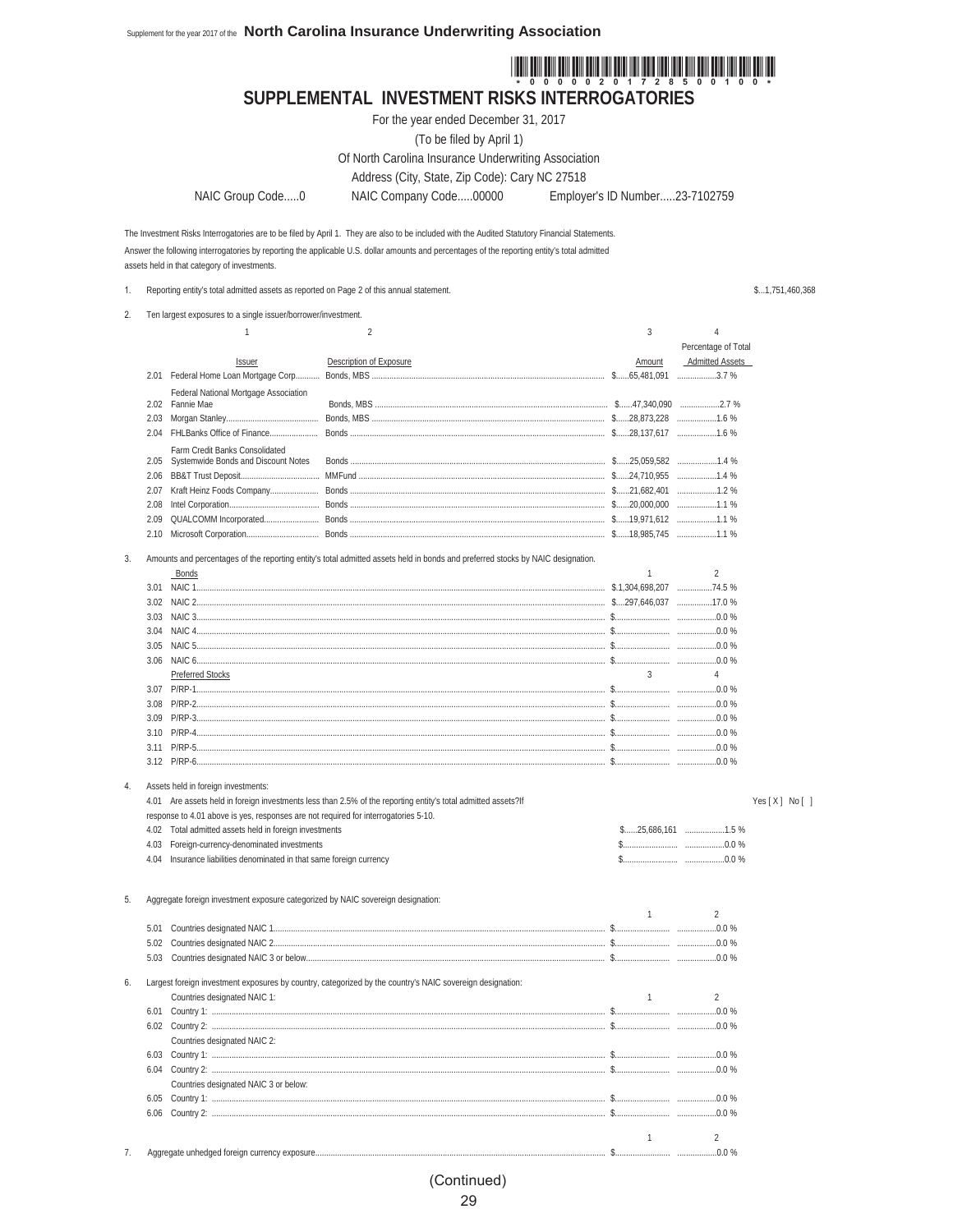#### Supplement for the year 2017 of the North Carolina Insurance Underwriting Association

| 8.  |       | Aggregate unhedged foreign currency exposure categorized by NAIC sovereign designation:                                                                                                                                                                                                                                                                                                            |                | 2              |             |
|-----|-------|----------------------------------------------------------------------------------------------------------------------------------------------------------------------------------------------------------------------------------------------------------------------------------------------------------------------------------------------------------------------------------------------------|----------------|----------------|-------------|
|     |       |                                                                                                                                                                                                                                                                                                                                                                                                    |                |                |             |
|     |       |                                                                                                                                                                                                                                                                                                                                                                                                    |                |                |             |
|     |       |                                                                                                                                                                                                                                                                                                                                                                                                    |                |                |             |
|     |       |                                                                                                                                                                                                                                                                                                                                                                                                    |                |                |             |
| 9.  |       | Largest unhedged foreign currency exposures by country, categorized by the country's NAIC sovereign designation:                                                                                                                                                                                                                                                                                   |                |                |             |
|     |       | Countries designated NAIC 1:                                                                                                                                                                                                                                                                                                                                                                       | $\mathbf{1}$   | 2              |             |
|     |       |                                                                                                                                                                                                                                                                                                                                                                                                    |                |                |             |
|     |       |                                                                                                                                                                                                                                                                                                                                                                                                    |                |                |             |
|     |       |                                                                                                                                                                                                                                                                                                                                                                                                    |                |                |             |
|     |       | Countries designated NAIC 2:                                                                                                                                                                                                                                                                                                                                                                       |                |                |             |
|     |       |                                                                                                                                                                                                                                                                                                                                                                                                    |                |                |             |
|     |       |                                                                                                                                                                                                                                                                                                                                                                                                    |                |                |             |
|     |       | Countries designated NAIC 3 or below:                                                                                                                                                                                                                                                                                                                                                              |                |                |             |
|     |       |                                                                                                                                                                                                                                                                                                                                                                                                    |                |                |             |
|     |       |                                                                                                                                                                                                                                                                                                                                                                                                    |                |                |             |
|     |       |                                                                                                                                                                                                                                                                                                                                                                                                    |                |                |             |
|     |       |                                                                                                                                                                                                                                                                                                                                                                                                    |                |                |             |
| 10. |       | Ten largest non-sovereign (i.e. non-governmental) foreign issues:                                                                                                                                                                                                                                                                                                                                  |                |                |             |
|     |       | $\mathbf{1}$<br>2                                                                                                                                                                                                                                                                                                                                                                                  |                |                |             |
|     |       | <b>NAIC Designation</b><br>Issuer                                                                                                                                                                                                                                                                                                                                                                  | 3              | $\overline{4}$ |             |
|     |       |                                                                                                                                                                                                                                                                                                                                                                                                    |                |                |             |
|     |       |                                                                                                                                                                                                                                                                                                                                                                                                    |                |                |             |
|     |       |                                                                                                                                                                                                                                                                                                                                                                                                    |                |                |             |
|     |       |                                                                                                                                                                                                                                                                                                                                                                                                    |                |                |             |
|     |       |                                                                                                                                                                                                                                                                                                                                                                                                    |                |                |             |
|     |       |                                                                                                                                                                                                                                                                                                                                                                                                    |                |                |             |
|     |       |                                                                                                                                                                                                                                                                                                                                                                                                    |                |                |             |
|     |       |                                                                                                                                                                                                                                                                                                                                                                                                    |                |                |             |
|     |       |                                                                                                                                                                                                                                                                                                                                                                                                    |                |                |             |
|     |       |                                                                                                                                                                                                                                                                                                                                                                                                    |                |                |             |
|     |       |                                                                                                                                                                                                                                                                                                                                                                                                    |                |                |             |
|     |       |                                                                                                                                                                                                                                                                                                                                                                                                    |                |                |             |
| 11. |       | Amounts and percentages of the reporting entity's total admitted assets held in Canadian investments and unhedged Canadian                                                                                                                                                                                                                                                                         |                |                |             |
|     |       | currency exposure:                                                                                                                                                                                                                                                                                                                                                                                 |                |                |             |
|     |       | 11.01 Are assets held in Canadian investments less than 2.5% of the reporting entity's total admitted assets?                                                                                                                                                                                                                                                                                      |                |                | Yes[X] No[] |
|     |       |                                                                                                                                                                                                                                                                                                                                                                                                    |                |                |             |
|     |       | If response to 11.01 is yes, detail is not required for the remainder of Interrogatory 11.                                                                                                                                                                                                                                                                                                         |                |                |             |
|     |       |                                                                                                                                                                                                                                                                                                                                                                                                    |                |                |             |
|     |       |                                                                                                                                                                                                                                                                                                                                                                                                    |                |                |             |
|     |       |                                                                                                                                                                                                                                                                                                                                                                                                    |                |                |             |
|     |       |                                                                                                                                                                                                                                                                                                                                                                                                    |                |                |             |
| 12. |       | Report aggregate amounts and percentages of the reporting entity's total admitted assets held in investments with contractual sales restrictions.<br>12.01 Are assets held in investments with contractual sales restrictions less than 2.5% of the reporting entity's total<br>admitted assets?<br>If response to 12.01 is yes, responses are not required for the remainder of Interrogatory 12. |                |                | Yes[X] No[] |
|     |       | 1                                                                                                                                                                                                                                                                                                                                                                                                  | $\mathfrak{D}$ | 3              |             |
|     |       |                                                                                                                                                                                                                                                                                                                                                                                                    |                |                |             |
|     |       | Largest three investments with contractual sales restrictions:                                                                                                                                                                                                                                                                                                                                     |                |                |             |
|     |       |                                                                                                                                                                                                                                                                                                                                                                                                    |                |                |             |
|     |       |                                                                                                                                                                                                                                                                                                                                                                                                    |                |                |             |
|     |       |                                                                                                                                                                                                                                                                                                                                                                                                    |                |                |             |
|     |       |                                                                                                                                                                                                                                                                                                                                                                                                    |                |                |             |
|     |       |                                                                                                                                                                                                                                                                                                                                                                                                    |                |                |             |
| 13. |       | Amounts and percentages of admitted assets held in the ten largest equity interests:                                                                                                                                                                                                                                                                                                               |                |                |             |
|     |       | 13.01 Are assets held in equity interest less than 2.5% of the reporting entity's total admitted assets?                                                                                                                                                                                                                                                                                           |                |                | Yes[X] No[] |
|     |       | If response to 13.01 above is yes, responses are not required for the remainder of Interrogatory 13.                                                                                                                                                                                                                                                                                               |                |                |             |
|     |       | 1                                                                                                                                                                                                                                                                                                                                                                                                  | $\overline{2}$ | 3              |             |
|     |       | Name of Issuer                                                                                                                                                                                                                                                                                                                                                                                     |                |                |             |
|     |       |                                                                                                                                                                                                                                                                                                                                                                                                    |                |                |             |
|     |       |                                                                                                                                                                                                                                                                                                                                                                                                    |                |                |             |
|     |       |                                                                                                                                                                                                                                                                                                                                                                                                    |                |                |             |
|     |       |                                                                                                                                                                                                                                                                                                                                                                                                    |                |                |             |
|     |       |                                                                                                                                                                                                                                                                                                                                                                                                    |                |                |             |
|     |       |                                                                                                                                                                                                                                                                                                                                                                                                    |                |                |             |
|     |       |                                                                                                                                                                                                                                                                                                                                                                                                    |                |                |             |
|     |       |                                                                                                                                                                                                                                                                                                                                                                                                    |                |                |             |
|     |       |                                                                                                                                                                                                                                                                                                                                                                                                    |                |                |             |
|     |       |                                                                                                                                                                                                                                                                                                                                                                                                    |                |                |             |
|     |       |                                                                                                                                                                                                                                                                                                                                                                                                    |                |                |             |
|     |       |                                                                                                                                                                                                                                                                                                                                                                                                    |                |                |             |
|     |       |                                                                                                                                                                                                                                                                                                                                                                                                    |                |                |             |
| 14. |       |                                                                                                                                                                                                                                                                                                                                                                                                    |                |                |             |
|     |       | Amounts and percentages of the reporting entity's total admitted assets held in nonaffiliated, privately placed equities:                                                                                                                                                                                                                                                                          |                |                |             |
|     |       |                                                                                                                                                                                                                                                                                                                                                                                                    |                |                |             |
|     |       | 14.01 Are assets held in nonaffiliated, privately placed equities less than 2.5% of the reporting entity's total admitted assets?                                                                                                                                                                                                                                                                  |                |                | Yes[X] No[] |
|     |       | If response to 14.01 above is yes, responses are not required for the remainder of Interrogatory 14.                                                                                                                                                                                                                                                                                               |                |                |             |
|     |       | 1                                                                                                                                                                                                                                                                                                                                                                                                  | $\mathfrak{D}$ | 3              |             |
|     |       |                                                                                                                                                                                                                                                                                                                                                                                                    |                |                |             |
|     |       | Largest three investments held in nonaffiliated, privately placed equities:                                                                                                                                                                                                                                                                                                                        |                |                |             |
|     |       |                                                                                                                                                                                                                                                                                                                                                                                                    |                |                |             |
|     |       |                                                                                                                                                                                                                                                                                                                                                                                                    |                |                |             |
|     | 14.05 |                                                                                                                                                                                                                                                                                                                                                                                                    |                | .0.0%          |             |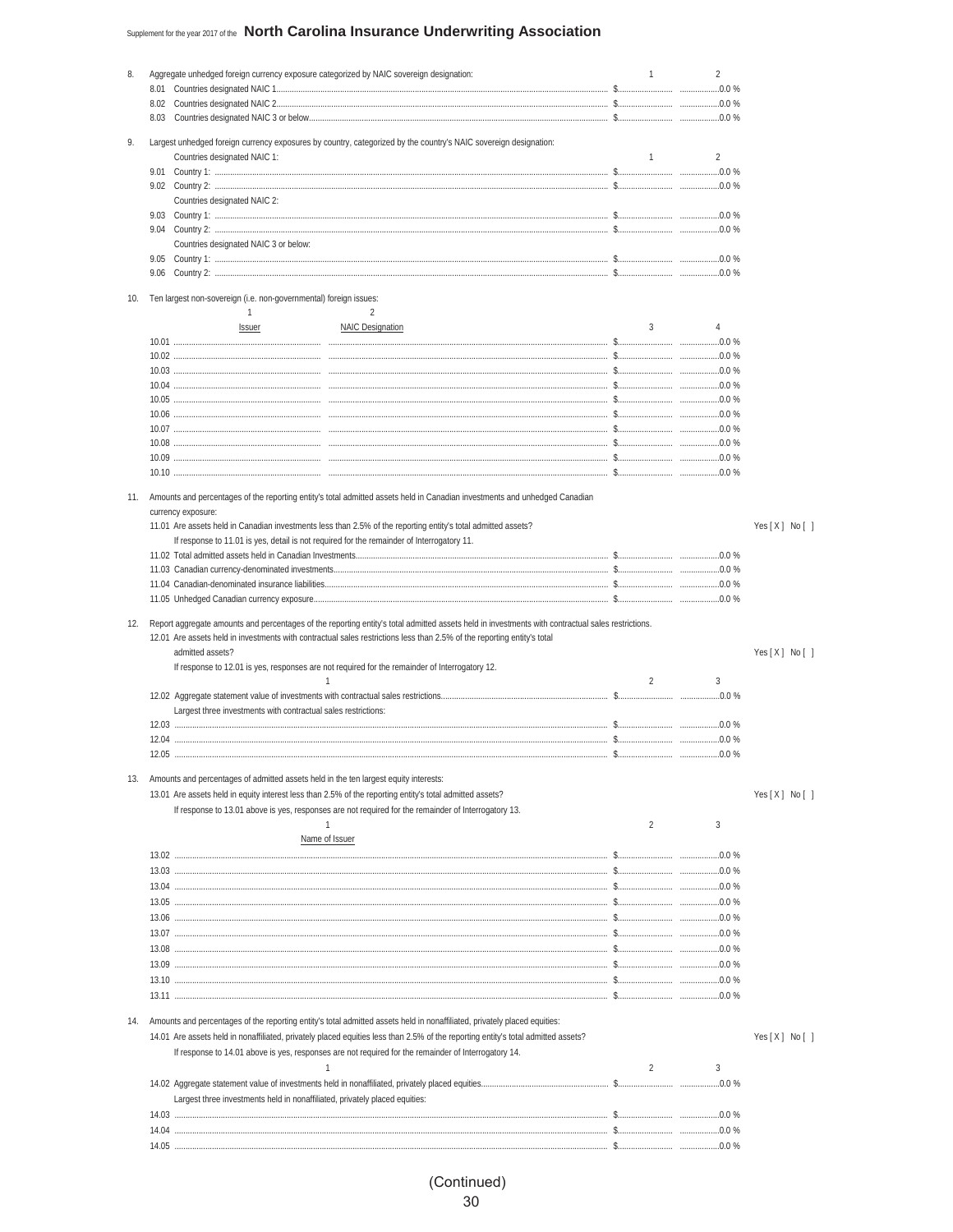#### Supplement for the year 2017 of the North Carolina Insurance Underwriting Association

| 15. | Amounts and percentages of the reporting entity's total admitted assets held in general partnership interests:                                       |              |                |                |                |                        |              |
|-----|------------------------------------------------------------------------------------------------------------------------------------------------------|--------------|----------------|----------------|----------------|------------------------|--------------|
|     | 15.01 Are assets held in general partnership interests less than 2.5% of the reporting entity's total admitted assets?                               |              |                |                |                |                        | Yes[X] No[]  |
|     | If response to 15.01 above is yes, responses are not required for the remainder of Interrogatory 15.                                                 |              |                |                |                |                        |              |
|     | 1                                                                                                                                                    |              |                |                | $\overline{2}$ | 3                      |              |
|     |                                                                                                                                                      |              |                |                |                |                        |              |
|     | Largest three investments in general partnership interests:                                                                                          |              |                |                |                |                        |              |
|     |                                                                                                                                                      |              |                |                |                |                        |              |
|     |                                                                                                                                                      |              |                |                |                |                        |              |
|     |                                                                                                                                                      |              |                |                |                |                        |              |
| 16. | Amounts and percentages of the reporting entity's total admitted assets held in mortgage loans:                                                      |              |                |                |                |                        |              |
|     | 16.01 Are mortgage loans reported in Schedule B less than 2.5% of the reporting entity's total admitted assets?                                      |              |                |                |                |                        | Yes[X] No[]  |
|     | If response to 16.01 above is yes, responses are not required for the remainder of Interrogatory 16 and Interrogatory 17.                            |              |                |                |                |                        |              |
|     |                                                                                                                                                      |              |                |                | $\overline{2}$ | 3                      |              |
|     | Type (Residential, Commercial, Agricultural)                                                                                                         |              |                |                |                |                        |              |
|     |                                                                                                                                                      |              |                |                |                |                        |              |
|     |                                                                                                                                                      |              |                |                |                |                        |              |
|     |                                                                                                                                                      |              |                |                |                |                        |              |
|     |                                                                                                                                                      |              |                |                |                |                        |              |
|     |                                                                                                                                                      |              |                |                |                |                        |              |
|     |                                                                                                                                                      |              |                |                |                |                        |              |
|     |                                                                                                                                                      |              |                |                |                |                        |              |
|     |                                                                                                                                                      |              |                |                |                |                        |              |
|     |                                                                                                                                                      |              |                |                |                |                        |              |
|     |                                                                                                                                                      |              |                |                |                |                        |              |
|     | Amount and percentage of the reporting entity's total admitted assets held in the following categories of mortgage loans:                            |              |                |                |                |                        |              |
|     |                                                                                                                                                      |              |                |                |                | Loans                  |              |
|     |                                                                                                                                                      |              |                |                |                |                        |              |
|     |                                                                                                                                                      |              |                |                |                |                        |              |
|     |                                                                                                                                                      |              |                |                |                |                        |              |
|     |                                                                                                                                                      |              |                |                |                |                        |              |
|     |                                                                                                                                                      |              |                |                |                |                        |              |
|     |                                                                                                                                                      |              |                |                |                |                        |              |
| 17. | Aggregate mortgage loans having the following loan-to-value ratios as determined from the most current appraisal as of the annual<br>statement date: |              |                |                |                |                        |              |
|     | Loan-to-Value                                                                                                                                        | Residential  |                |                | Commercial     |                        | Agricultural |
|     |                                                                                                                                                      | $\mathbf{1}$ | $\overline{2}$ | $\overline{3}$ | $\overline{4}$ | 5                      | 6            |
|     |                                                                                                                                                      |              |                |                |                |                        |              |
|     |                                                                                                                                                      |              |                |                |                |                        |              |
|     |                                                                                                                                                      |              |                |                |                |                        |              |
|     |                                                                                                                                                      |              |                |                |                |                        |              |
|     |                                                                                                                                                      |              |                |                |                |                        |              |
|     |                                                                                                                                                      |              |                |                |                |                        |              |
| 18. | Amounts and percentages of the reporting entity's total admitted assets held in each of the five largest investments in real estate:                 |              |                |                |                |                        |              |
|     | 18.01 Are assets held in real estate reported less than 2.5% of the reporting entity's total admitted assets?                                        |              |                |                |                |                        | Yes[X] No[]  |
|     | If response to 18.01 above is yes, responses are not required for the remainder of Interrogatory 18.                                                 |              |                |                |                |                        |              |
|     | Largest five investments in any one parcel or group of contiguous parents of real estate:                                                            |              |                |                |                |                        |              |
|     |                                                                                                                                                      |              |                |                | $\overline{2}$ | 3                      |              |
|     | 18.02                                                                                                                                                |              |                |                |                |                        |              |
|     |                                                                                                                                                      |              |                |                |                |                        |              |
|     |                                                                                                                                                      |              |                |                |                |                        |              |
|     |                                                                                                                                                      |              |                |                |                |                        |              |
|     |                                                                                                                                                      |              |                |                |                |                        |              |
| 19. | Report aggregate amounts and percentages of the reporting entity's total admitted assets held in investments held in mezzanine real estate loans.    |              |                |                |                |                        |              |
|     | 19.01 Are assets held in investments held in mezzanine real estate loans less than 2.5% of the reporting entity's admitted assets?                   |              |                |                |                |                        | Yes[X] No[]  |
|     | If response to 19.01 is yes, responses are not required for the remainder of Interrogatory 19.                                                       |              |                |                |                |                        |              |
|     |                                                                                                                                                      |              |                |                | $\overline{2}$ | 3                      |              |
|     | 19.02 Aggregate statement value of investments held in mezzanine real estate loans                                                                   |              |                |                |                |                        |              |
|     | Largest three investments held in mezzanine real estate loans:                                                                                       |              |                |                |                |                        |              |
|     |                                                                                                                                                      |              |                |                |                |                        |              |
|     |                                                                                                                                                      |              |                |                |                |                        |              |
|     |                                                                                                                                                      |              |                |                |                |                        |              |
|     |                                                                                                                                                      |              |                |                |                |                        |              |
| 20. | Amounts and percentages of the reporting entity's total admitted assets subject to the following types of agreements:                                |              |                |                |                |                        |              |
|     |                                                                                                                                                      |              |                | At Year-End    |                | At End of Each Quarter |              |
|     |                                                                                                                                                      |              | $\mathbf{1}$   | $\overline{2}$ | 1st Qtr<br>3   | 2nd Qtr<br>4           | 3rd Qtr<br>5 |
|     | 20.01 Securities lending agreements (do not include assets                                                                                           |              |                |                |                |                        |              |
|     |                                                                                                                                                      |              |                |                |                |                        |              |
|     |                                                                                                                                                      |              |                |                |                |                        |              |
|     |                                                                                                                                                      |              |                |                |                |                        |              |
|     |                                                                                                                                                      |              |                |                |                |                        |              |
|     |                                                                                                                                                      |              |                |                |                |                        |              |

\$.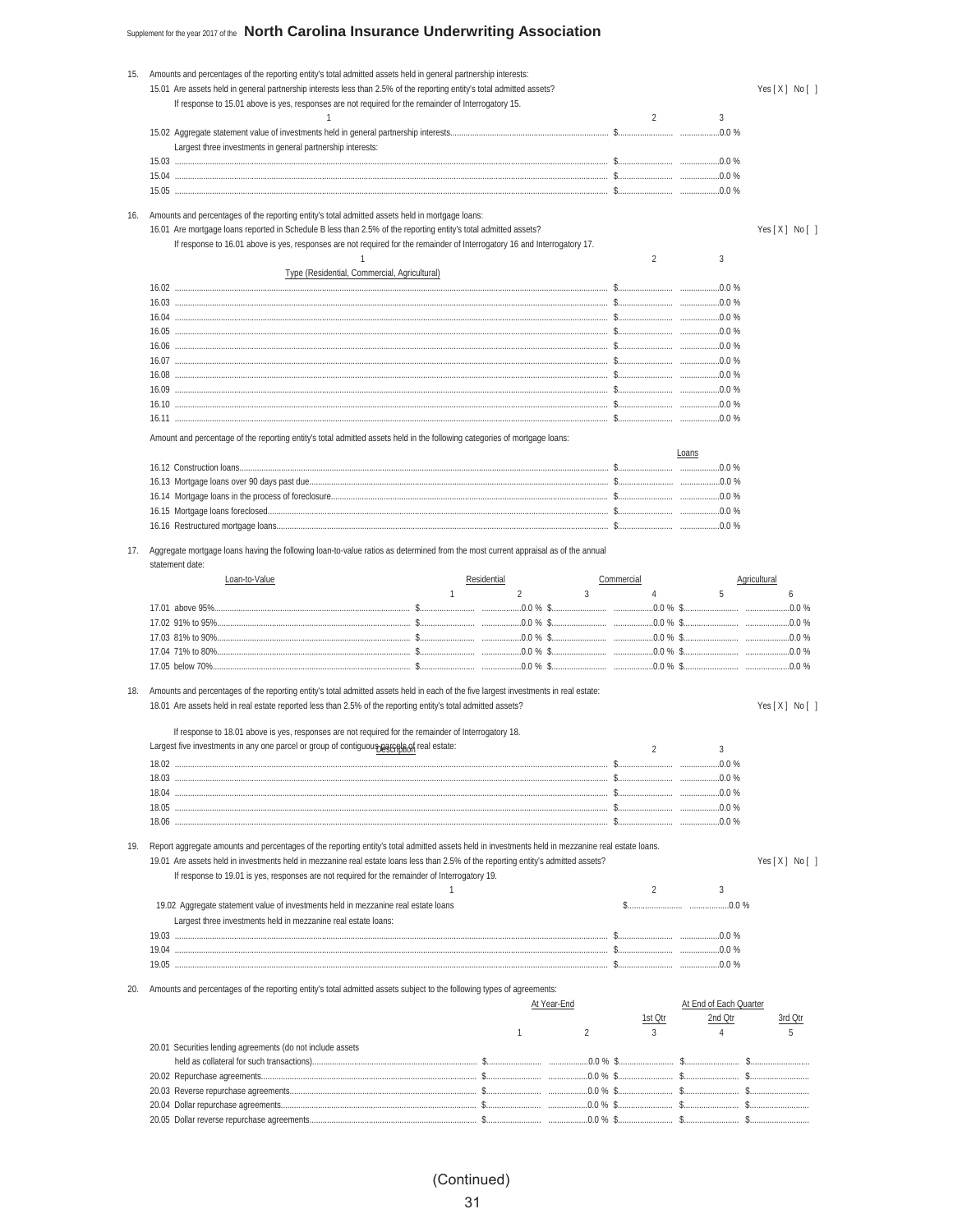#### Supplement for the year 2017 of the North Carolina Insurance Underwriting Association

21. Amounts and percentages of the reporting entity's total admitted assets for warrants not attached to other financial instruments, options, caps and floors:

|  | )wne | Vritter |
|--|------|---------|
|  |      |         |
|  |      |         |
|  |      |         |
|  |      |         |

22. Amounts and percentages of the reporting entity's total admitted assets of potential exposure for collars, swaps, and forwards:

| Other |  |  |  |  |
|-------|--|--|--|--|

23. Amounts and percentages of the reporting entity's total admitted assets of potential exposure for futures contracts:

| 23.04 Other. |  |  |  |
|--------------|--|--|--|
|              |  |  |  |

See accompanying independent auditor's report.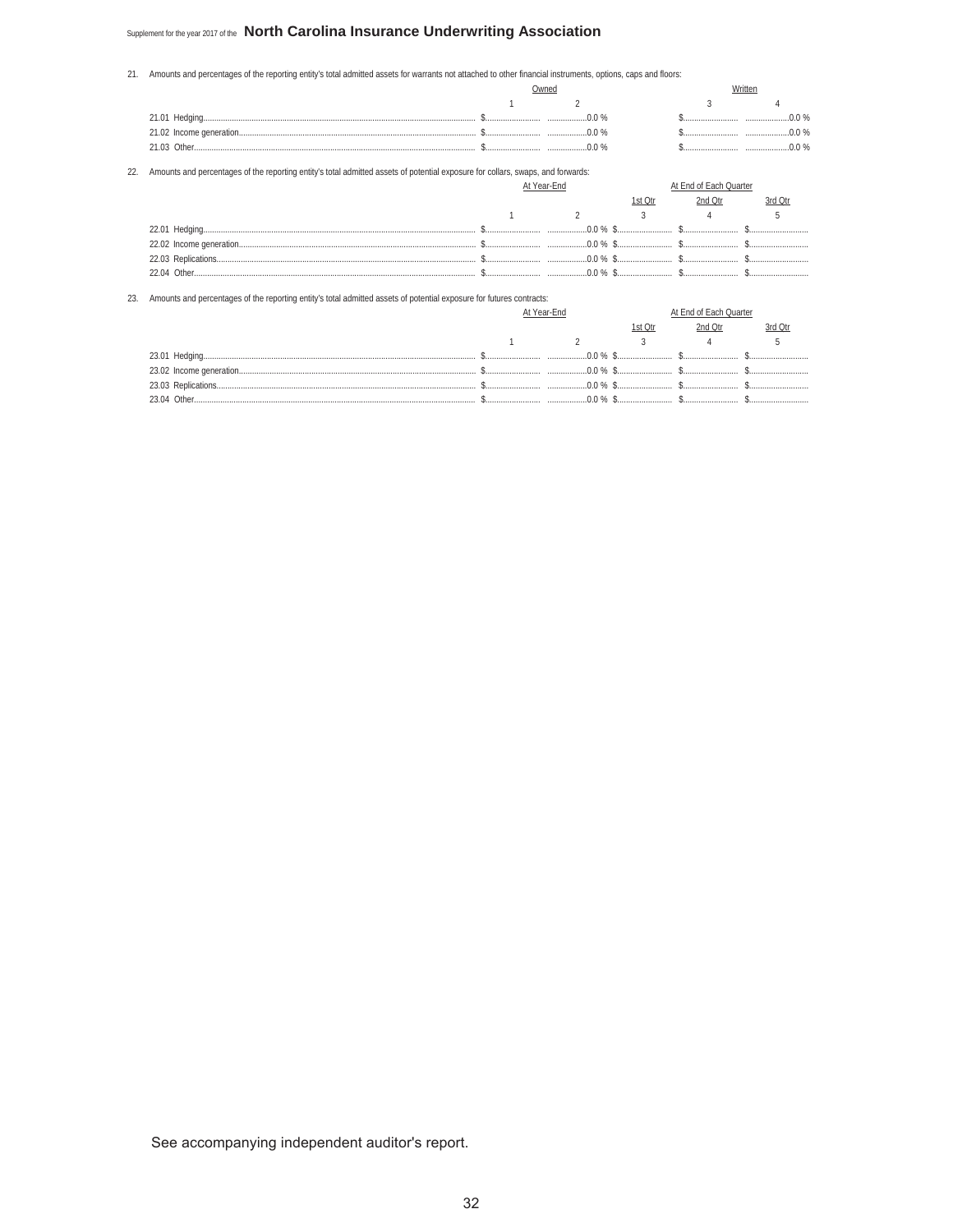#### **Supplemental Schedule of Reinsurance Interrogatories December 31, 2017**

7.1. Has the reporting entity reinsured any risk with any other entity under a quota share reinsurance contract that includes a provision that would limit the reinsurer's losses below the stated quota share percentage (e.g., a deductible, a loss ratio corridor, a loss cap, an aggregate limit or any similar provisions)?

 $Yes [ ] No [ X ]$ 

8.1. Has this reporting entity reinsured any risk with any other entity and agreed to release such entity from liability, in whole or in part, from any loss that may occur on the risk, or portion thereof, reinsured?

Yes [ ] No [ X ]

- 9.1 Has the reporting entity ceded any risk under any reinsurance contract (or under multiple contracts with the same reinsurer or its affiliates) for which during the period covered by the statement: (i) it recorded a positive or negative underwriting result greater than 5% of prior year-end surplus as regards policyholders or it reported calendar year written premium ceded or year-end loss and loss expense reserves ceded greater than 5% of prior year-end surplus as regards policyholders; (ii) it accounted for that contract as reinsurance and not as a deposit; and (iii) the contract(s) contain one or more of the following features or other features that would have similar results:
	- a. A contract term longer than two years and the contract is noncancellable by the reporting entity during the contract term;
	- b. A limited or conditional cancellation provision under which cancellation triggers an obligation by the reporting entity, or an affiliate of the reporting entity, to enter into a new reinsurance contract with the reinsurer, or an affiliate of the reinsurer;
	- c. Aggregate stop loss reinsurance coverage;
	- d. A unilateral right by either party (or both parties) to commute the reinsurance contract, whether conditional or not, except for such provisions which are only triggered by a decline in the credit status of the other party;
	- e. A provision permitting reporting of losses, or payment of losses, less frequently than on a quarterly basis (unless there is no activity during the period); or
	- f. Payment schedule, accumulating retentions from multiple years or any features inherently designed to delay timing of the reimbursement to the ceding entity.

Yes [ ] No [ X ]

(Continued)